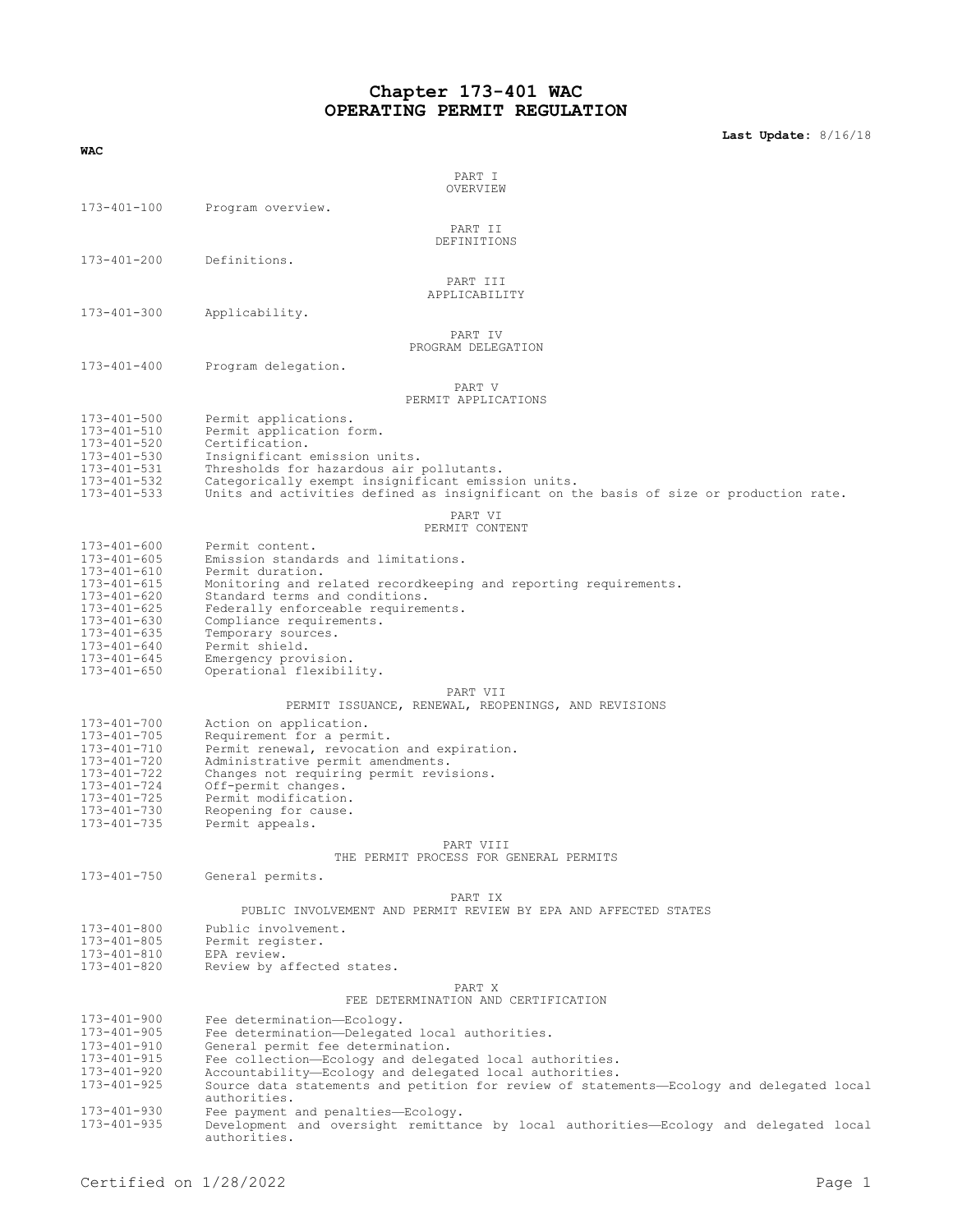173-401-940 Fee eligible activities—Ecology and delegated local authorities.

#### **DISPOSITION OF SECTIONS FORMERLY CODIFIED IN THIS CHAPTER**

173-401-830 Appendix A—Insignificant activities and emission units. [Statutory Authority: Chapter 70.94 RCW. WSR 93-20-075 (Order 91-68), § 173-401-830, filed 10/4/93, effective 11/4/93.] Repealed by WSR 97-21-140 (Order 97-21), filed 10/22/97, effective 11/22/97.

## **PART I OVERVIEW**

**WAC 173-401-100 Program overview.** (1) The provisions in this chapter establish the elements of a comprehensive Washington state air operating permit program consistent with the requirements of Title V of the Federal Clean Air Act (FCAA) (42 U.S.C. 7401, et seq.).

(2) All sources subject to this regulation shall have a permit to operate that assures compliance by the source with all applicable requirements. While chapter 173-401 WAC does not impose substantive new requirements, it does require that fees be imposed on sources and that certain procedural measures be adopted especially with respect to compliance.

(3) The requirements of this chapter, including provisions regarding schedules for submission and approval or disapproval of permit applications, shall apply to the permitting of affected sources under the acid rain program, except as provided herein or modified in regulations promulgated under Title IV of the FCAA (acid rain program).

(4) Issuance of permits under this chapter may be coordinated with issuance of permits under the Resource Conservation and Recovery Act and under the Clean Water Act, whether issued by the state, the United States Environmental Protection Agency (EPA), or the United States Army Corps of Engineers.

[Statutory Authority: Chapter 70.94 RCW. WSR 93-20-075 (Order 91-68), § 173-401-100, filed 10/4/93, effective 11/4/93.]

#### **PART II DEFINITIONS**

**WAC 173-401-200 Definitions.** The definitions of terms contained in chapter 173-400 WAC are incorporated by reference, unless otherwise defined here. Unless a different meaning is clearly required by context, the following words and phrases, as used in this chapter, shall have the following meanings:

(1) **"Affected source"** means a source that includes one or more affected units.<br>(2) **"Affe** 

"Affected states" are the states or federally recognized Tribal Nations:

(a) Whose air quality may be affected when a chapter 401 permit, permit modification, or permit renewal is being proposed; or

(b) That are within fifty miles of the permitted source.

(3) **"Affected unit"** means a fossil-fuel fired combustion device or a source that opts-in under 40 C.F.R. part 74, that is subject to any emission reduction requirement or limitation under the Acid Rain Program.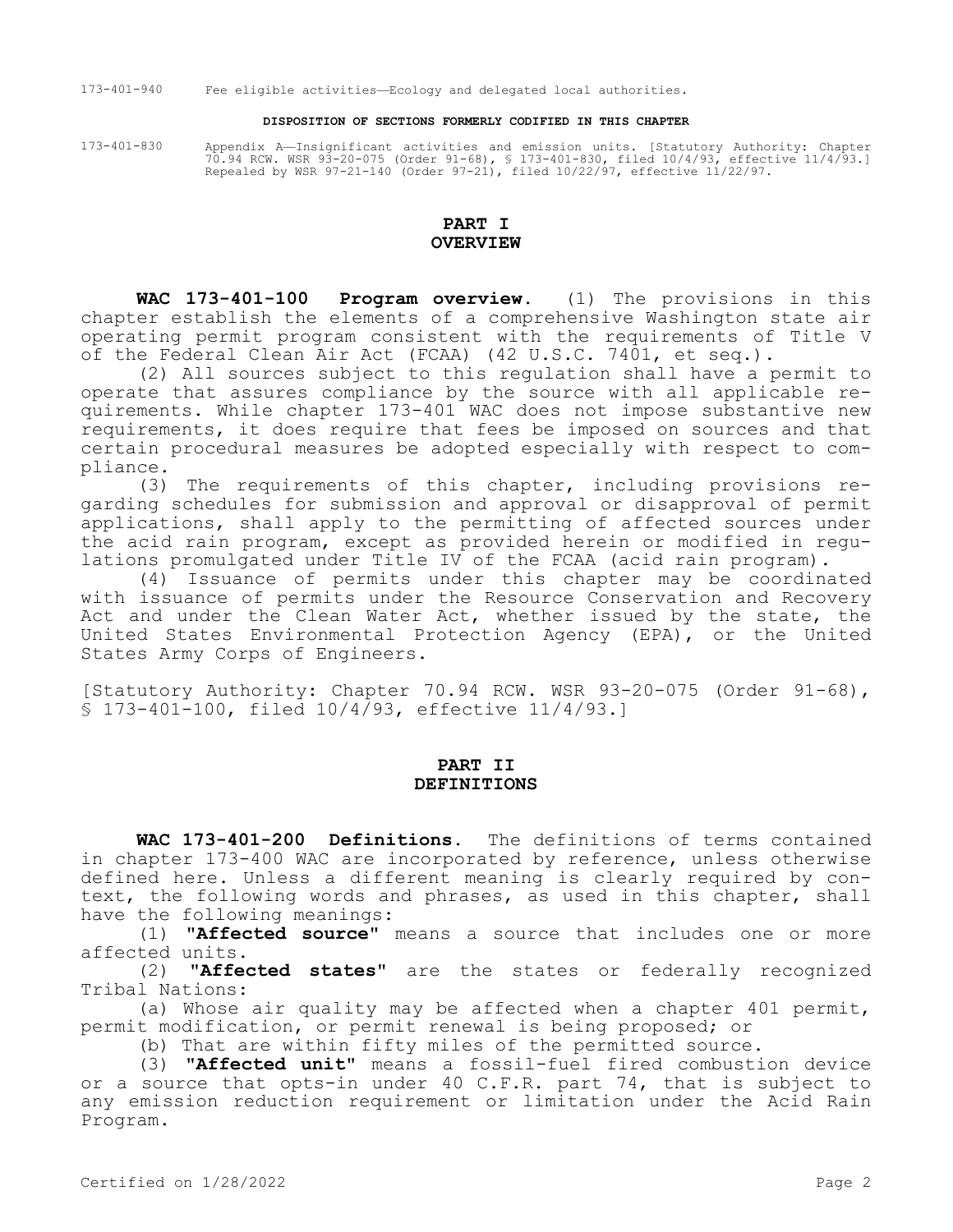(4) **"Applicable requirement"** means all of the following as they apply to emissions units in a chapter 401 source (including requirements that have been promulgated or approved by EPA, ecology or a local authority through rule making at the time of permit issuance but have future-effective compliance dates):

(a) The following provisions of the Federal Clean Air Act (FCAA):

(i) Any standard or other requirement provided for in the applicable implementation plan approved or promulgated by EPA through rule making under Title I of the FCAA (Air Pollution Prevention and Control) that implements the relevant requirements of the FCAA, including any revisions to that plan promulgated in 40 C.F.R. 52;

(ii) Any term or condition of any preconstruction permits issued pursuant to regulations approved or promulgated through rule making under Title I, including parts C (Prevention of Significant Deterioration) or D (Plan Requirements for Nonattainment Areas), of the FCAA;

(iii) Any standard or other requirement under section 111 (New Source Performance Standards) of the FCAA, including section 111(d);

(iv) Any standard or other requirement under section 112 (Hazardous Air Pollutants) of the FCAA, including any requirement concerning accident prevention under section 112 (r)(7) of the FCAA;

(v) Any standard or other requirement of the acid rain program under Title IV of the FCAA (Acid Deposition Control) or the regulations promulgated thereunder;

(vi) Any requirements established pursuant to section 504(b) or section 114 (a)(3) of the FCAA;

(vii) Any standard or other requirement governing solid waste incineration, under section 129 of the FCAA;

(viii) Any standard or other requirement for consumer and commercial products, under section 183(e) of the FCAA;

(ix) Any standard or other requirement for tank vessels, under section 183(f) of the FCAA;

(x) Any standard or other requirement of the program to control air pollution from outer continental shelf sources, under section 328 of the FCAA;

(xi) Any standard or other requirement of the regulations promulgated to protect stratospheric ozone under Title VI of the FCAA, unless the administrator has determined that such requirements need not be contained in a Title V permit; and

(xii) Any national ambient air quality standard or increment or visibility requirement under part C of Title I of the FCAA, but only as it would apply to temporary sources permitted pursuant to WAC 173-401-635.

(b) Chapter 70.94 RCW and rules adopted thereunder. This includes requirements in regulatory orders issued by the permitting authority.

(c) In permits issued by local air pollution control authorities, the requirements of any order or regulation adopted by the authority.

(d) Chapter 70.98 RCW and rules adopted thereunder.

(e) Chapter 80.50 RCW and rules adopted thereunder.

(5) **"Chapter 401 permit"** or **"permit"** means any permit or group of permits covering a chapter 401 source that is issued, renewed, amended, or revised pursuant to this chapter.

(6) **"Chapter 401 source"** means any source subject to the permitting requirements of this chapter.

(7) **"Continuous compliance"** means collection of all monitoring data required by the permit under the data collection frequency required by the permit, with no deviations, and no other information that indicates deviations, except for unavoidable excess emissions or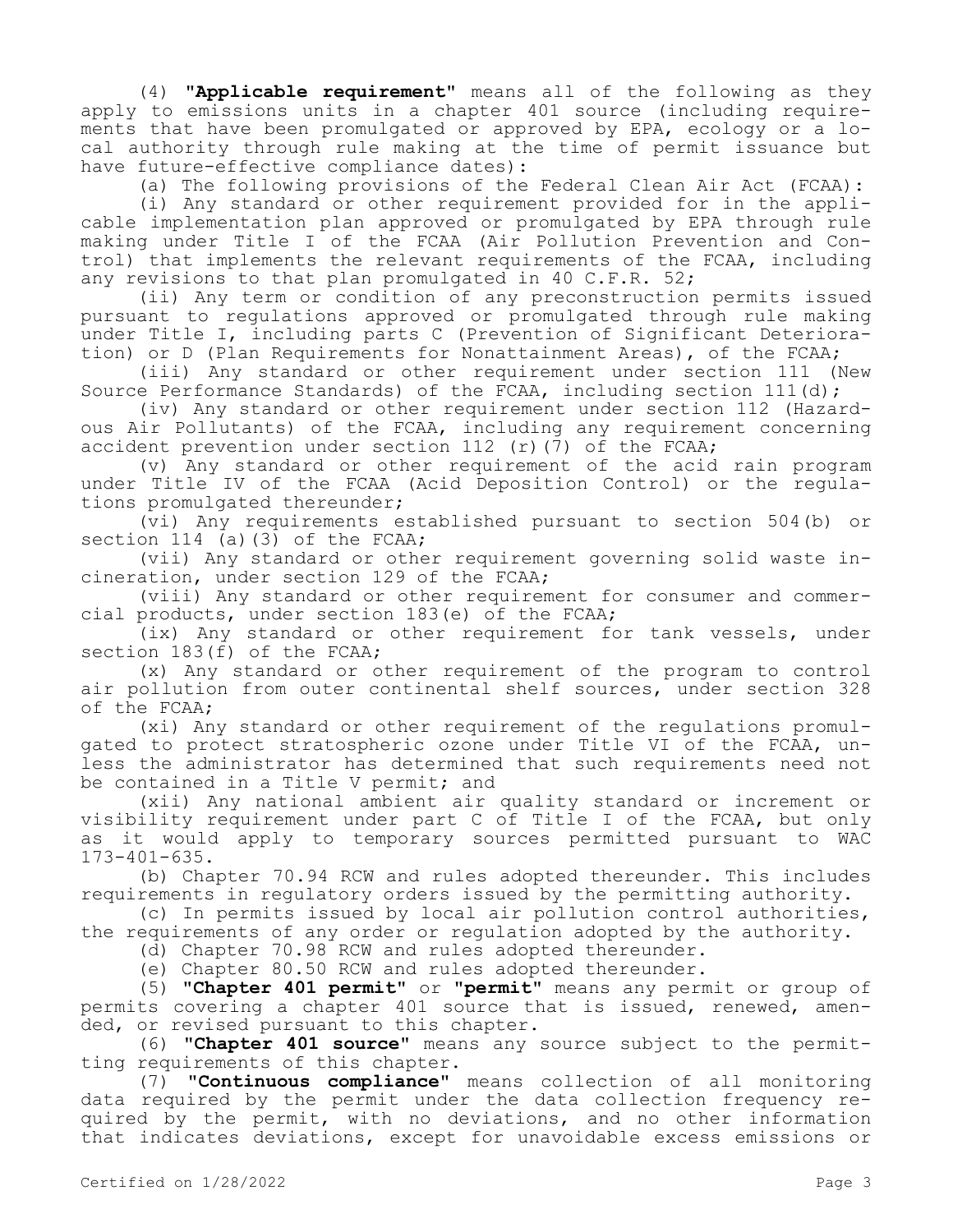other operating conditions during which compliance is not required. Monitoring data includes information from instrumental (e.g., CEMS, COMS, or parameter monitors) and noninstrumental (e.g., visual observation, inspection, recordkeeping) forms of monitoring.

(8) **"Delegated authority"** means an air pollution control authority that has been delegated the permit program pursuant to RCW 70.94.161 (2)(b).

(9) **"Designated representative"** shall have the meaning given to it in section 402(26) of the FCAA and the regulations promulgated thereunder and in effect on April 7, 1993.

(10) **"Draft permit"** means the version of a permit for which the permitting authority offers public participation or affected state review.

(11) **"Emissions allowable under the permit"** means an enforceable permit term or condition determined at issuance to be required by an applicable requirement that establishes an emissions limit (including a work practice standard) or an enforceable emissions cap that the source has assumed to avoid an applicable requirement to which the source would otherwise be subject.

(12) **"Emissions unit"** means any part or activity of a stationary source that emits or has the potential to emit any regulated air pollutant or any pollutant listed under section  $112(\bar{b})$  of the FCAA. This term is not meant to alter or affect the definition of the term "unit" for purposes of Title IV of the FCAA.

(13) The **"EPA"** or the **"administrator"** means the administrator of the U.S. Environmental Protection Agency or her/his designee.

(14) **"Federal Clean Air Act"** or **"FCAA"** means the Federal Clean Air Act, also known as Public Law 88-206, 77 Stat. 392. December 17, 1963, 42 U.S.C. 7401 et seq., as last amended by the Clean Air Act Amendments of 1990, P.L. 101-549, November 15, 1990.

(15) **"Final permit"** means the version of a chapter 401 permit issued by the permitting authority that has completed all review procedures required by this chapter and 40 C.F.R. §§ 70.7 and 70.8.

(16) **"General permit"** means a permit which covers multiple similar sources or emissions units in lieu of individual permits being issued to each source.

(17) **"Insignificant activity"** or **"insignificant emissions unit"**  means any activity or emissions unit located at a chapter 401 source which qualifies as insignificant under the criteria listed in WAC 173-401-530. These units and activities are exempt from permit program requirements except as provided in WAC 173-401-530.

(18) **"Intermittent compliance"** means any form of compliance other than continuous compliance. A certification of intermittent compliance under WAC 173-401-630(5) shall be filed where the monitoring data or other information available to the permittee shows either there are periods of noncompliance, or periods of time during which the monitoring required by the permit was not performed or recorded.

(19) **"Major source"** means any stationary source (or any group of stationary sources) that are located on one or more contiguous or adjacent properties, and are under common control of the same person (or persons under common control) belonging to a single major industrial grouping and that are described in (a), (b), or (c) of this subsection. For the purposes of defining "major source," a stationary source or group of stationary sources shall be considered part of a single industrial grouping if all of the pollutant emitting activities at such source or group of sources on contiguous or adjacent properties belong to the same major group (i.e., all have the same two-digit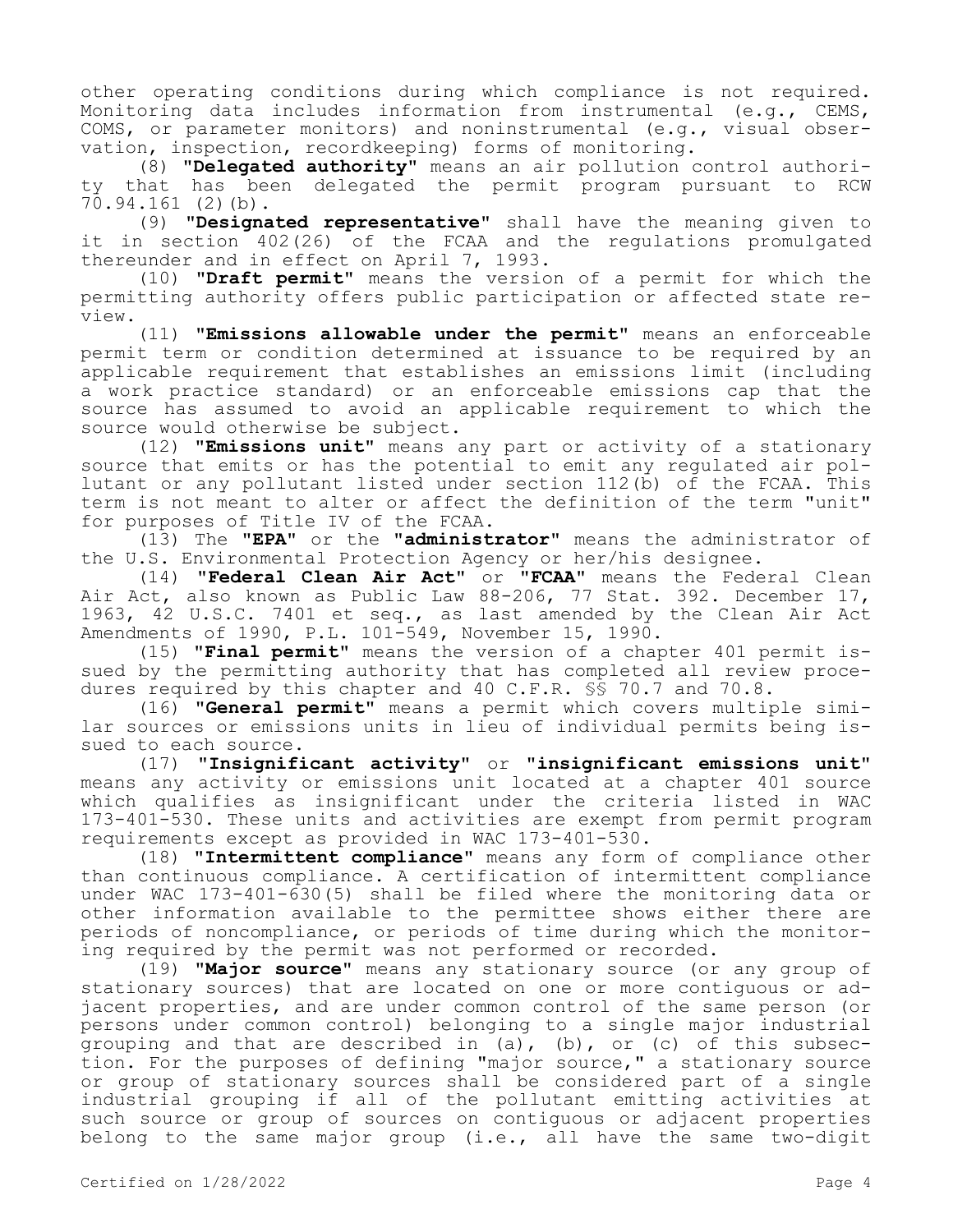code) as described in the *Standard Industrial Classification Manual,*  1987.

(a) A major source under section 112 of the FCAA, which is defined as any stationary source or group of stationary sources located within a contiguous area and under common control that emits or has the potential to emit, in the aggregate, ten tons per year (tpy) or more of any hazardous air pollutant which has been listed pursuant to section 112(b) of the FCAA, or twenty-five tpy or more of any combination of such hazardous air pollutants. Notwithstanding the preceding sentence, emissions from any oil or gas exploration or production well (with its associated equipment) and emissions from any pipeline compressor or pump station shall not be aggregated with emissions from other similar units, whether or not such units are in a contiguous area or under common control, to determine whether such units or stations are major sources; or

(b) A major stationary source of air pollutants, as defined in section 302 of the FCAA, that directly emits or has the potential to emit, one hundred tpy or more of any air pollutant subject to regulation (including any major source of fugitive emissions of any such pollutant). The fugitive emissions of a stationary source shall not be considered in determining whether it is a major stationary source for the purposes of this section, unless the source belongs to one of the following categories of stationary source:

(i) Coal cleaning plants (with thermal dryers);

(ii) Kraft pulp mills;

(iii) Portland cement plants;

(iv) Primary zinc smelters;

(v) Iron and steel mills;

(vi) Primary aluminum ore reduction plants;

(vii) Primary copper smelters;

(viii) Municipal incinerators capable of charging more than two hundred fifty tons of refuse per day;

(ix) Hydrofluoric, sulfuric, or nitric acid plants;

(x) Petroleum refineries;

(xi) Lime plants;

(xii) Phosphate rock processing plants;

(xiii) Coke oven batteries;

(xiv) Sulfur recovery plants;

(xv) Carbon black plants (furnace process);

(xvi) Primary lead smelters;

(xvii) Fuel conversion plants;

(xviii) Sintering plants;

(xix) Secondary metal production plants;

(xx) Chemical process plants;

(xxi) Fossil-fuel boilers (or combination thereof) totaling more than two hundred fifty million British thermal units per hour heat input;

(xxii) Petroleum storage and transfer units with a total storage capacity exceeding three hundred thousand barrels;

(xxiii) Taconite ore processing plants;

(xxiv) Glass fiber processing plants;

(xxv) Charcoal production plants;

(xxvi) Fossil-fuel-fired steam electric plants of more than two hundred fifty million British thermal units per hour heat input; or

(xxvii) All other stationary source categories, which as of August 7, 1980, were being regulated by a standard promulgated under section 111 or 112 of the FCAA;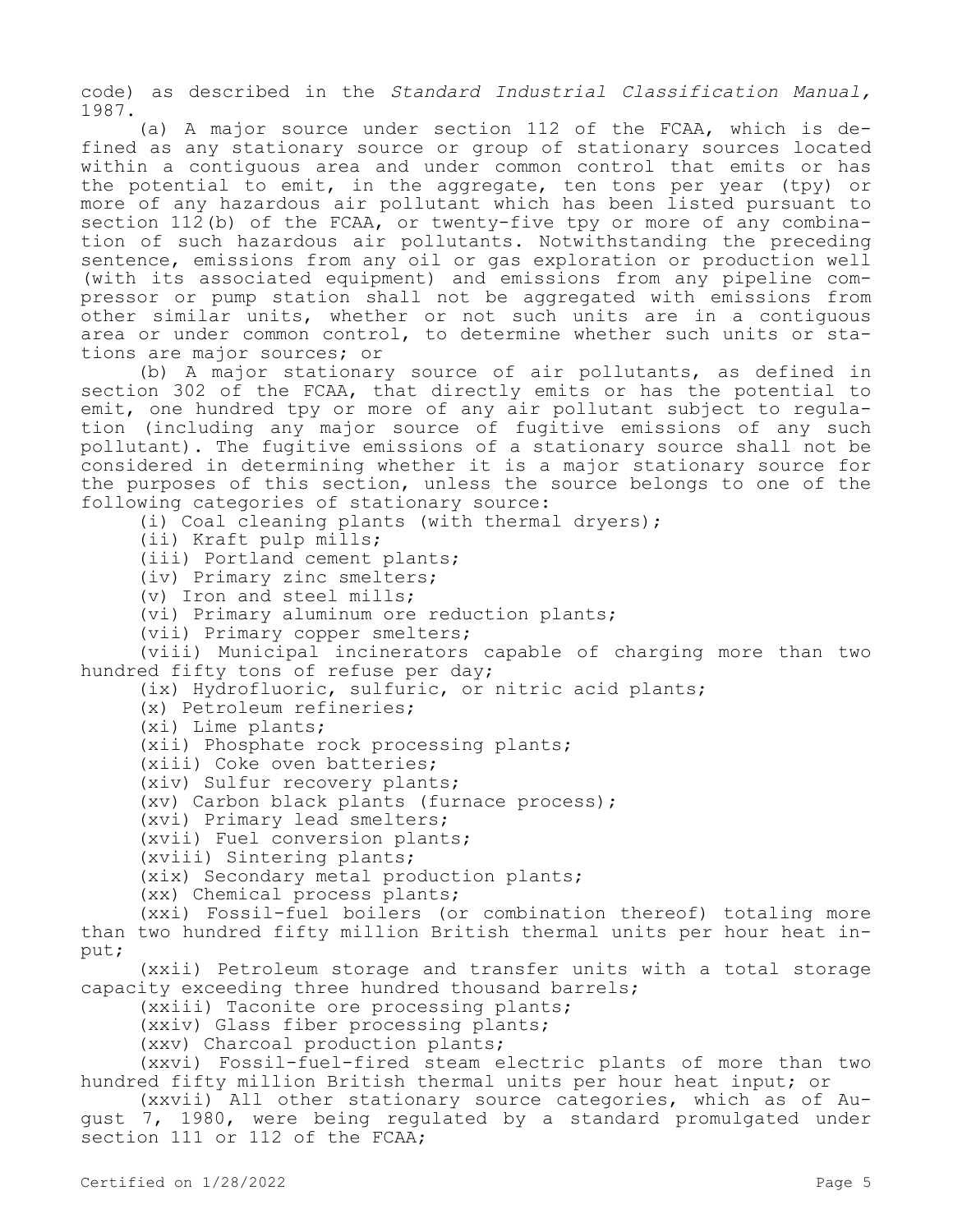(c) A major stationary source as defined in part D of Title I of the FCAA, including:

(i) For ozone nonattainment areas, sources with the potential to emit one hundred tpy or more of volatile organic compounds or oxides of nitrogen in areas classified as "marginal" or "moderate," fifty tpy or more in areas classified as "serious," twenty-five tpy or more in areas classified as "severe," and ten tpy or more in areas classified as "extreme"; except that the references in this paragraph to one hundred, fifty, twenty-five, and ten tpy of nitrogen oxides shall not apply with respect to any source for which the administrator has made a finding, under section 182 (f)(1) or (2) of the FCAA, that requirements under section 182(f) of the FCAA do not apply;

(ii) For ozone transport regions established pursuant to section 184 of the FCAA, sources with the potential to emit fifty tpy or more of volatile organic compounds;

(iii) For carbon monoxide nonattainment areas (A) that are classified as "serious," and (B) in which stationary sources contribute significantly to carbon monoxide levels, sources with the potential to emit fifty tpy or more of carbon monoxide; and

(iv) For particulate matter (PM-10) nonattainment areas classified as "serious," sources with the potential to emit seventy tpy or more of PM-10.

(20) **"Permit modification"** means a revision to a chapter 401 permit that meets the requirements of WAC 173-401-725.

(21) **"Permit program costs"** means all reasonable (direct and indirect) costs required to develop and administer a permit program (whether such costs are incurred by the permitting authority or other state or local agencies that do not issue permits directly, but that support permit issuance or administration).

(22) **"Permit revision"** means any permit modification or administrative permit amendment.

(23) **"Permitting authority"** means the department of ecology, local air authority, or other agency authorized under RCW 70.94.161 (3)(b) and approved by EPA to carry out a permit program under this chapter.

(24) **"Potential to emit"** means the maximum capacity of a stationary source to emit any air pollutant under its physical and operational design. Any physical or operational limitation on the capacity of a source to emit an air pollutant, including air pollution control equipment and restrictions on hours of operation or on the type or amount of material combusted, stored, or processed, shall be treated as part of its design if the limitation is enforceable by the administrator. This term does not alter or affect the use of this term for any other purposes under the FCAA, or the term "capacity factor" as used in Title IV of the FCAA or the regulations promulgated thereunder.

(25) **"Proposed permit"** means the version of a permit that the permitting authority proposes to issue and forwards to the administrator for review in compliance with 40 C.F.R. 70.8.

(26) **"Regulated air pollutant"** means the following:

(a) Nitrogen oxides or any volatile organic compounds;

(b) Any pollutant for which a national ambient air quality standard has been promulgated;

(c) Any pollutant that is subject to any standard promulgated under section 111 of the FCAA;

(d) Any Class I or II substance subject to a standard promulgated under or established by Title VI of the FCAA; or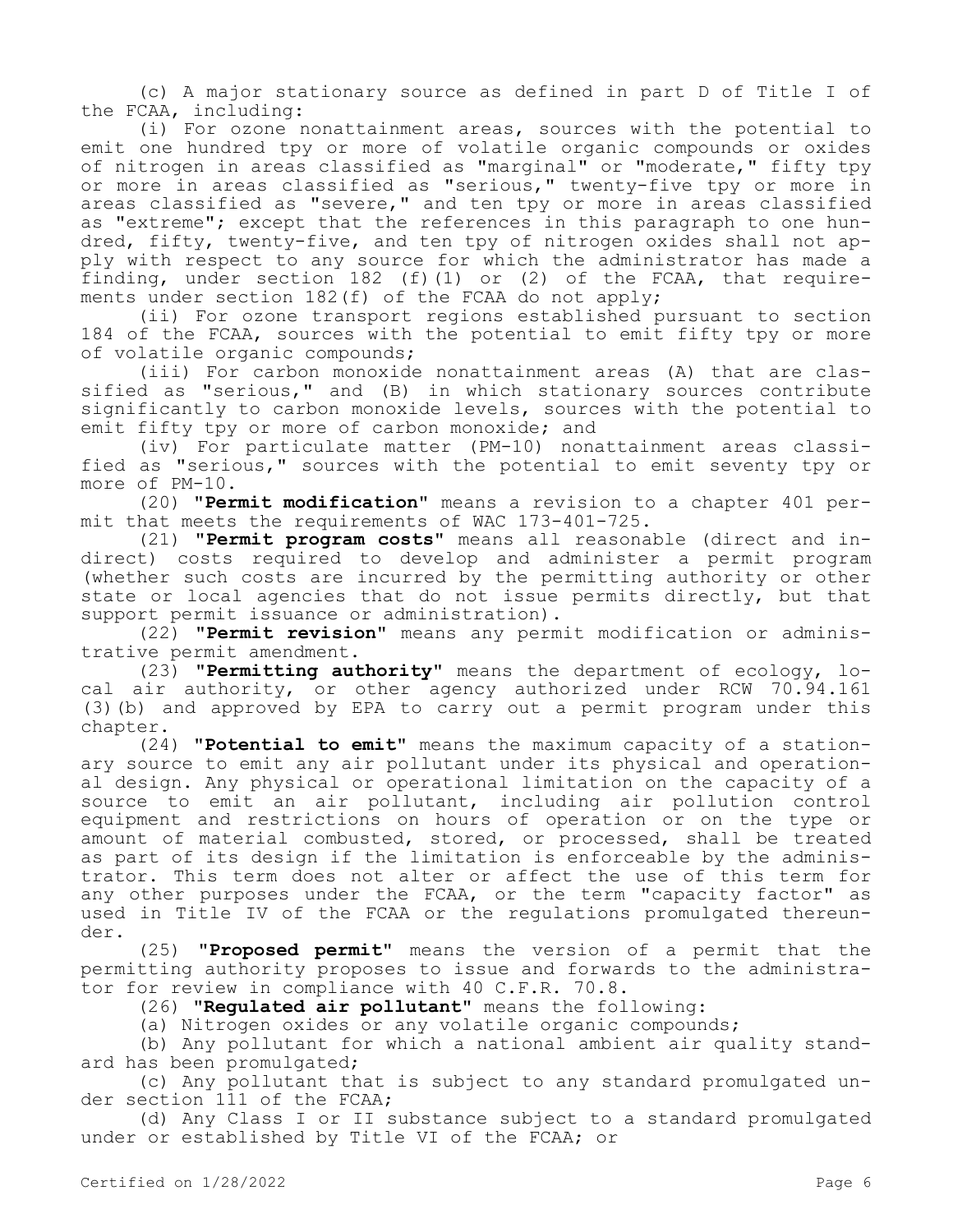(e) Any pollutant subject to a standard promulgated under section 112 or other requirements established under section 112 of the FCAA, including sections  $112$  (g), (j), and (r), including the following:

(i) Any pollutant subject to requirements under section  $112$ (j) of the FCAA. If the administrator fails to promulgate a standard by the date established pursuant to section 112(e) of the FCAA, any pollutant for which a subject source would be major shall be considered to be regulated on the date eighteen months after the applicable date established pursuant to section 112(e) of the FCAA; and

(ii) Any pollutant for which the requirements of section 112 (g)(2) of the FCAA have been met, but only with respect to the individual source subject to section 112 (g)(2) requirement; and

(f) Any air pollutant for which numerical emission standards, operational requirements, work practices, or monitoring requirements applicable to the source have been adopted under RCW 70.94.331, 70.94.380, and 70.94.395.

(27) **"Regulated pollutant (for fee calculation),"** which is used only for purposes of WAC 173-401-900, means any "regulated air pollutant" except the following:

(a) Carbon monoxide;

(b) Any pollutant that is a regulated air pollutant solely because it is a Class I or II substance subject to a standard promulgated under or established by Title VI of the FCAA; or

(c) Any pollutant that is a regulated air pollutant solely because it is subject to a standard or regulation under section  $112(r)$ of the FCAA.

(d) Any regulated air pollutant emitted from an insignificant activity or emissions unit as determined under WAC 173-401-530.

(28) **"Renewal"** means the process by which a permit is reissued at the end of its term.

(29) **"Responsible official"** means one of the following:

(a) For a corporation: A president, secretary, treasurer, or vice president of the corporation in charge of a principal business function, or any other person who performs similar policy or decision-making functions for the corporation, or a duly authorized representative of such person if the representative is responsible for the overall operation of one or more manufacturing, production, or operating facilities applying for or subject to a permit and either:

(i) The facilities employ more than two hundred fifty persons or have gross annual sales or expenditures exceeding forty-three million in 1992 dollars; or

(ii) The delegation of authority to such representative is approved in advance by the permitting authority;

(b) For a partnership or sole proprietorship: A general partner or the proprietor, respectively;

(c) For a municipality, state, federal, or other public agency: Either a principal executive officer or ranking elected official. For the purposes of this part, a principal executive officer of a federal agency includes the chief executive officer having responsibility for the overall operations of a principal geographic unit of the agency (e.g., a regional administrator of EPA); or

(d) For affected sources:

(i) The designated representative in so far as actions, standards, requirements, or prohibitions under Title IV of the FCAA or the regulations promulgated thereunder and in effect on April 7, 1993 are concerned; and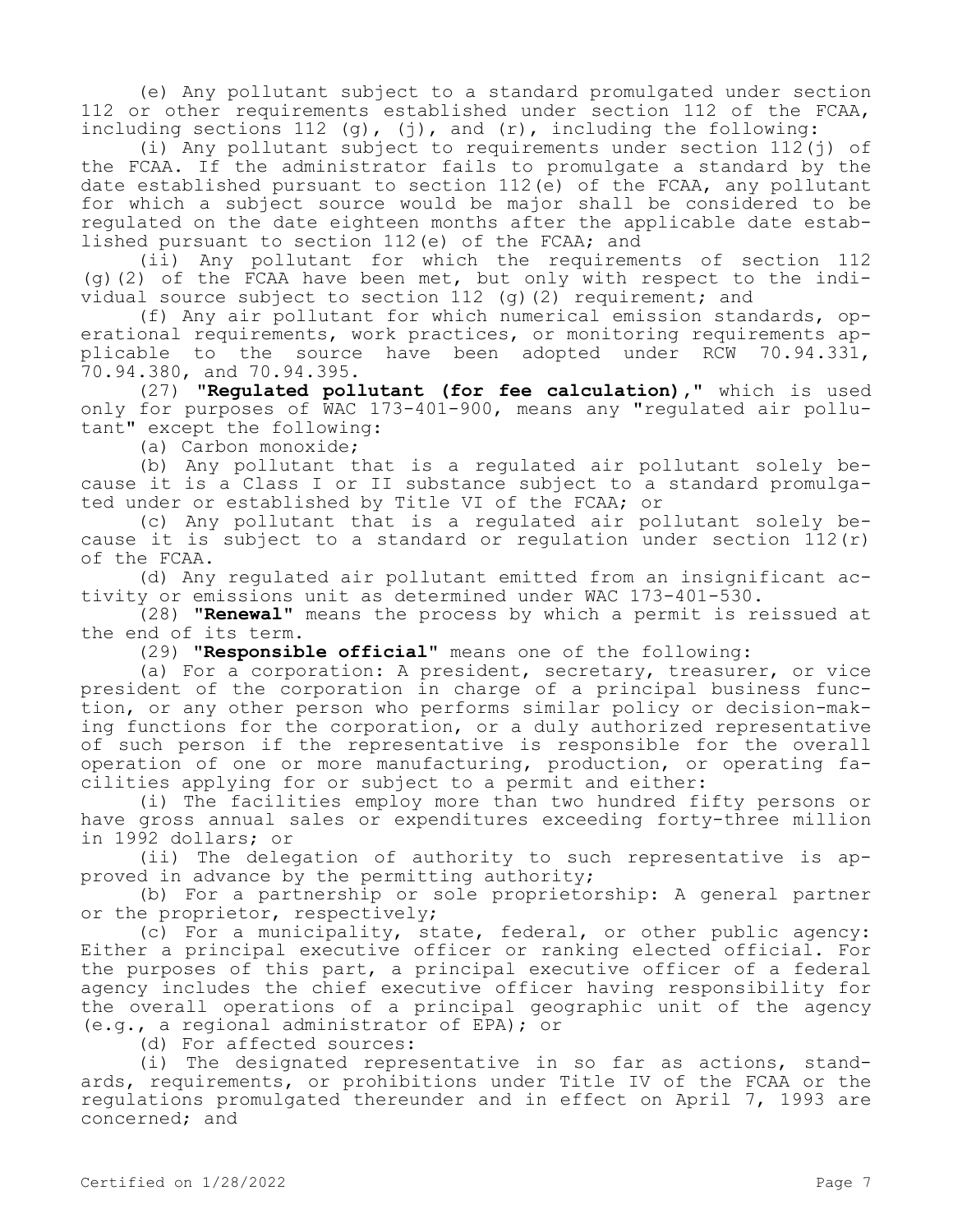(ii) The designated representative for any other purposes under 40 C.F.R. Part 70.

(30) **"Section 502 (b)(10) changes"** are changes that contravene an express permit term. Such changes do not include changes that would violate applicable requirements or contravene enforceable permit terms and conditions that are monitoring (including test methods), recordkeeping, reporting, or compliance certification requirements.

(31) **"Small business stationary source"** means a stationary source that:

(a) Is owned or operated by a person that employs one hundred or fewer individuals;

(b) Is a small business concern as defined in the Federal Small Business Act;

(c) Is not a major source;

(d) Does not emit fifty tons or more per year of any regulated pollutant; and

(e) Emits less than seventy-five tons per year of all regulated pollutants.

(32) **"Solid waste incineration unit"** (for purposes of this chapter) means a distinct operating unit of any facility which combusts any solid waste material from commercial or industrial establishments or the general public (including single and multiple residences, hotels, and motels). Such term does not include incinerators or other units required to have a permit under section 3005 of the Solid Waste Disposal Act (42 U.S.C. 6925). The term "solid waste incineration unit" does not include:

(a) Materials recovery facilities (including primary or secondary smelters) which combust waste for the primary purpose of recovering metals;

(b) Qualifying small power production facilities, as defined in section (3)(17)(C) of the Federal Power Act (16 U.S.C. 796 (17)(C)) or qualifying cogeneration facilities as defined in section (3)(18)(B) of the Federal Power Act (16 U.S.C. 796 (18)(B)), which burn homogeneous waste (such as units which burn tires or used oil, but not including refuse-derived fuel) for the production of electric energy or in the case of qualifying cogeneration facilities which burn homogeneous waste for the production of electric energy and steam or forms of useful energy (such as heat) which are used for industrial, commercial, heating, or cooling purposes; or

(c) Air curtain incinerators provided that such incinerators only burn wood wastes, yard wastes, and clean lumber and that such air curtain incinerators comply with opacity limitations to be established by the administrator by rule.

(33) **"State"** means any nonfederal permitting authority, including any local agency, interstate association, or statewide program.

(34) **"Stationary source"** means any building, structure, facility, or installation that emits or may emit any air contaminant. For purposes of this chapter, air contaminants include any regulated air pollutant or any pollutant listed under section 112(b) of the FCAA.

(35) **"Subject to regulation"** means, for any air pollutant, that the pollutant is subject to either a provision in the FCAA, or a nationally applicable regulation codified by EPA in subchapter C of 40 C.F.R. chapter 1 (in effect on October 6, 2010), that requires actual control of the quantity of emissions of that pollutant, and that such a control requirement has taken effect and is operative to control, limit or restrict the quantity of emissions of that pollutant released from the regulated activity. Except that: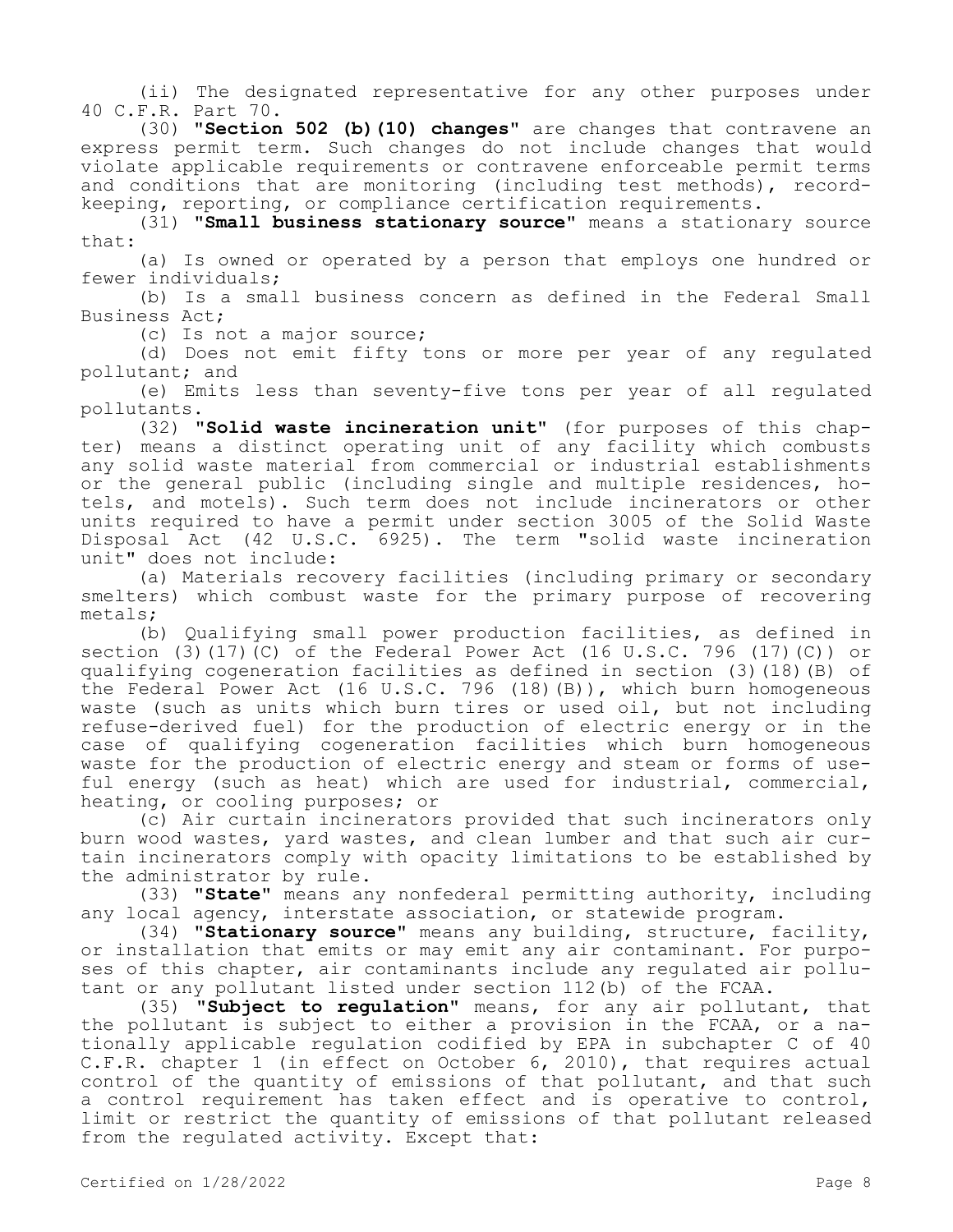(a) Greenhouse gases (GHGs), the air pollutant defined in 40 C.F.R. 86.1818-12(a) as the aggregate group of six greenhouse gases: Carbon dioxide, nitrous oxide, methane, hydrofluorocarbons, perfluorocarbons, and sulfur hexafluoride, shall not be subject to regulation under this chapter unless, as of January 2, 2011, the GHG emissions are at a stationary source emitting or having the potential to emit 100,000 tpy  $CO<sub>2</sub>$  equivalent emissions and the source is otherwise required to have an operating permit.

(b) The term "tpy (tons per year)  $CO<sub>2</sub>$  equivalent emissions"  $(CO<sub>2</sub>e)$  shall represent an amount of GHGs emitted, and shall be computed by multiplying the mass amount of emissions (tpy), for each of the six greenhouse gases in the pollutant GHGs, by the gas's associated global warming potential published at Table A-1 to subpart A of 40 C.F.R. part 98 - Global Warming Potentials, and summing the resultant value for each to compute a tpy  $CO_2e$ . For purposes of this subsection (b), prior to July 21, 2014, the mass of the greenhouse gas carbon dioxide shall not include carbon dioxide emissions resulting from the combustion or decomposition of nonfossilized and biodegradable organic material originating from plants, animals, or microorganisms (including products, by-products, residues and waste from agriculture, forestry and related industries as well as the nonfossilized and biodegradable organic fractions of industrial and municipal wastes, including gases and liquids recovered from the decomposition of nonfossilized and biodegradable organic material).

(36) **"Title I modification"** or **"modification under any provision of Title I of the FCAA"** means any modification under Sections 111 (Standards of Performance for New Stationary Sources) or 112 (Hazardous Air Pollutants) of the FCAA and any physical change or change in the method of operations that is subject to the preconstruction review regulations promulgated under Parts C (Prevention of Significant Deterioration) and D (Plan Requirements for Nonattainment Areas) of Title I of the FCAA.

[Statutory Authority: RCW 70.94.011, 70.94.161, 70.94.162, 70.94.331, and 70.94.510. WSR 16-05-003 (Order 13-12), § 173-401-200, filed 2/3/16, effective 3/5/16. Statutory Authority: Chapter 70.94 RCW. WSR 11-17-037 (Order 11-04), § 173-401-200, filed 8/10/11, effective 9/10/11. Statutory Authority: RCW 70.94.161 and 70.94.510. WSR 10-24-114 (Order 10-13), § 173-401-200, filed 12/1/10, effective 1/1/11. Statutory Authority: RCW 70.94.161(2). WSR 02-19-078 (Order 02-02), § 173-401-200, filed 9/16/02, effective 10/17/02. Statutory Authority: Chapter 70.94 RCW. WSR 94-11-105 (Order 93-30), § 173-401-200, filed 5/17/94, effective 6/17/94; WSR 93-20-075 (Order 91-68), § 173-401-200, filed 10/4/93, effective 11/4/93.]

# **PART III APPLICABILITY**

**WAC 173-401-300 Applicability.** (1) Chapter 401 sources. The provisions of this chapter apply in all areas of the state of Washington to the following sources:

(a) Any source required by the FCAA to have an operating permit. These include the following sources:

(i) Any major source as defined in WAC 173-401-200.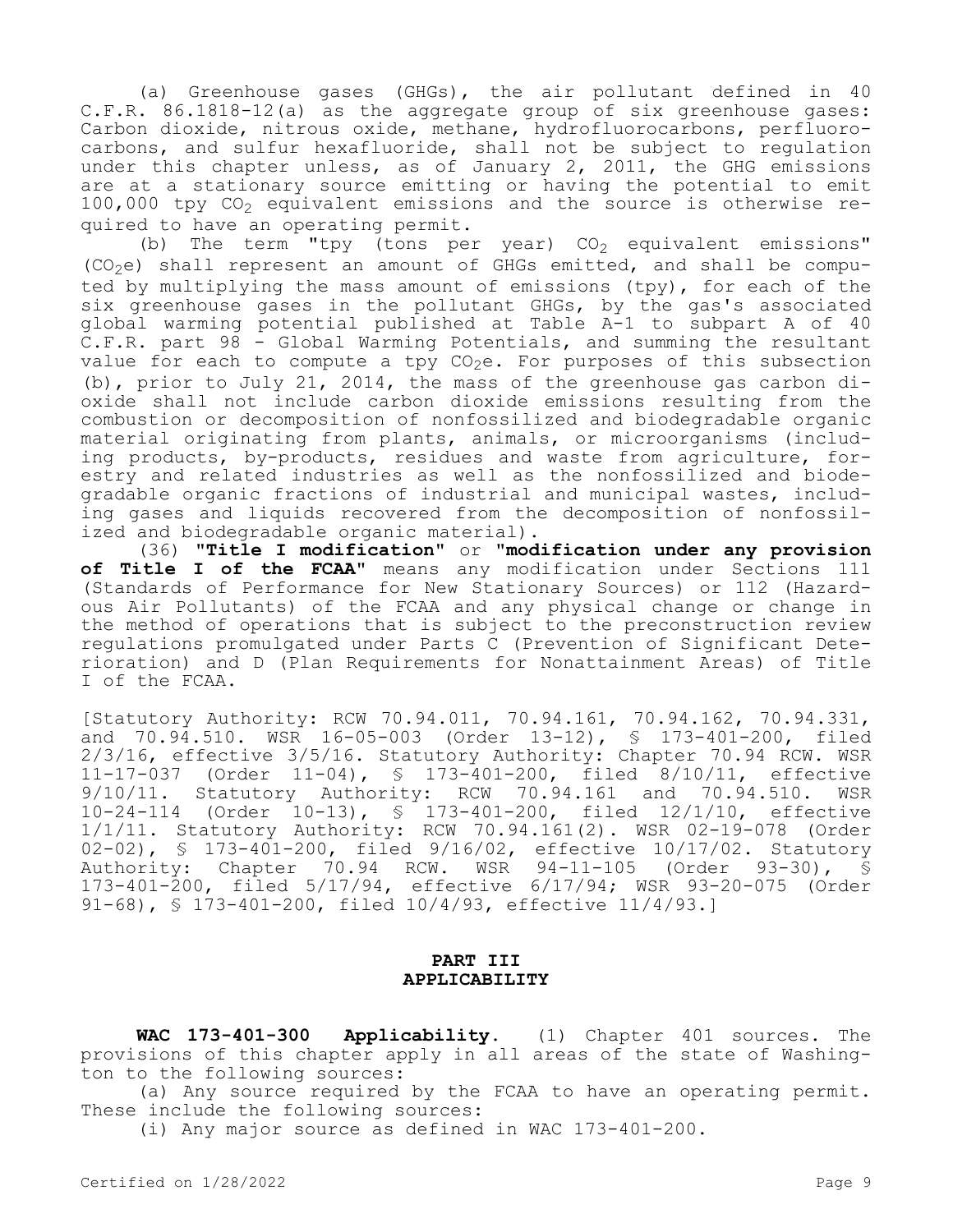(ii) Any source, including an area source, subject to a standard, limitation, or other requirement under section 111 (Standards of Performance for New Stationary Sources) of the FCAA. A small municipal waste combustion unit constructed on or before August 30, 1999, and regulated under WAC 173-400-050(5) becomes subject to this chapter on July 1, 2002.

(iii) Any source, including an area source, subject to a standard or other requirement under section 112 of the FCAA, except that a source is not required to obtain a permit solely because it is subject to regulations or requirements under section 112(r) (Prevention of Accidental Releases) of the FCAA.

(iv) Any solid waste incineration units required to obtain permits under section 129 of the FCAA.

A commercial and industrial solid waste incineration unit constructed on or before November 30, 1999, and regulated under WAC 173-400-050(4) becomes subject to this chapter on July 1, 2002.

(v) Any "affected source" regulated under Title IV (Acid Deposition Control) of the FCAA.

(vi) Any source in a source category designated by the EPA pursuant to 40 C.F.R. Part 70, as amended through April 7, 1993.

(b) Any source that the permitting authority determines may cause or contribute to air pollution in such quantity as to create a threat to the public health or welfare under RCW 70.94.161(4) using the procedures in subsection (5) of this section.

(c) Any other source which chooses to apply for a permit.

(d) A municipal solid waste landfill constructed, reconstructed<br>nodified before May 30, 1991, and regulated under WAC or modified before May 30, 1991, and regulated under WAC 173-400-070(9) becomes subject to this chapter on September 20, 2001.

Note: Under 40 C.F.R. 62.14352(e) (in effect on July 1, 2000), an affected landfill must have submitted its chapter 401 application so that by April 6, 2001, the permitting agency was able to determine that it was timely and complete. Under 40 C.F.R. 70.7(b), an affected source may not operate if it has not submitted a timely and complete application.

(2) Source category exemptions.

(a) All sources listed in subsection (1)(a) of this section that are not major sources, affected sources, or solid waste incineration units required to obtain a permit pursuant to section 129(e) of the FCAA, are exempted from the obligation to obtain a chapter 401 permit until such time that: The administrator completes a rule making to determine how the program should be structured for nonmajor sources and determines that such sources must obtain operating permits and ecology completes a rule making to adopt EPA's revised applicability criteria.

(b) Subsection (2)(a) of this section shall not apply to nonmajor sources subject to a standard or other requirement established under either section 111 or section 112 of the FCAA after July 21, 1992, if, during those rule makings, the administrator determines that such sources must obtain a permit at an earlier date and, subsequently, ecology completes a rule making to adopt EPA's applicability criteria.

(c) Any source listed in (a) of this subsection exempt from the requirement to obtain a permit under this section may opt to apply for a permit under this chapter.

(d) The following source categories are exempt from the obligation to obtain permit:

(i) All sources and source categories that would be required to obtain a permit solely because they are subject to 40 C.F.R. Part 60, Subpart AAA - Standards of Performance for New Residential Wood Heaters; and

(ii) All sources and source categories that would be required to obtain a permit solely because they are subject to part 61, Subpart M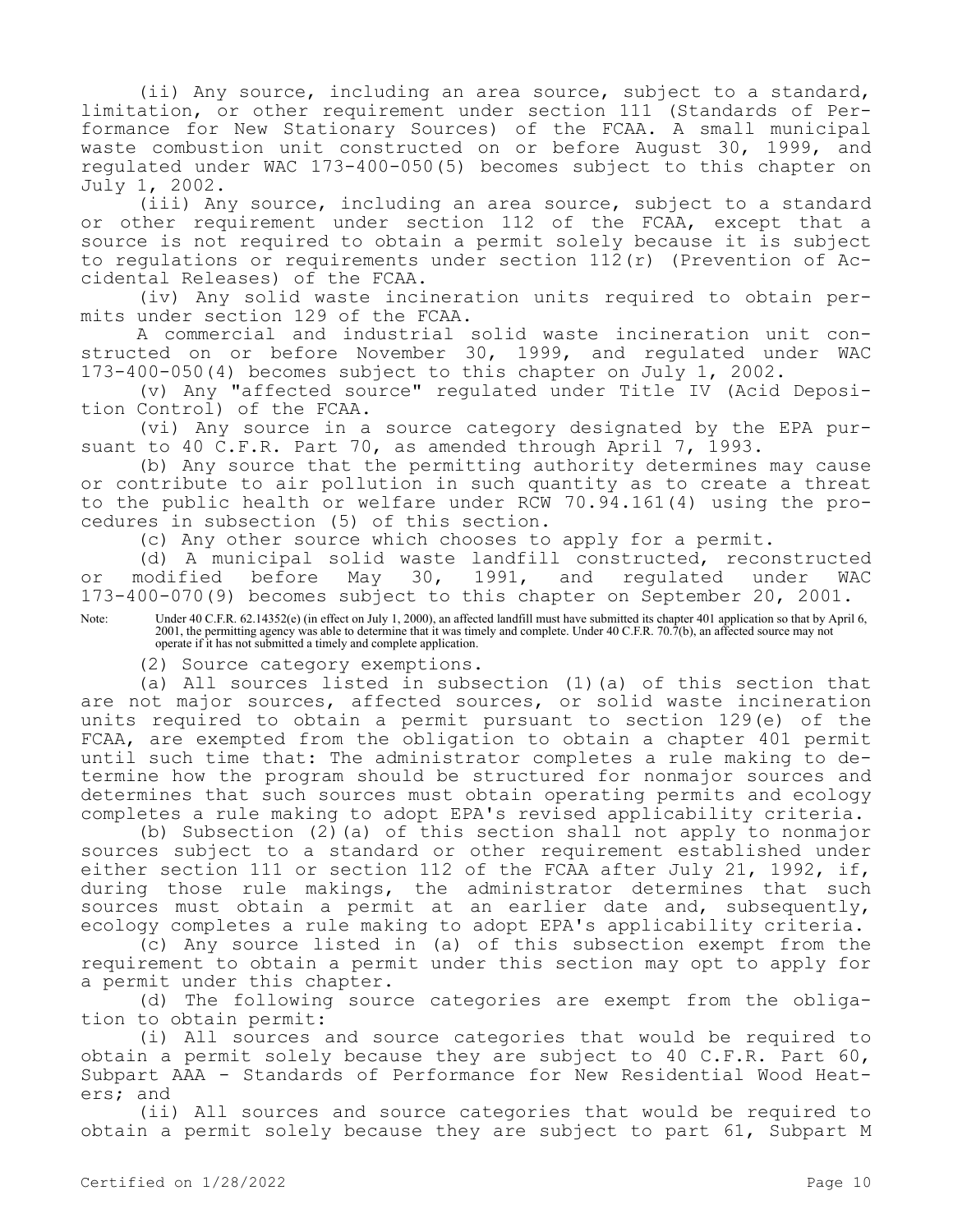- National Emission Standard for Hazardous Air Pollutants for Asbestos, section 61.145, Standard for Demolition and Renovation.

(3) Emissions units and chapter 401 sources.

(a) For major sources, the permitting authority shall include in the permit all applicable requirements for all relevant emissions units in the major source.

(b) For any nonmajor source, the permitting authority shall include in the permit all applicable requirements applicable to the emission units that cause the source to be subject to this chapter.

(4) Fugitive emissions. Fugitive emissions from a chapter 401 source shall be included in the permit application and the permit in the same manner as stack emissions, regardless of whether the source category in question is included in the list of sources contained in the definition of major source.

(5) Process for determining threat to public health or welfare. The following criteria shall be used to identify sources that are covered pursuant to subsection (1)(b) of this section:

(a) The source may cause or contribute to air pollution in such quantity as to create a violation of any ambient air quality standard as demonstrated by a dispersion modeling analysis performed in accordance with EPA's dispersion modeling guidelines, monitoring, or other appropriate methods; or

(b) The source may cause or contribute to air pollution in such quantity as to create a significant ambient level of any toxic air pollutant contained in chapter 173-460 WAC as demonstrated by a dispersion modeling analysis done in accordance with EPA's dispersion modeling guidelines, monitoring, or other appropriate methods.

(c) Small business stationary sources otherwise covered under (a) and (b) of this subsection are exempt except when all of the following requirements are satisfied:

(i) The source is in an area that currently exceeds or has been projected by ecology to exceed within five years any federal or state air quality standard. Prior to determining that any area threatens to exceed a standard, ecology shall hold a public hearing or hearings within the threatened area.

(ii) Ecology provides justification that requiring a source to have a permit is necessary to meet or to prevent exceeding a federal or state air quality standard.

(6) Permitting authorities shall develop and maintain a list of names of chapter 401 sources within their jurisdictions. This list shall be made available to the public. A chapter 401 source inadvertently omitted from this list is not exempted from the requirement to obtain a permit under this chapter.

(7) Legally and practicably enforceable limits. Any source which is defined as a chapter 401 source solely because its potential to emit exceeds the annual tonnage thresholds defined in WAC 173-401-200 shall be exempt from the requirement to obtain an operating permit when legally and practicably enforceable conditions which limit that source's potential to emit to levels below the relevant tonnage thresholds have been established for that source.

(a) In applying for an exemption under this subsection, the owner or operator of the source shall demonstrate to the permitting authority that the source's potential to emit, taking into account any legally and practicably enforceable restrictions assumed by the source, does not exceed the tonnage thresholds defined in WAC 173-401-200. Such demonstrations shall be in accordance with WAC 173-401-520 and shall contain emissions measurement and monitoring data, location of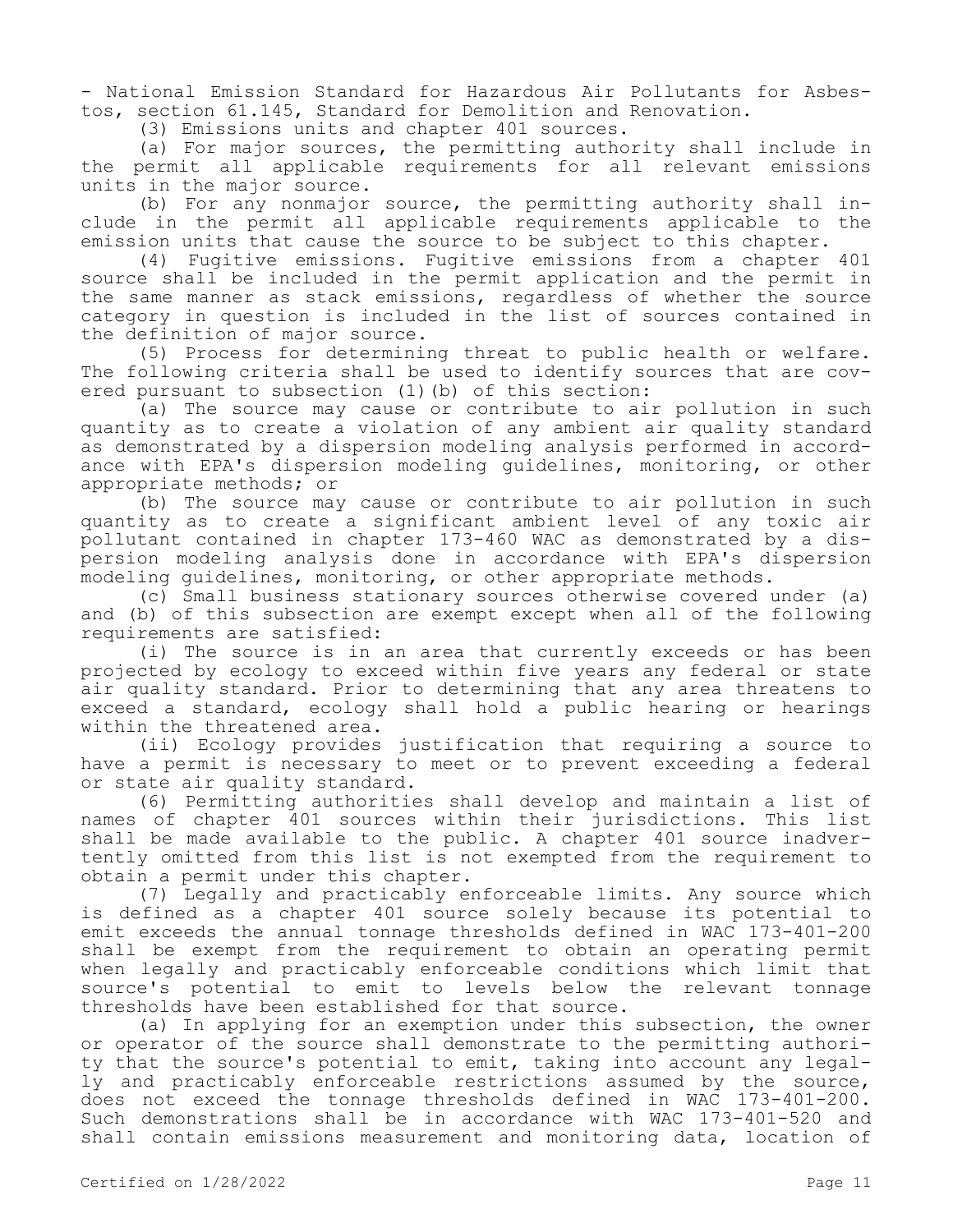monitoring records, and other information necessary to support the source's emission calculations.

(b) Permitting authorities may use the following approaches to establish legally and practicably enforceable limitations:

(i) Regulatory orders. At the request of the owner or operator of a source, the permitting authority may establish source-specific conditions in a regulatory order issued pursuant to WAC 173-400-091.

(ii) Notice of construction approvals. The permitting authority may establish source-specific conditions in a notice of construction approval issued pursuant to state or local regulations; or

(iii) General permits. The permitting authority may establish source-category requirements which limit a source's potential to emit through a general permit issued pursuant to RCW 70.94.161(11).

(c) A source receiving a legally and practicably enforceable limit on its potential to emit shall annually certify that its potential to emit is less than that which would require the source to obtain an operating permit. Such certifications shall contain the information specified in (a) of this subsection.

(d) Notice of issuance of any order or permit which limits a source's potential to emit shall be published in the permit register pursuant to WAC 173-401-805 (2)(e).

[Statutory Authority: RCW 70.94.011, 70.94.161, 70.94.162, 70.94.331, and 70.94.510. WSR 16-05-003 (Order 13-12), § 173-401-300, filed 2/3/16, effective 3/5/16. Statutory Authority: RCW 70.94.161(2). WSR 02-19-078 (Order 02-02), § 173-401-300, filed 9/16/02, effective 10/17/02. Statutory Authority: Chapter 70.94 RCW, RCW 70.94.141, [70.94.]152, [70.94.]331, [70.94.]510 and 43.21A.080. WSR 01-17-062 (Order 99-06), § 173-401-300, filed 8/15/01, effective 9/15/01. Statutory Authority: Chapter 70.94 RCW. WSR 93-20-075 (Order 91-68), § 173-401-300, filed 10/4/93, effective 11/4/93.]

### **PART IV PROGRAM DELEGATION**

**WAC 173-401-400 Program delegation.** (1) General. Ecology is authorized to submit the state operating permit program for approval under section 502 of the Federal Clean Air Act. Subject to federal approval, ecology may, in turn, delegate the federally approved state permit program to the local authority with jurisdiction in a given area. This section describes the procedures for delegating the federally approved state operating permit program to a local authority.

(2) Application. The board of any local air pollution control authority may apply to ecology for a delegation order authorizing that authority to administer the operating permit program for sources under that authority's jurisdiction pursuant to RCW 70.94.161 (2)(b).

(3) Delegation orders. Ecology will, by order, approve such delegation if ecology finds that the authority has the technical and financial resources needed to discharge the responsibilities of a permitting authority under the FCAA. Each delegation order shall specify the terms and conditions for program delegation and define the responsibilities of the permitting authority and ecology in implementing the statewide program. All delegation orders and supporting program documentation shall be submitted to EPA for review and approval.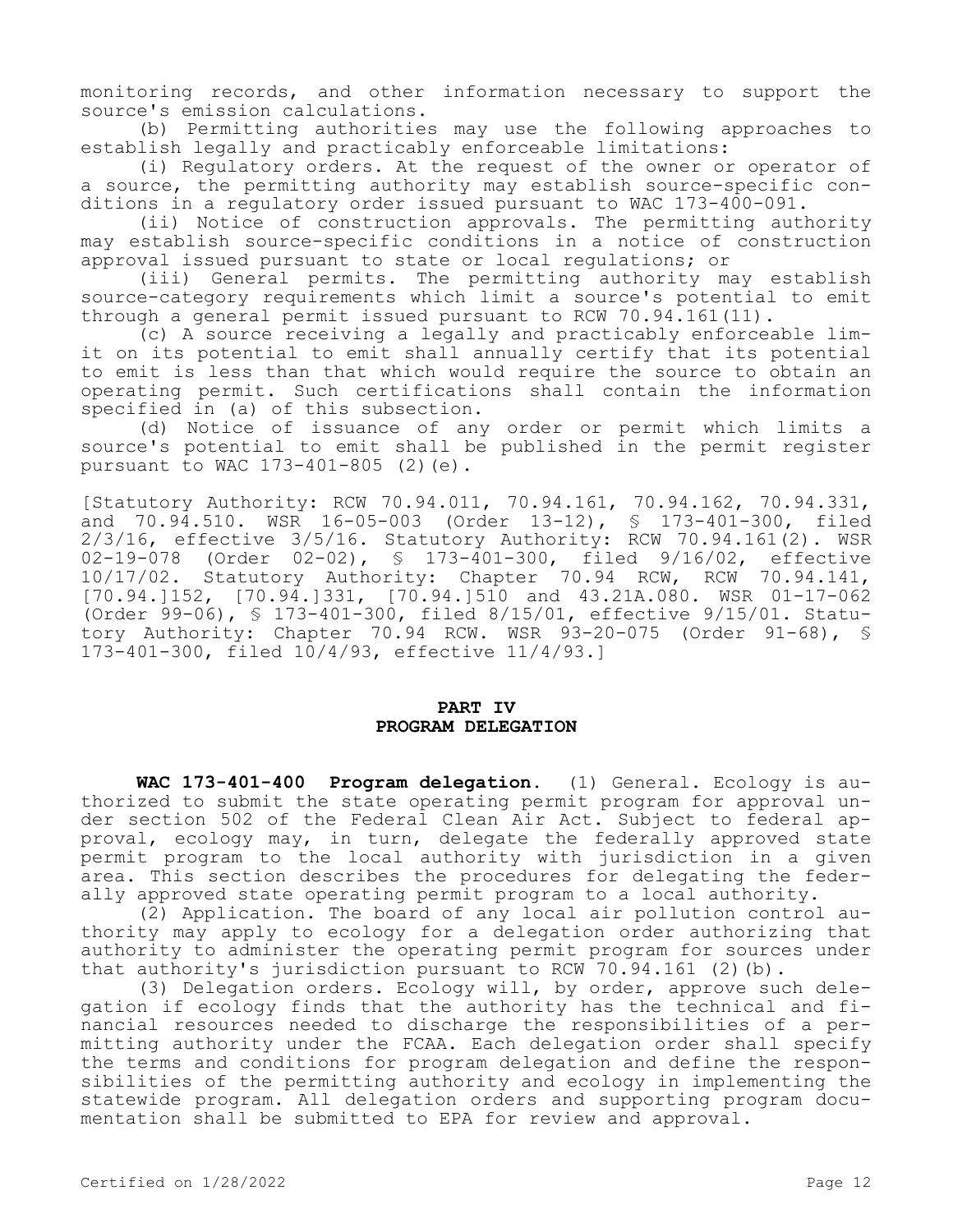(4) Required information. A delegation request from the authority shall include the information specified in 40 C.F.R. 70.4 (b)(3), (b)(7), (b)(8), and (b)(11). In addition, the request shall include a description of how the authority will meet the requirement that every proposed permit be reviewed and signed prior to issuance by a professional engineer or staff under the direct supervision of a professional engineer in the employ of the permitting authority and, with respect to the latter, signed, dated, and stamped by the supervising professional engineer.

(5) Effective date. Any delegation order issued under this section shall take effect ninety days after the EPA authorizes the local authority to issue operating permits under the FCAA.

(6) Public notice. Ecology shall publish in the *State Register*  notice of proposed decisions on program delegation and substantial program revision. The notice shall summarize the proposal and provide at least a thirty-day public comment period. EPA review of these requests may occur concurrently with the state process. Notice of approval of program delegation and substantial program revision requests shall be published in the *State Register*. Notice of approval of minor program revisions may be given by a letter from ecology to the authority.

(7) Performance review. Reviews of the implementation of the operating permit program by ecology and delegated local authorities shall be conducted as provided in WAC 173-401-920.

(8) Program revisions. Revisions to the state program, EPA approval of those revisions, and delegation to local authorities shall be implemented using the procedures in subsections (1) through (6) of this section.

[Statutory Authority: Chapter 70.94 RCW. WSR 93-20-075 (Order 91-68), § 173-401-400, filed 10/4/93, effective 11/4/93.]

### **PART V PERMIT APPLICATIONS**

**WAC 173-401-500 Permit applications.** (1) Source identification. Within ninety days after the date that a permitting authority submits for EPA approval a permit program or partial permit program, the permitting authority shall notify each potential chapter 401 source within its jurisdiction that the source may be required to obtain a permit. Failure of the permitting authority to notify a source shall not relieve that source from the obligation to file a timely and complete application.

(2) Application distribution. No later than thirty days after EPA grants final or interim, full or partial, approval to the state program, the responsible permitting authority shall send an application to each potential chapter 401 source within its jurisdiction, and a notice stating a deadline by which an application must be filed. Failure of the permitting authority to distribute permit or renewal applications to an individual source shall not relieve that source from the obligation to file a timely and complete application. Renewal applications shall be sent to the source as specified in WAC 173-401-710.

(3) Duty to apply. For each chapter 401 source, the owner or operator shall submit a timely and complete permit application in accordance with this section. Whenever practicable, the applicant shall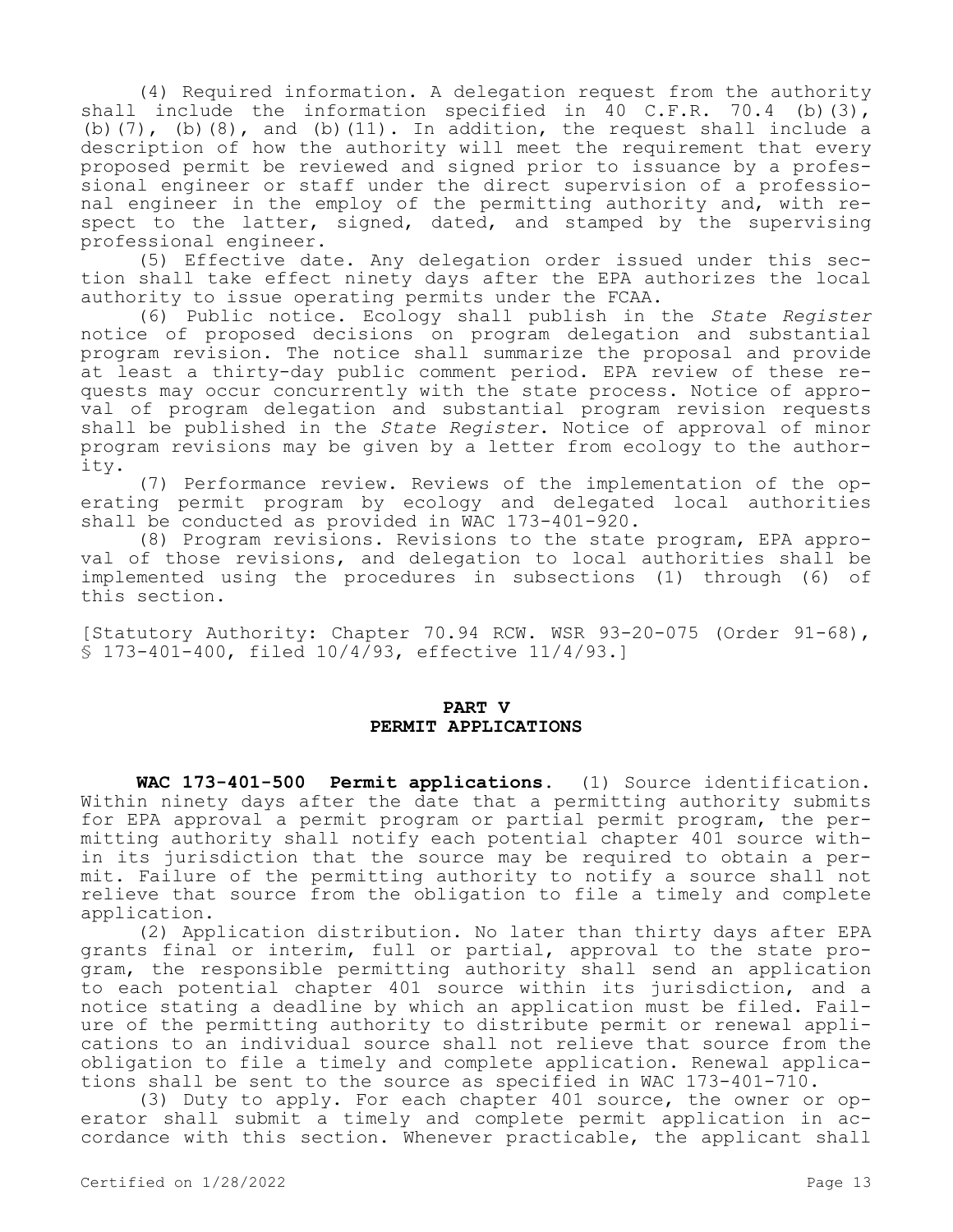utilize methods provided by the permitting authority for electronic transmission of the completed application.

(a) Existing chapter 401 sources. Chapter 401 sources in existence on the date of EPA approval of the state permit program shall submit permit applications no later than one hundred eighty days after EPA approval of the state permitting program.

(b) Existing sources becoming chapter 401 sources due to future regulations. An existing source may become subject to the operating permit program as a result of regulations promulgated after EPA approval of the state permit program. For those sources, a complete application must be submitted within twelve months from the time that the source becomes subject to the permit program.

(c) New or modified sources. New or modified chapter 401 sources which commence operation after EPA approval of the state operating program shall file a complete application to obtain the chapter 401 permit or permit revision within twelve months after commencing operation. Where an existing chapter 401 permit would prohibit such construction or change in operation, the source must obtain a permit revision before commencing operation. The applicant may elect to integrate procedures for new source review and operating permit issuance as described in subsection (10) of this section.

(d) Permit renewal. For purposes of permit renewal, a timely application is one that is submitted at the time specified in WAC 173-401-710.

(e) Applications for initial phase II acid rain permits shall be submitted to the permitting authority by January 1, 1996, for sulfur dioxide, and by January 1, 1998, for nitrogen oxides.

(4) Complete application. To be deemed complete, an application must provide all information required pursuant to WAC 173-401-510, except that applications for permit revision need supply such information only if it is related to the proposed change. Information submitted under WAC 173-401-510 must be sufficient to evaluate the subject source and its application and to determine all applicable requirements. A responsible official shall certify the submitted information consistent with WAC 173-401-520. Unless the permitting authority determines in writing that an application is not complete within sixty days of receipt of the application, such application shall be deemed to be complete, except as otherwise provided in WAC 173-401-700(6). Any notification of incompleteness shall specify the information needed to make the application complete and prescribe a reasonable time frame for response from the applicant. Unless the permitting authority requests additional information or otherwise notifies the applicant of incompleteness within sixty days of receipt of the supplemental information, the application shall be deemed complete. If, while processing an application that has been determined or deemed to be complete, the permitting authority determines that additional information is necessary to evaluate or take final action on that application, it may request such information in writing and set a reasonable deadline for a response. The source's ability to operate without a permit, as set forth in WAC  $173-401-705(2)$ , shall be in effect from the date the application is determined or deemed to be complete until the final permit is issued, provided that the applicant submits any requested additional information by the deadline specified by the permitting authority.

(5) Confidential information. In the case where a source has submitted information to the permitting authority under a claim of confi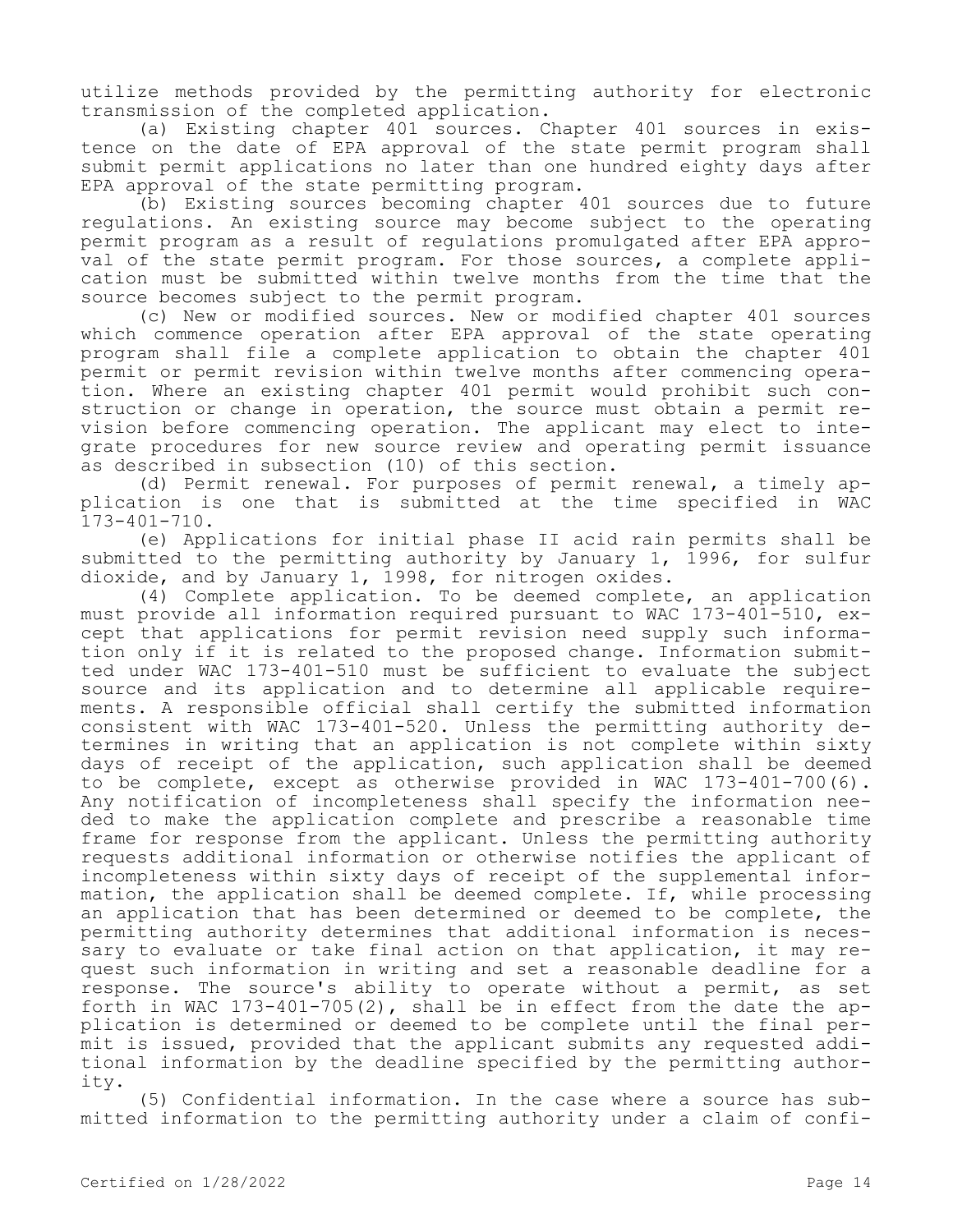dentiality, the permitting authority may also require the source to submit a copy of such information directly to the administrator.

(6) Duty to supplement or correct application. Any applicant who fails to submit any relevant facts or who has submitted incorrect information in a permit application shall, upon becoming aware of such failure or incorrect submittal, promptly submit such supplementary facts or corrected information. In addition, an applicant shall provide additional information as necessary to address any requirements that become applicable to the source after the date it filed a complete application but prior to release of a draft permit.

(7) Completeness criteria. An application is complete when it contains the following information:

(a) All of the data described in WAC 173-401-510(2), including the required information for each emission unit (other than insignificant emission units) at the facility, along with any necessary supporting data and calculations. The use of a standard application is not required if all of the data elements required in WAC 173-401-510(2) are provided;

(b) A compliance plan that meets the criteria of WAC 173-401-630; and

(c) Certification by a responsible official of the chapter 401 source of the truth, accuracy, and completeness of the application, as provided in WAC 173-401-520.

(8) EPA notification. The permitting authority shall provide EPA with a copy of all complete permit applications and compliance plans for chapter 401 sources unless EPA waives or modifies this requirement.

(9) Public notice. Ecology shall publish a notice of all applications received under this section in the permit register as required under WAC 173-401-805.

(10) Operating permits for new sources. At the time of filing a notice of construction application under RCW 70.94.152 for the construction of a new source or modification of an existing source, the owner or operator may elect in writing to integrate new source review and operating permit issuance. Procedures for integration of these two processes are as follows:

(a) Modification of existing source. The owner or operator of an existing permitted source applying to modify the source within the meaning of RCW 70.94.030(14) may select integrated review by so indicating on its notice of construction application. The permitting authority shall process the notice of construction application in accordance with the procedures set forth in WAC 173-401-700. The permitting authority shall process the two applications in parallel, and consolidate all required public hearings, comment periods and EPA review periods. A proposed order of approval for the modification shall be provided to EPA for review as provided in WAC 173-401-810, along with a proposed administrative permit amendment to the source's operating permit. The administrative permit amendment shall incorporate into the operating permit the requirements contained in the order of approval. The order of approval shall include compliance requirements for the new or modified emissions units that meet the requirements of WAC 173-401-600 through 173-401-650. The permitting authority shall issue the final permit amendment and order of approval promptly upon conclusion of the EPA review period, unless EPA files a timely objection as provided in 40 C.F.R. 70.8.

(b) Construction of new source. Any person who proposes to construct a new source, within the meaning of RCW 70.94.030(16), may se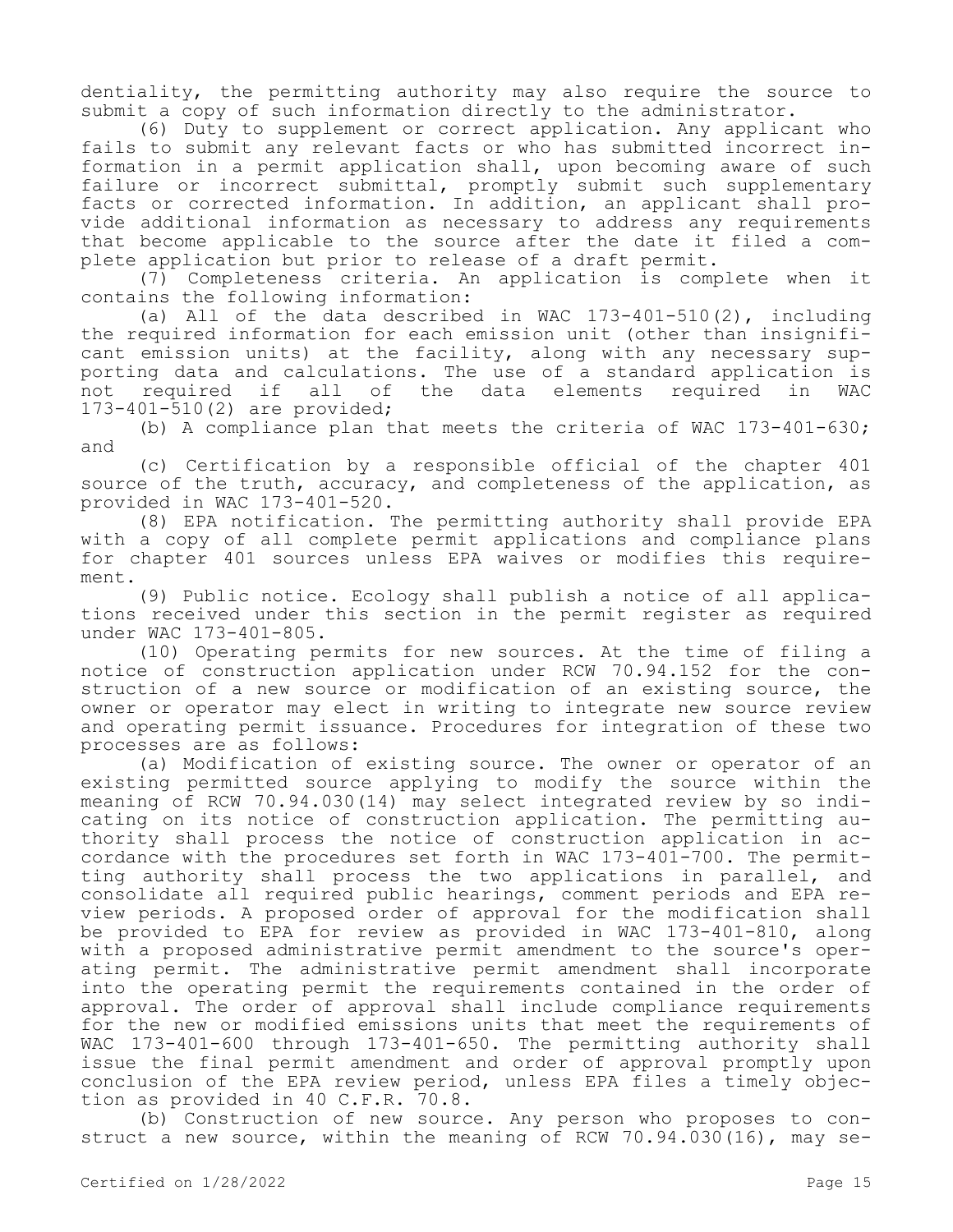lect integrated review by concurrently filing with the permitting authority a notice of construction application and an operating permit application. The permitting authority shall process both applications in accordance with the procedures set forth in WAC 173-401-700. The permitting authority shall process the two applications in parallel, and consolidate all required public hearings, comment periods, and EPA review periods. A proposed order of approval for the new source shall be provided to EPA for review as provided in WAC 173-401-810, along with the proposed operating permit. The permitting authority shall issue the final operating permit and order of approval promptly upon conclusion of the EPA review period, unless EPA files a timely objection as provided in 40 C.F.R. 70.8.

[Statutory Authority: RCW 70.94.161(2). WSR 02-19-078 (Order 02-02), § 173-401-500, filed 9/16/02, effective 10/17/02. Statutory Authority: Chapter 70.94 RCW. WSR 93-20-075 (Order 91-68), § 173-401-500, filed 10/4/93, effective 11/4/93.]

**WAC 173-401-510 Permit application form.** (1) Standard application form and required information. Ecology shall develop a standard application form or forms to be used by each permitting authority. The application shall include information as described below for each emissions unit at a chapter 401 source other than insignificant emissions units or units not regulated under WAC 173-401-300 (3)(b). However, an application may not omit information needed to determine the applicability of, or to impose, any applicable requirement, or to evaluate the fee amount required under the permitting authority's fee schedule.

(2) Required data elements for individual permit applications. The application forms developed under subsection (1) of this section shall contain the data elements specified below:

(a) Identifying information, including company name and address (or plant name and address if different from the company name), owner's name and agent, responsible official name and address, and telephone number and names of plant site manager/contact.

(b) A description of the source's processes and products (by Standard Industrial Classification Code) including any associated with each alternative operating scenario identified by the source pursuant to WAC 173-401-650.

(c) The following emissions-related information:

(i) All emissions of pollutants for which the source is major, and all emissions of regulated air pollutants. A permit application shall describe all emissions of regulated air pollutants emitted from any emissions unit, except emissions from insignificant emission units or activities as defined in WAC 173-401-530. The permitting authority shall require additional information related to the emissions of air pollutants sufficient to verify which requirements are applicable to the source, and other information necessary to collect any permit fees owed under the permitting authority's fee schedule;

(ii) Identification and description of all points of emissions described in (c)(i) of this subsection in sufficient detail to establish the basis for fees and applicability of applicable requirements;

(iii) Emissions rates in tons per year (tpy) and in such terms as are necessary to establish compliance consistent with the applicable standard reference test method;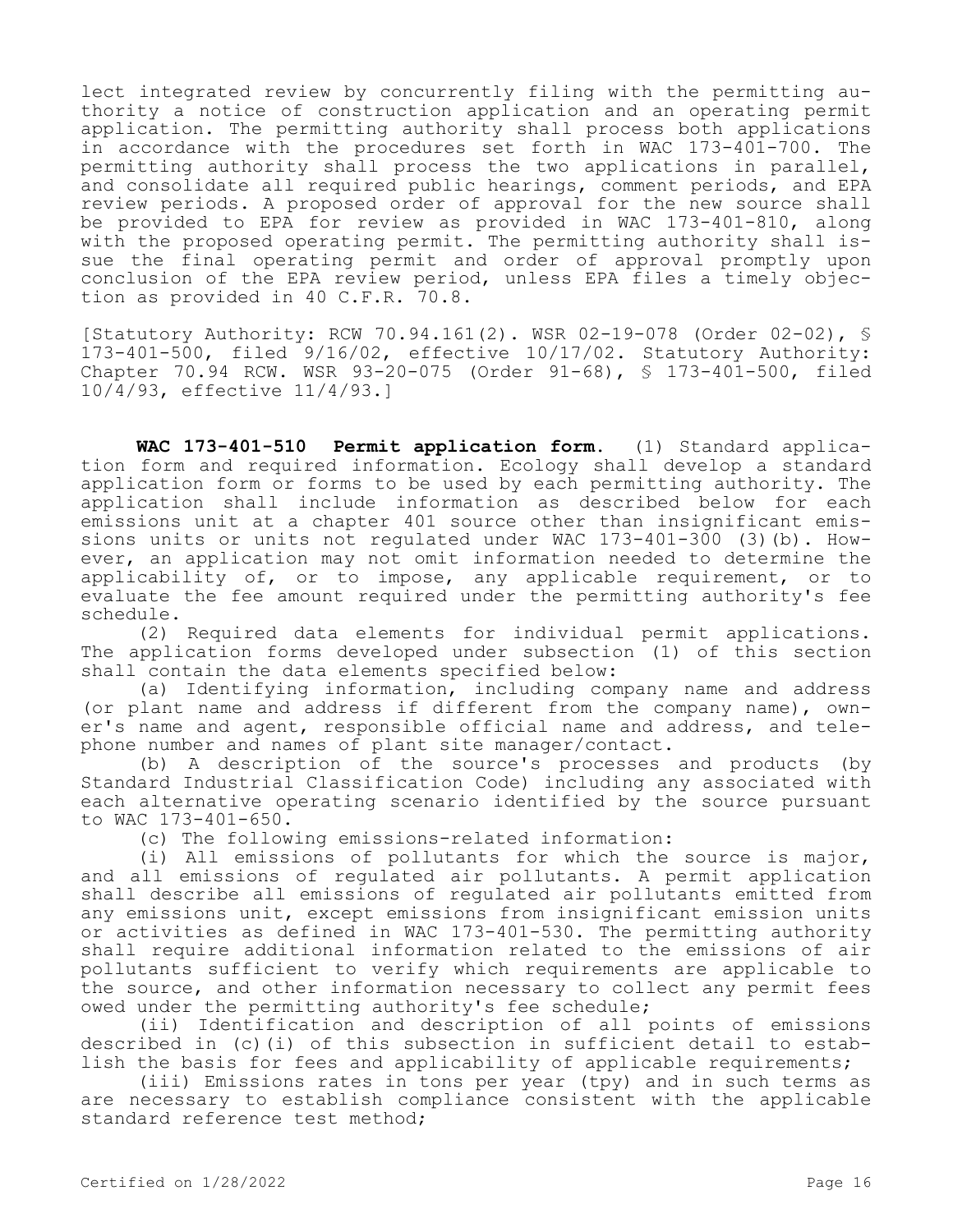(iv) The following information to the extent it is needed to determine or regulate emissions: Fuels, fuel use, raw materials, production rates, and operating schedules;

(v) Identification and description of all air pollution control equipment and compliance monitoring devices or activities;

(vi) Limitations on source operation affecting emissions or any work practice standards, where applicable, for all regulated pollutants at the chapter 401 source;

(vii) Other information required by any applicable requirement (including information related to stack height limitations developed pursuant to section 123 of the FCAA); and

(viii) Calculations on which the information in (c)(i) through (vii) of this subsection are based.

(d) The following air pollution control requirements:

(i) Citation and description of all applicable requirements; and

(ii) Description of or reference to any applicable test method for determining compliance with each applicable requirement.

(e) Other specific information that may be necessary to implement and enforce other applicable requirements or this chapter or to determine the applicability of such requirements.

(f) An explanation of any proposed exemptions from otherwise applicable requirements.

(g) Additional information as determined to be necessary by the permitting authority to define alternative operating scenarios identified by the source pursuant to WAC 173-401-650(1) or to define permit terms and conditions implementing WAC 173-401-650(1) and 173-401-722.

(h) A compliance plan for all chapter 401 sources that contains all the following:

(i) A description of the compliance status of the source with respect to all applicable requirements;

(ii) A description as follows:

(A) For applicable requirements with which the source is in compliance, a statement that the source will continue to comply with such requirements;

(B) For applicable requirements that will become effective during the permit term, a statement that the source will meet such requirements on a timely basis; and

(C) For requirements for which the source is not in compliance at the time of permit issuance, a narrative description of how the source will achieve compliance with such requirements;

(iii) A compliance schedule as follows:

(A) For applicable requirements with which the source is in compliance, a statement that the source will continue to comply with such requirements;

(B) For applicable requirements that will become effective during the permit term, a statement that the source will meet such requirements on a timely basis;

(C) A schedule of compliance for sources that are not in compliance with all applicable requirements at the time of permit issuance. Such a schedule shall include a schedule of remedial measures, including an enforceable sequence of actions with milestones, leading to compliance with any applicable requirements for which the source will be in noncompliance at the time of permit issuance. This compliance schedule shall resemble and be at least as stringent as that contained in any judicial consent decree or administrative order to which the source is subject. Any such schedule of compliance shall be supplemen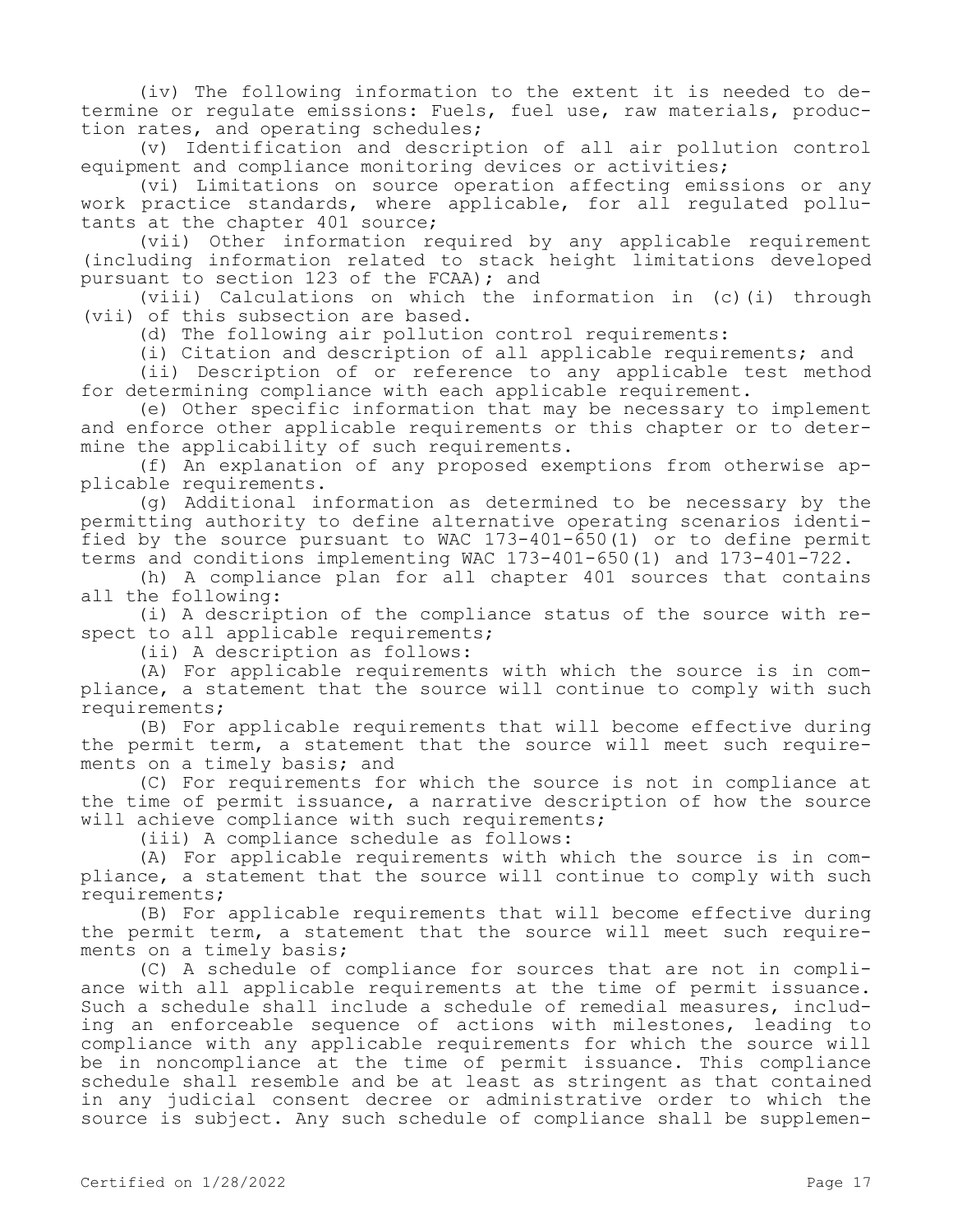tal to, and shall not sanction noncompliance with, the applicable requirements on which it is based;

(iv) For those sources required to have a schedule of compliance to remedy a violation, a schedule for submission of certified progress reports every six months or at a more frequent period specified in an applicable requirement.

(v) The compliance plan content requirements specified in this paragraph shall apply and be included in the acid rain portion of a compliance plan for an affected source, except as specifically superseded by regulations promulgated under Title IV of the FCAA with regard to the schedule and method(s) the source will use to achieve compliance with the acid rain emissions limitations.

(i) Requirements for compliance certification, including the following:

(i) A certification of compliance with all applicable requirements by a responsible official consistent with WAC 173-401-520 and section 114 (a)(3) of the FCAA;

(ii) A statement of methods used for determining compliance, including a description of monitoring, recordkeeping, and reporting requirements and test methods;

(iii) A schedule for submission of compliance certifications during the permit term, to be submitted annually, or more frequently if specified by the underlying applicable requirement; and

(iv) A statement indicating the source's compliance status with any applicable enhanced monitoring and compliance certification requirements of the FCAA.

(j) The use of nationally standardized forms for acid rain portions of permit applications and compliance plans, as required by regulations promulgated under Title IV of the FCAA and in effect on April 7, 1993.

(k) Requirements which the source believes are inapplicable pursuant to WAC 173-401-640(2) and a request to extend the permit shield to those requirements.

[Statutory Authority: RCW 70.94.011, 70.94.161, 70.94.162, 70.94.331, and 70.94.510. WSR 16-05-003 (Order 13-12), § 173-401-510, filed 2/3/16, effective 3/5/16. Statutory Authority: Chapter 70.94 RCW. WSR 94-11-105 (Order 93-30), § 173-401-510, filed 5/17/94, effective 6/17/94; WSR 93-20-075 (Order 91-68), § 173-401-510, filed 10/4/93, effective 11/4/93.]

**WAC 173-401-520 Certification.** Any application form, report, or compliance certification submitted pursuant to this chapter shall contain certification by a responsible official of truth, accuracy, and completeness. This certification and any other certification required under this chapter shall state that, based on information and belief formed after reasonable inquiry, the statements and information in the document are true, accurate, and complete.

[Statutory Authority: Chapter 70.94 RCW. WSR 93-20-075 (Order 91-68), § 173-401-520, filed 10/4/93, effective 11/4/93.]

**WAC 173-401-530 Insignificant emission units.** (1) General. This section contains criteria for identifying insignificant emission units or activities for purposes of the operating permit program. Designa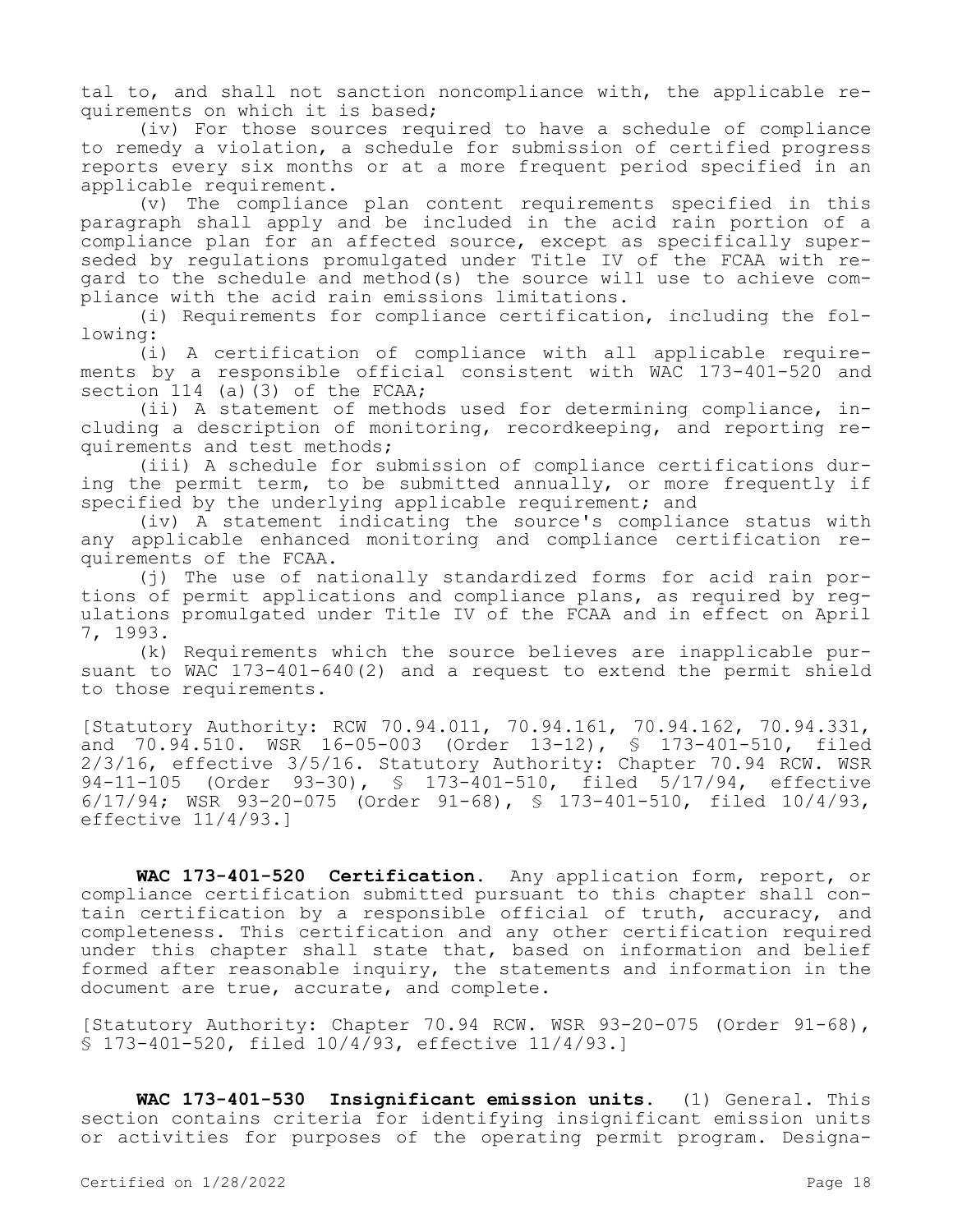tion of an emission unit or activity as insignificant for purposes of this chapter does not exempt the unit or activity from any applicable requirement. An emission unit or activity is insignificant based on one or more of the following approaches:

(a) Actual emissions of all regulated air pollutants from a unit or activity are less than the emission thresholds established in subsection (4) of this section. Such emission units and activities must be listed in the permit application;

(b) The emission unit or activity is listed in WAC 173-401-532 as categorically exempt. Such emission units or activities do not have to be listed in the permit application;

(c) The emission unit or activity is listed in WAC 173-401-533 and is considered insignificant if its size or production rate based on maximum rated capacity is below the specified level. These emission units or activities must be listed in the permit application.

(d) The emission unit or activity generates only fugitive emissions (as defined in WAC 173-400-030(31)), which are subject to no applicable requirement other than generally applicable requirements of the state implementation plan as defined in subsection (2) of this section. These units or activities must be listed on the permit application.

(2) Applicable requirements.

(a) Notwithstanding any other provision of this chapter, no emissions unit or activity subject to a federally enforceable applicable requirement (other than generally applicable requirements of the state implementation plan) shall qualify as an insignificant emissions unit or activity. For purposes of this section, generally applicable requirements of the state implementation plan are those federally enforceable requirements that apply universally to all emission units or activities without reference to specific types of emission units or activities.

(b) The application shall list and the permit shall contain all generally applicable requirements that apply to insignificant emission units or activities in the source.

(c) Testing, monitoring, recordkeeping and reporting are not required for insignificant emissions units and activities unless determined by the permitting authority to be necessary to assure compliance or unless it is otherwise required by a generally applicable requirement of the state implementation plan. This section does not affect the authority of ecology and local air authorities to establish caseby-case monitoring requirements as set forth in WAC 173-400-105 or other provisions of law.

(d) Where a permit does not require testing, monitoring, recordkeeping and reporting for insignificant emissions units or activities, the permittee may certify continuous compliance if there were no observed, documented, or known instances of noncompliance during the reporting period. Where a permit requires testing, monitoring, recordkeeping and reporting for insignificant emission units or activities, the permittee may certify continuous compliance when the testing, monitoring, recordkeeping required by the permit revealed no violations during the period, and there were no observed, documented, or known instances of noncompliance during the reporting period.

(3) Permit shield. The permit shield described in WAC 173-401-640 shall not apply to any insignificant emissions unit or activity designated under this section.

(4) Insignificant emission thresholds. An emission unit or activity shall be considered insignificant if it qualifies under subsection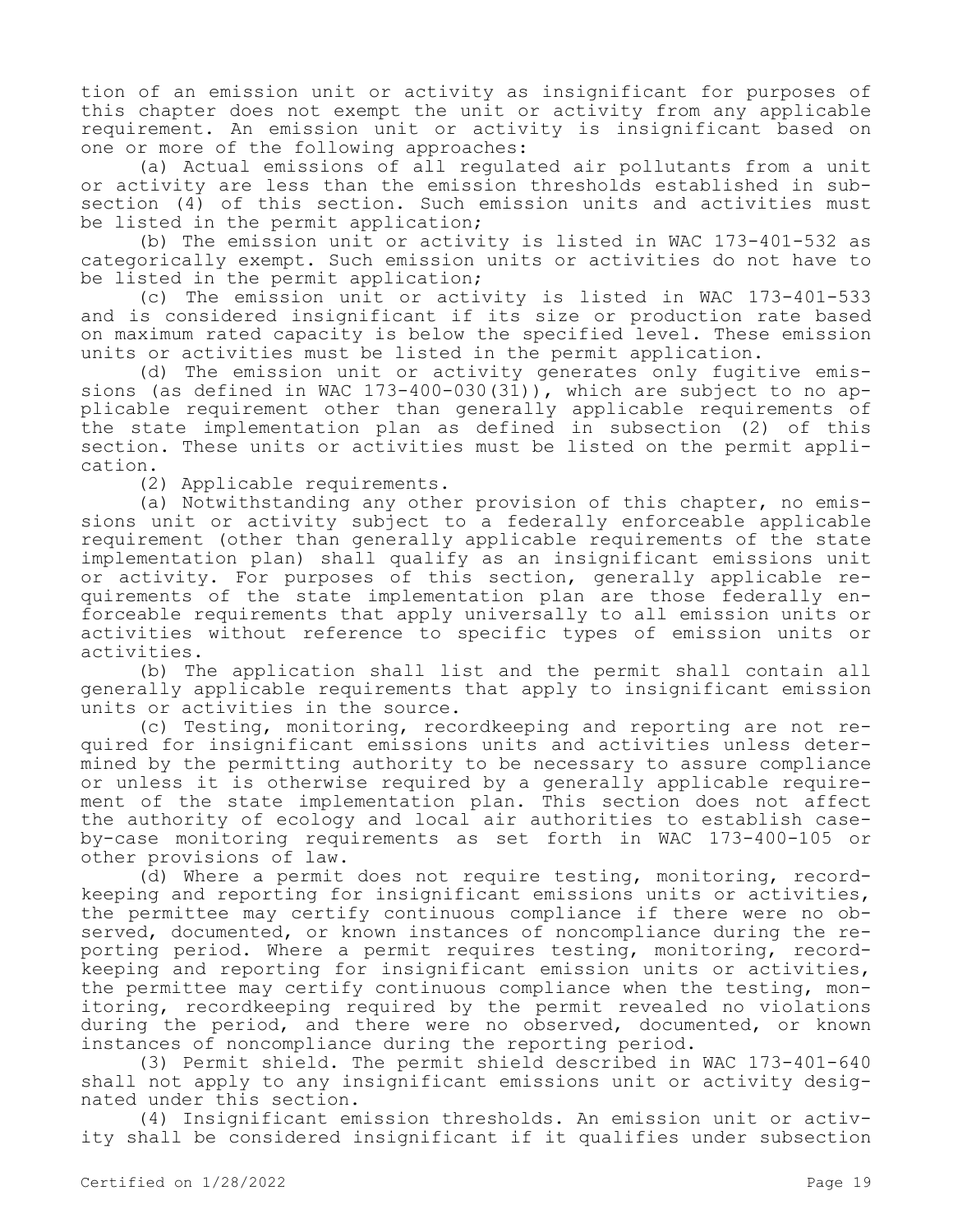(1)(b), (c) or (d) of this section, or if its actual emissions, based on methods approved by the permitting authority, are below the practical quantification limit (PQL), or are less than or equal to all of the following threshold levels:

(a) 5 tons per year of carbon monoxide;

(b) 2 tons per year of nitrogen oxides;

(c) 2 tons per year of sulfur oxides;

(d) 2 tons per year of volatile organic compounds (VOC);

(e)  $0.75$  tons per year of  $PM_{10}$  (as defined in WAC 173-400-030);

(f) 0.005 tons per year of lead;

(g) 0.15 tons per year of fluorides;

(h) 0.35 tons per year of sulfuric acid mist;

(i) 0.5 tons per year of hydrogen sulfide;

(j) 0.5 tons per year of total reduced sulfur (including hydrogen sulfide);

(k) 0.000000175 tons per year of municipal waste combustor organics (measured as total tetra- through octa-chlorinated dibenzo-p-dioxins and dibenzofurans);

(m) 0.75 tons per year of municipal waste combustor metals (measured as PM);

(n) 2.0 tons per year of municipal waste combustor acid gases (measured as  $SO_2$  and hydrogen chloride);

(o) 2.0 tons per year of ozone depleting substances in aggregate (the sum of Class I and/or Class II substances as defined in Title VI and 40 C.F.R. Part 82);

(p) Thresholds levels for hazardous air pollutants as defined in WAC 173-401-531;

(q) 0.5 tons per year for any regulated air pollutant not listed above or in WAC 173-401-531.

(5) Documentation.

(a) Upon request from the permitting authority the applicant must provide sufficient documentation to enable the permitting authority to determine that the emission unit or activity has been appropriately listed as insignificant.

(b) Upon request from the permitting authority, at any time during the term of the permit, an applicant who lists an activity or emissions unit as insignificant under subsection (1)(a) of this section shall demonstrate to the permitting authority that the actual emissions of the unit or activity are below the emission thresholds listed in subsection (4) of this section.

(6) Permit revision.

If an emission unit or activity that qualifies as insignificant solely on the basis of subsection (1)(a) of this section exceeds one of the emissions thresholds specified in subsection (4) of this section prior to issuance of a permit, the applicant shall promptly amend its permit application to include the relevant activity or emissions unit in the permit, as provided in WAC 173-401-500(6). Once the permit is issued, an activity or emissions unit that qualifies as insignificant solely on the basis of subsection (1)(a) of this section shall not exceed the emissions thresholds specified in subsection (4) of this section, until the permit is modified pursuant to WAC 173-401-725 (Permit modifications).

(7) Local air authority discretion. Local air authorities may establish by rule other criteria for defining insignificant emissions units or activities. At a minimum, such criteria must be at least as stringent as the requirements in subsections (2) and (3) of this sec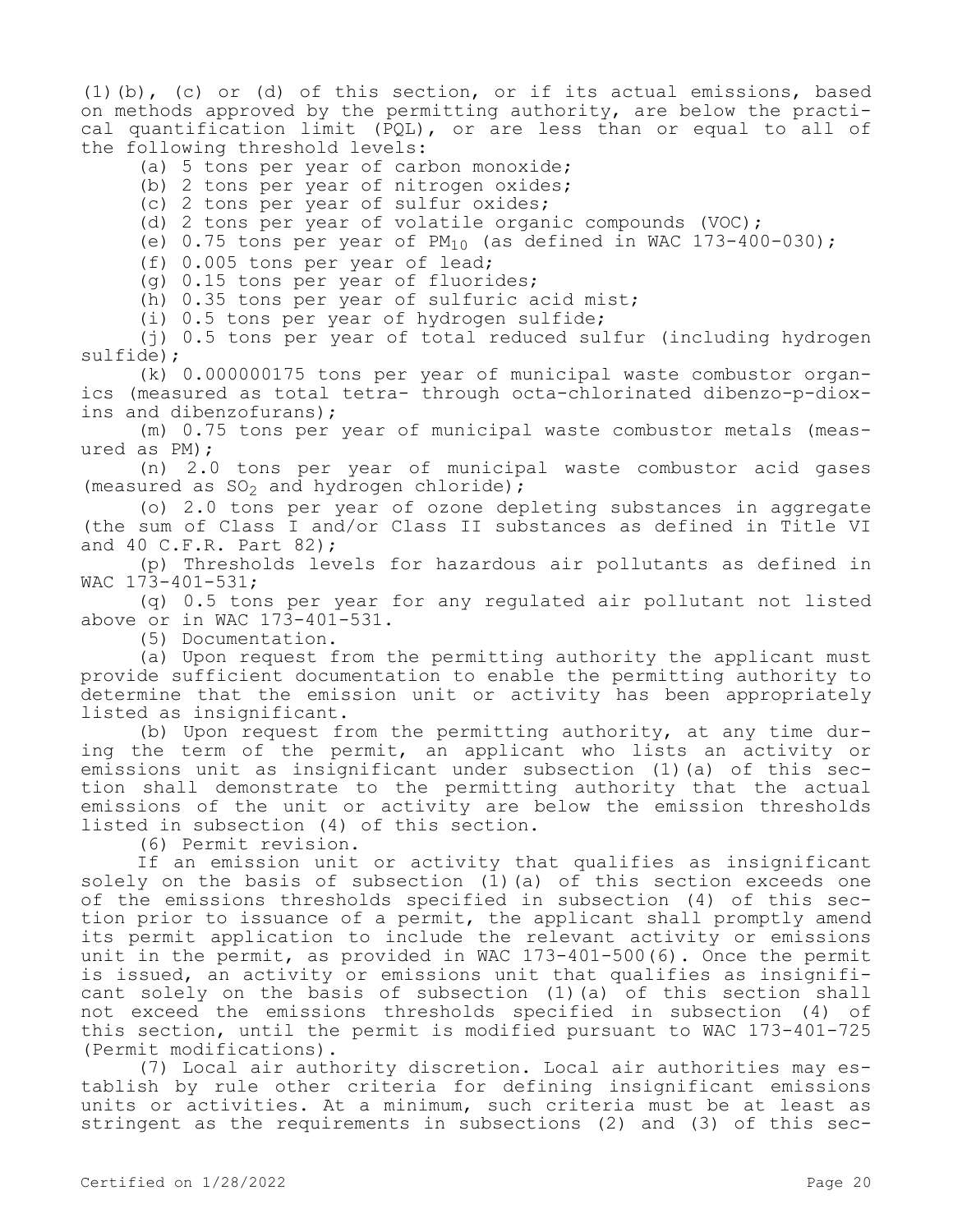tion. Insignificant emission units or activities defined by local air authority rule may not exceed threshold levels established under subsection (4) of this section.

[Statutory Authority: RCW 70.94.161(2). WSR 02-19-078 (Order 02-02), § 173-401-530, filed 9/16/02, effective 10/17/02. Statutory Authority: Chapter 70.94 RCW. WSR 94-11-105 (Order 93-30), § 173-401-530, filed 5/17/94, effective 6/17/94.]

**WAC 173-401-531 Thresholds for hazardous air pollutants.** General. The following tables provide thresholds for hazardous air pollutants:

(1) Carcinogens:

| CAS<br>Number  | <b>Chemical Name</b>                       | Threshold<br>Levels<br>(tons/<br>year) |
|----------------|--------------------------------------------|----------------------------------------|
| 189-55-9       | $1, 2, 7, 8$ -dibenzopyrene                | 0.005                                  |
| 107-06-2       | 1.2-dichloroethane                         | 0.4                                    |
| 78-87-5        | 1, 2-dichloropropane                       | 0.5                                    |
| 540-73-8       | 1, 2-dimethylhydrazine                     | 0.004                                  |
| 122-66-7       | 1, 2-diphenylhydrazine                     | 0.045                                  |
| 106-99-0       | 1, 3-butadiene                             | 0.035                                  |
| 1120-71-4      | 1, 3-propane sultone                       | 0.003                                  |
| 106-46-7       | 1, 4-dichlorobenzene (p)                   | 0.5                                    |
| 123-91-1       | 1, 4-dioxane (1, 4-diethyleneoxide)        | 0.5                                    |
| $94 - 75 - 7$  | 2.4-d salts & esters                       | 0.5                                    |
| $95 - 80 - 7$  | 2, 4-toluene diamine                       | 0.01                                   |
| 584-84-9       | 2, 4-toluene diisocyanate                  | 0.05                                   |
| 53-96-3        | 2-acetylaminofluorene                      | 0.0025                                 |
| 119-90-4       | 3, 3'-dimethoxybenzidine                   | 0.5                                    |
| 119-93-7       | 3, 3-dimethyl benzidine                    | 0.004                                  |
| $101 - 14 - 4$ | 4, 4'-methylenebis (2-chloroaniline)       | 0.5                                    |
| $75-07-0$      | acetaldehyde                               | 0.5                                    |
| $107 - 13 - 1$ | acrylonitrile                              | 0.15                                   |
| $62 - 53 - 3$  | aniline                                    | 0.5                                    |
| C7440-38-2     | arsenic and inorganic arsenic<br>compounds | 0.002                                  |
| 1332-21-4      | asbestos (fibers/ml)                       | 0.00004                                |
| $71 - 43 - 2$  | benzene                                    | 0.5                                    |
| $92 - 87 - 5$  | benzidine (and its salts)                  | 0.00015                                |
| 56-55-3        | benzo(a)anthracene                         | 0.005                                  |
| $50 - 32 - 8$  | benzo(a)pyrene                             | 0.005                                  |
| 205-99-2       | benzo(b)fluoranthene                       | 0.005                                  |
| 7440-41-7      | beryllium and compounds (except salts)     | 0.004                                  |
| $117 - 81 - 7$ | bis (2-ethylhexyl) phthalate               | 0.5                                    |
| 542-88-1       | bis (chloromethyl) ether                   | 0.00015                                |
| $75 - 25 - 2$  | bromoform                                  | 0.5                                    |
| 7440-43-9      | cadmium and compounds                      | 0.005                                  |
| $56 - 23 - 5$  | carbon tetrachloride                       | 0.5                                    |
| 57-74-9        | chlordane                                  | 0.005                                  |
| 510-15-6       | chlorobenzilate                            | 0.2                                    |
| $67 - 66 - 3$  | chloroform                                 | 0.45                                   |
| $107 - 30 - 2$ | chloromethyl methyl ether                  | 0.1                                    |
| 126-99-8       | chloroprene                                | 0.5                                    |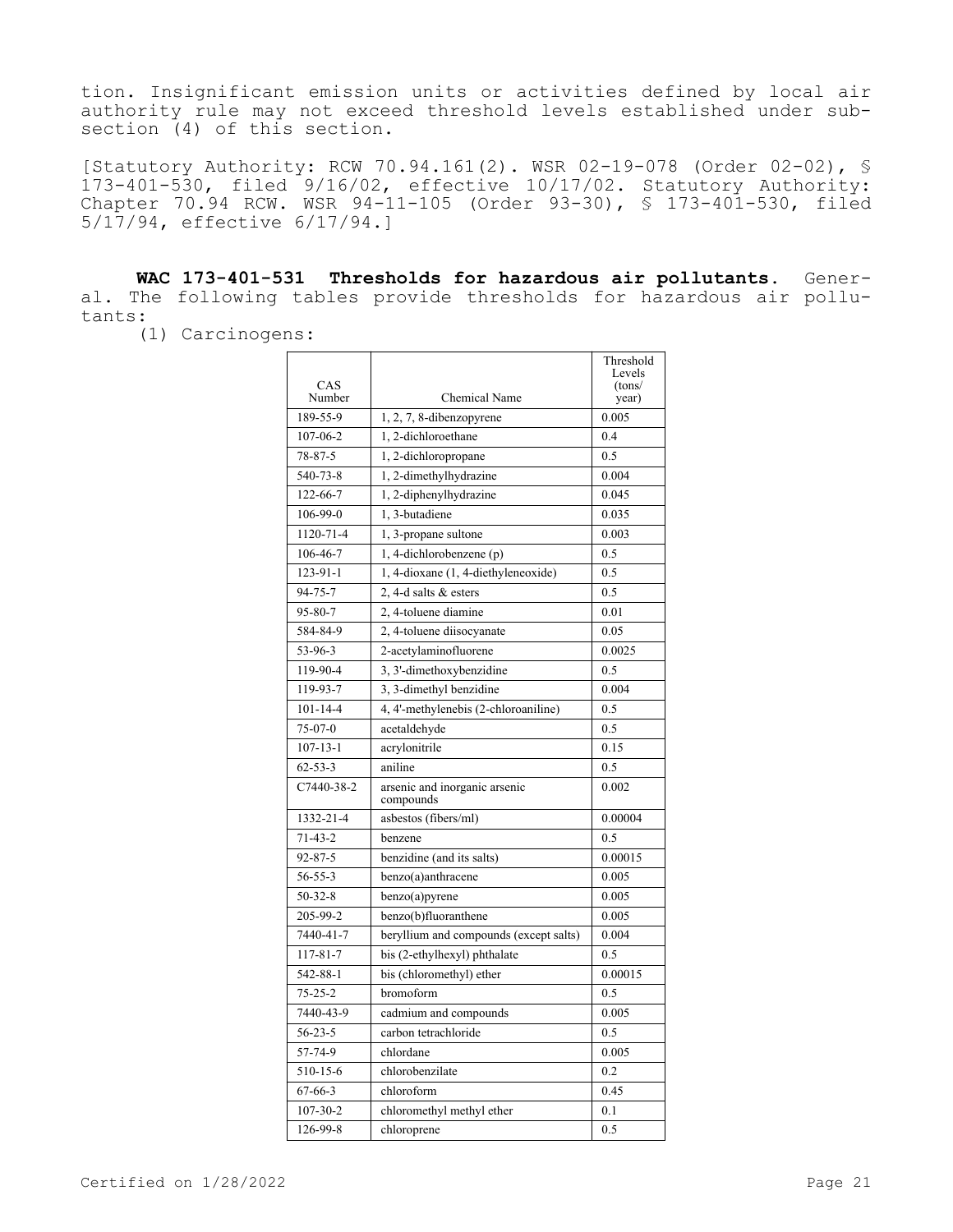|                |                                               | Threshold        |
|----------------|-----------------------------------------------|------------------|
| CAS            |                                               | Levels<br>(tons/ |
| Number         | Chemical Name                                 | year)            |
| C7440-47-3     | chromium, hexavalent metal                    | 0.001            |
| 218-01-9       | chrysene                                      | 0.005            |
|                | coke oven emissions                           | 0.015            |
| 3547-04-4      | <b>DDE</b>                                    | 0.005            |
| $53 - 70 - 3$  | dibenz(a, h)anthracene                        | 0.005            |
| 132-64-9       | dibenzofuran                                  | 0.5              |
| 111-44-4       | dichloroethyl ether                           | 0.03             |
| $75-09-2$      | dichloromethane                               | 0.5              |
| $77 - 78 - 1$  | dimethyl sulfate                              | 0.1              |
|                | dioxins & furans (tcdd equivalent)            | $3e-07$          |
| 106-89-8       | epichlorohydrin                               | 0.5              |
| 107-06-2       | ethylene dichloride                           | 0.4              |
| 106-93-4       | ethylene dibromide (dibromethane)             | 0.05             |
| $75 - 21 - 8$  | ethylene oxide                                | 0.1              |
| $96 - 45 - 7$  | ethylene thiourea                             | 0.3              |
| 76-44-8        | heptachlor                                    | 0.01             |
| $118 - 74 - 1$ | hexachlorobenzene                             | 0.005            |
| 58-89-9        | hexachlorocyclohexane, gamma                  | 0.005            |
| $302 - 01 - 2$ | hydrazine                                     | 0.002            |
| 193-39-5       | indeno (1, 2, 3-cd) pyrene                    | 0.005            |
|                | lead & compounds (except those listed)        | 0.005            |
| 58-89-9        | lindane                                       | 0.005            |
| $75-09-2$      | methylene chloride                            | 0.5              |
| $62 - 75 - 9$  | n-nitrosodimethylamine                        | 0.0005           |
| $C7440-02-0$   | nickel and compounds (except those<br>listed) | 0.02             |
| 13463-39-3     | nickel carbonyl                               | 0.1              |
| $95 - 53 - 4$  | o-toluidine                                   | 0.5              |
| 87-86-5        | pentachlorophenol                             | 0.35             |
| $127 - 18 - 4$ | perchloroethylene                             | 0.5              |
| 1336-36-3      | polychlorinated biphenyls                     | 0.0045           |
| 75-56-9        | propylene oxide                               | 0.5              |
| 8001-35-2      | toxaphene                                     | 0.005            |
| 79-01-6        | trichloroethylene                             | 0.5              |
| 75-01-4        | vinyl chloride                                | 0.1              |
| 79-34-5        | 1, 1, 2, 2-tetrachloroethane                  | 0.15             |
| 79-00-5        | 1, 1, 2-trichloroethane                       | 0.5              |
| $57 - 14 - 7$  | 1, 1-dimethyl hydrazine                       | 0.004            |
| $96 - 12 - 8$  | 1, 2-dibromo-3-chloropropane                  | 0.004            |
| 79-06-1        | acrylamide                                    | 0.01             |
| 98-07-7        | benzotrichloride                              | 0.003            |
| $62 - 73 - 7$  | dichlorvos                                    | 0.1              |
| 79-44-7        | dimethyl carbamoyl chloride                   | 0.5              |
| 140-88-5       | ethyl acrylate                                | 0.5              |
| 51-79-6        | ethyl carbamate                               | 0.5              |
| 151-56-4       | ethylene imine                                | 0.5              |
| 87-68-3        | hexachlorobutadiene                           | $0.5\,$          |
| $67 - 72 - 1$  | hexachloroethane                              | 0.5              |
| $60 - 34 - 4$  | methyl hydrazine                              | 0.03             |
| 684-93-5       | n-nitroso-n-methylurea                        | 0.5              |
| 12035-72-2     | nickel refinery dust                          | 0.08             |
|                | nickel subsulfide                             | 0.02             |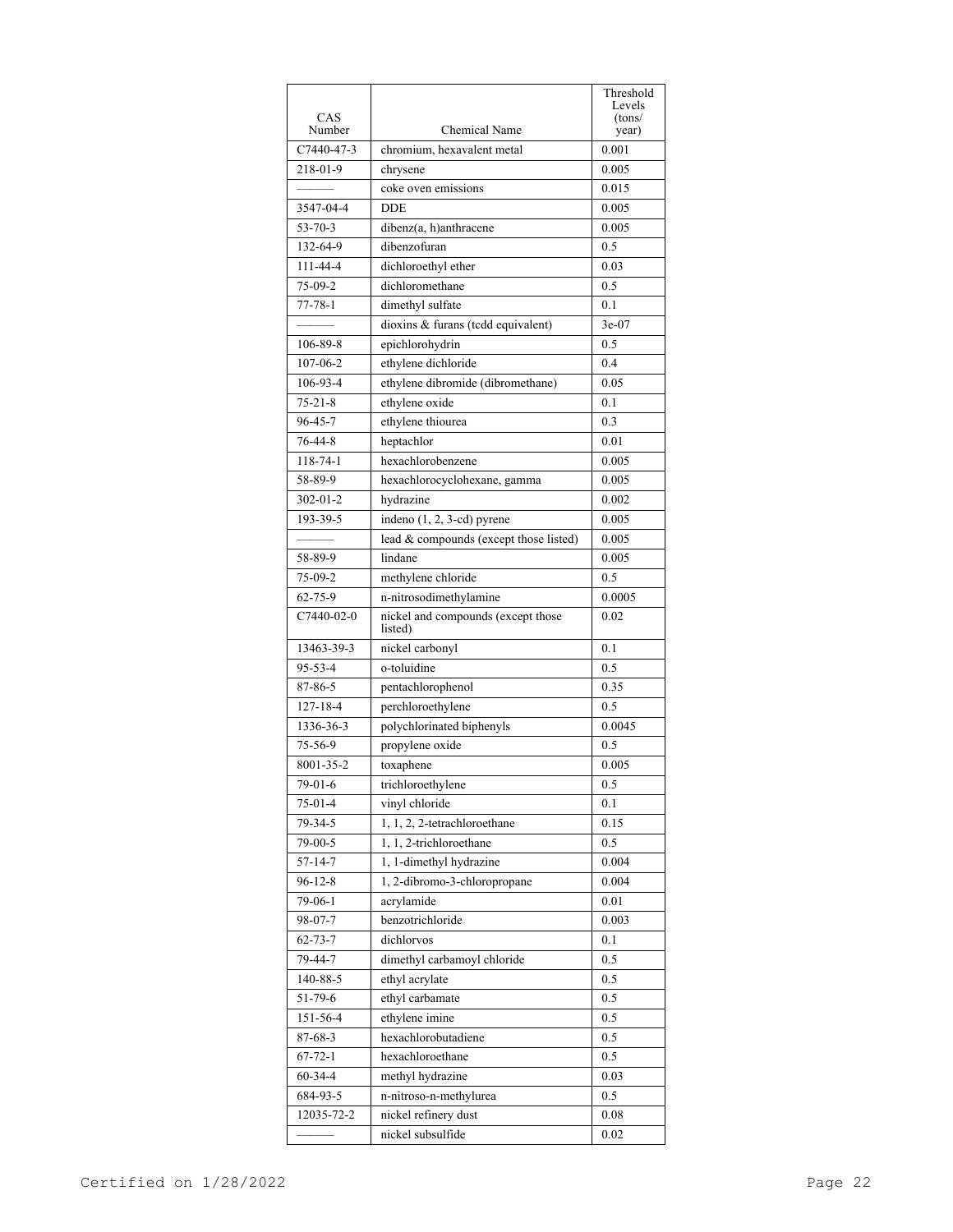|               |                                 | Threshold<br>Levels |
|---------------|---------------------------------|---------------------|
| CAS<br>Number | Chemical Name                   | (tons/<br>year)     |
| 82-68-8       | pentachloronitrobenzene         | 0.15                |
| $91 - 22 - 5$ | quinoline                       | 0.003               |
| 1582-09-8     | trifluralin                     | 0.5                 |
| 593-60-2      | vinyl bromide                   | 0.5                 |
| $75 - 35 - 4$ | vinylidene chloride             | 0.2                 |
| 189559        | $1, 2: 7, 8$ -dibenzopyrene     | 0.005               |
| 121142        | 2, 4-dinitrotoluene             | 0.01                |
| 88062         | 2, 4, 6-trichlorophenol         | 0.5                 |
| 91941         | 3, 3-dichlorobenzidene          | 0.1                 |
| 57596         | 7, 12-dimethylbenz(a)anthracene | 0.005               |
| 50000         | formaldehyde                    | 0.5                 |

# (2) Noncarcinogens:

| CAS<br>Number  | Chemical Name                                   | Threshold<br>Levels<br>(tons/year) |
|----------------|-------------------------------------------------|------------------------------------|
| 75-34-3        | ethylidene dichloride (1, 1-<br>dichloroethane) | 0.5                                |
| $75 - 55 - 8$  | 1, 2 propylenimine (2-methyl aziridine)         | 0.003                              |
| 120-82-1       | 1, 2, 4-trichlorobenzene                        | 0.5                                |
| 106-88-7       | 1, 2-epoxybutane                                | 0.5                                |
| 542-75-6       | 1, 3-dichloropropene (dichloropropene)          | 0.5                                |
| 51-28-5        | 2, 4-dinitrophenol                              | 0.5                                |
| 111-76-2       | 2-butoxyethanol                                 | 0.5                                |
| 110-80-5       | 2-ethoxyethanol                                 | 0.5                                |
| 109-86-4       | 2-methoxyethanol                                | 0.5                                |
| $92 - 93 - 3$  | 4-nitrobiphenol                                 | 0.5                                |
| $100 - 02 - 7$ | 4-nitrophenol                                   | 0.5                                |
| $75 - 05 - 8$  | acetonitrile                                    | 0.5                                |
| 98-86-2        | acetophenone                                    | 0.5                                |
| $107 - 02 - 8$ | acrolein                                        | 0.04                               |
| $79-10-7$      | acrylic acid                                    | 0.5                                |
| $107 - 05 - 1$ | allyl chloride                                  | 0.5                                |
| C7440-36-0     | antimony & compounds as sb                      | 0.5                                |
| 1309-64-4      | antimony trioxide, as sb                        | 0.5                                |
| 7784-42-1      | arsine                                          | 0.1                                |
| $100 - 44 - 7$ | benzyl chloride                                 | 0.1                                |
| $92 - 52 - 4$  | biphenyl                                        | 0.5                                |
| 156-62-7       | calcium cyanamide                               | 0.5                                |
| $105 - 60 - 2$ | caprolactam, dust                               | 0.5                                |
| 105-60-2       | caprolactam, vapor                              | 0.5                                |
| 133-06-2       | captan                                          | 0.5                                |
| $63 - 25 - 2$  | carbaryl                                        | 0.5                                |
| $75 - 15 - 0$  | carbon disulfide                                | 0.5                                |
| $463 - 58 - 1$ | carbonyl sulfide                                | 0.5                                |
| 120-80-9       | catechol                                        | 0.5                                |
| 7782-50-5      | chlorine                                        | 0.1                                |
| $79 - 11 - 8$  | chloroacetic acid                               | 0.1                                |
| 532-27-4       | chloroacetophenone, alpha-                      | 0.06                               |
| 108-90-7       | chlorobenzene                                   | 0.5                                |
| C7440-47-3     | chromium (ii) compounds, as cr                  | 0.5                                |
| C7440-47-3     | chromium (iii) compounds, cr                    | 0.5                                |
| 10210-68-1     | cobalt carbonyl, as co                          | 0.1                                |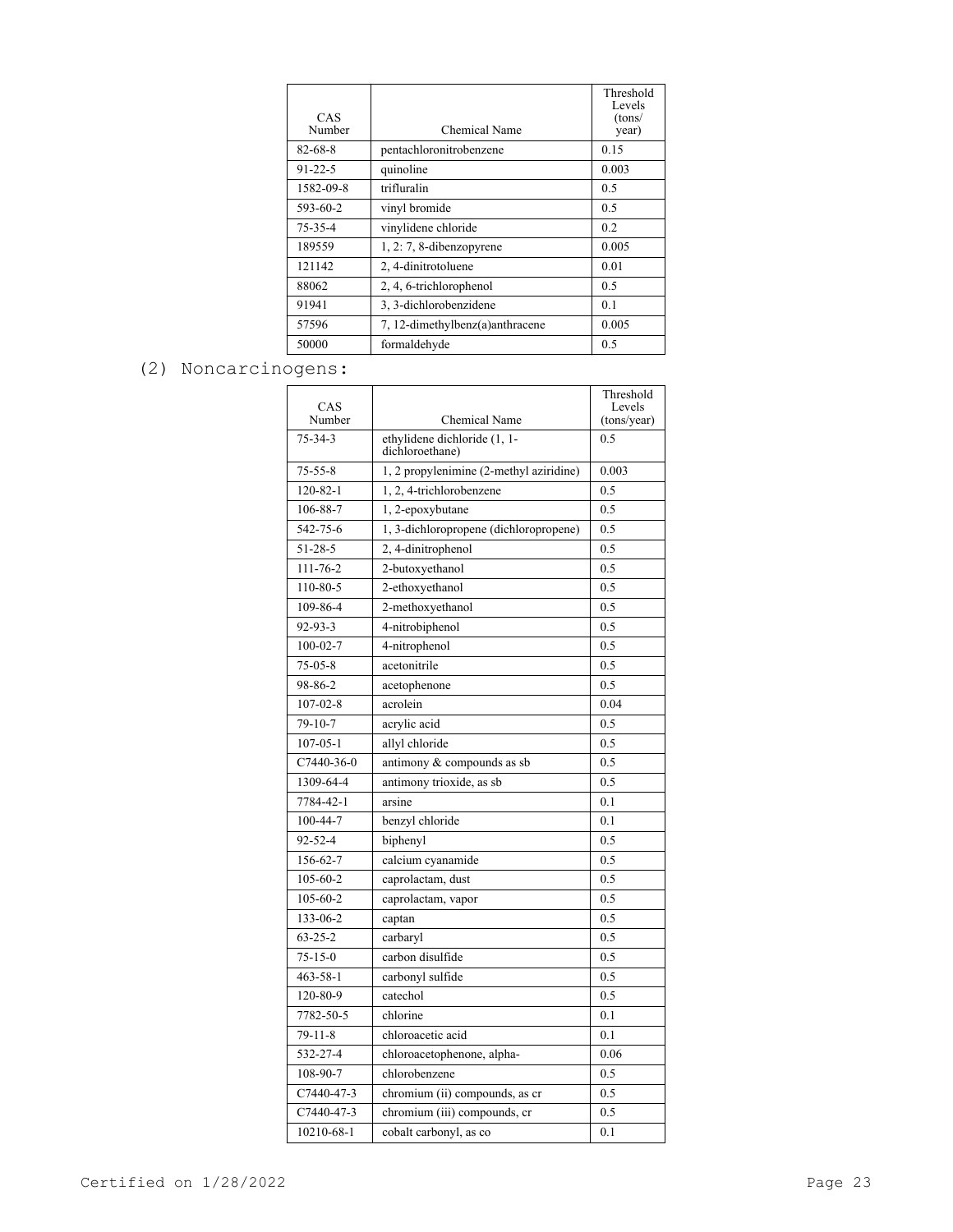|                |                                                 | Threshold             |
|----------------|-------------------------------------------------|-----------------------|
| CAS<br>Number  | Chemical Name                                   | Levels<br>(tons/year) |
| 7440-48-4      | cobalt, as co metal dust, fume                  | 0.1                   |
| 1319-77-3      | cresols/cresylic acid, (isomers and             | 0.5                   |
|                | mixture)                                        |                       |
| 95-48-7        | o-cresol                                        | 0.5                   |
| 108-39-4       | m-cresol                                        | 0.5                   |
| 106-44-5       | p-cresol                                        | 0.5                   |
| $98 - 82 - 8$  | cumene                                          | 0.5                   |
| 51-12-5        | cyanides, as cn                                 | 0.5                   |
| 84-74-2        | dibutyl phthalate                               | 0.5                   |
| 111-42-2       | diethanolamine                                  | 0.5                   |
| $60 - 11 - 7$  | dimethyl aminoazobenzene                        | 0.5                   |
| 121-69-7       | dimethylaniline                                 | 0.5                   |
| $68 - 12 - 2$  | dimethylformamide                               | 0.5                   |
| $131 - 11 - 3$ | dimethylphthalate                               | 0.5                   |
| $100 - 41 - 4$ | ethyl benzene                                   | 0.5                   |
| $75-00-3$      | ethyl chloride                                  | 0.5                   |
| $107 - 21 - 1$ | ethylene glycol                                 | 0.5                   |
| $111 - 76 - 2$ | ethylene glycol monobutyl ether                 | 0.5                   |
|                | glycol ethers (except for listed ones)          | 0.5                   |
| 77-47-4        | hexachlorocyclopentadiene                       | 0.1                   |
| 822-06-0       | hexamethylene, 1, 6-diisocyanate                | 0.02                  |
| $110 - 54 - 3$ | hexane (n-hexane)                               | 0.5                   |
| $110 - 54 - 3$ | hexane, other isomers                           | 0.5                   |
| 7647-01-0      | hydrogen chloride                               | 0.5                   |
| 7664-39-3      | hydrogen fluoride, as f                         | 0.1                   |
| $123 - 31 - 9$ | hydroquinone                                    | 0.5                   |
|                |                                                 |                       |
| 78-59-1        | isophorone                                      | 0.5                   |
| $108 - 31 - 6$ | maleic anhydride                                | 0.5                   |
| C7439-96-5     | manganese dust & compounds<br>(except listed)   | 0.5                   |
| 748-79-4       | mercuric chloride                               | 0.01                  |
| 10045-94-0     | mercuric nitrate                                | 0.01                  |
| C7439-97-6     | mercury, elemental                              | 0.01                  |
| $72 - 43 - 5$  | methoxychlor                                    | 0.5                   |
| 67-56-1        | methyl alcohol                                  | 0.5                   |
| 74-83-9        | methyl bromide                                  | 0.5                   |
| $74 - 87 - 3$  | methyl chloride                                 | 0.5                   |
| $71 - 55 - 6$  | methyl chloroform (1, 1, 1-<br>trichloroethane) | 0.5                   |
| 78-93-3        | methyl ethyl ketone (mek)                       | 0.5                   |
| 74-88-4        | methyl iodide                                   | 0.06                  |
| $108 - 10 - 1$ | methyl isobutyl ketone                          | 0.5                   |
| 624-83-9       | methyl isocyanate                               | 0.1                   |
| 80-62-6        | methyl methacrylate                             | 0.5                   |
| 1634-04-4      | methyl tert-butyl ether                         | 0.5                   |
| 12108-13-3     | methylcyclopentadienyl manganese<br>tricarbonyl | 0.1                   |
| $101 - 68 - 8$ | methylene bisphenyl isocyanate                  | 0.1                   |
| $91 - 20 - 3$  | naphthalene                                     | 0.5                   |
| 98-95-3        | nitrobenzene                                    | 0.5                   |
| $106 - 50 - 3$ | p-phenylenediamine                              | 0.5                   |
| 56-38-2        | parathion                                       | 0.1                   |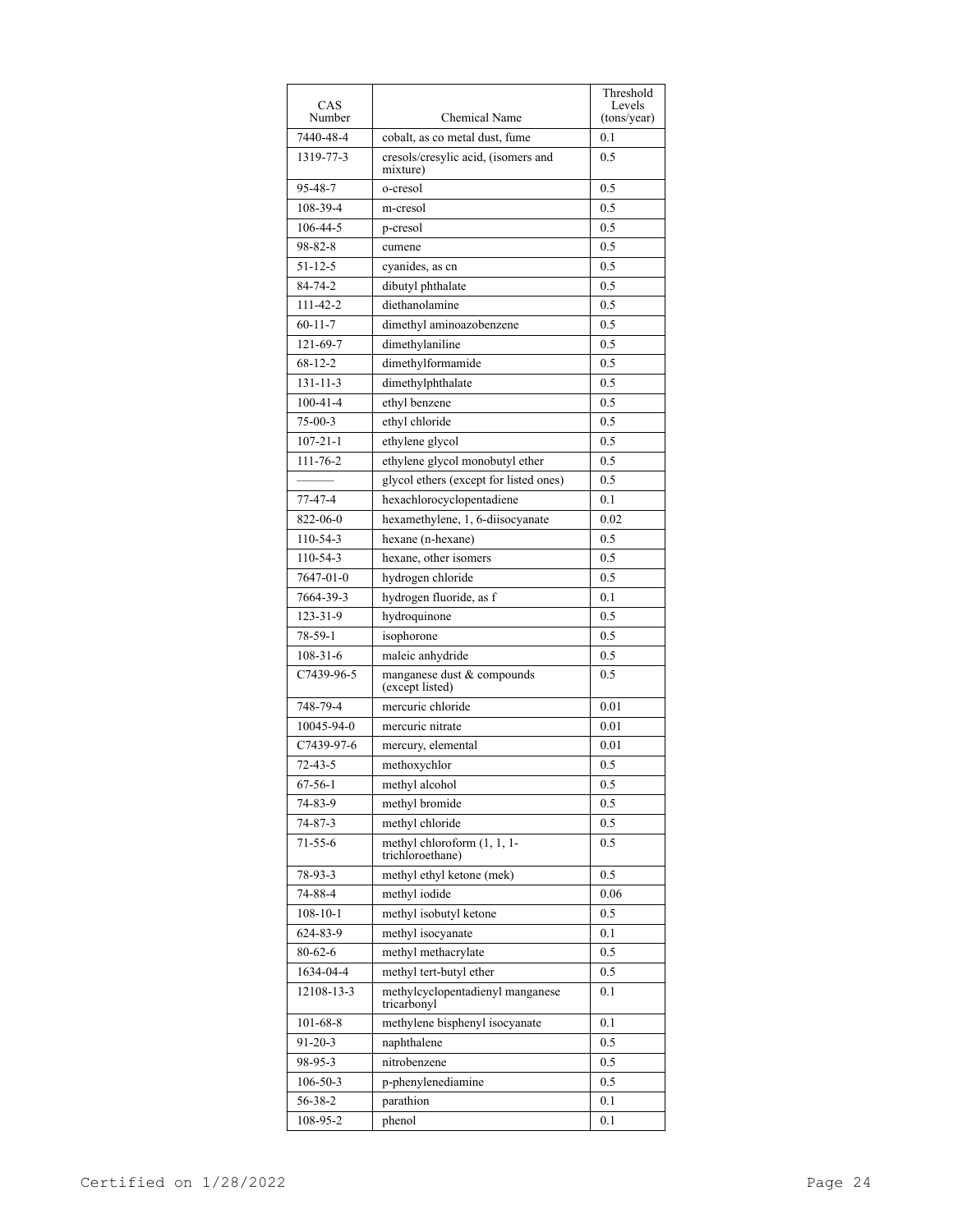|                  |                                                        | Threshold             |
|------------------|--------------------------------------------------------|-----------------------|
| CAS<br>Number    | Chemical Name                                          | Levels<br>(tons/year) |
| $62 - 38 - 4$    | phenyl mercuric acetate                                | 0.01                  |
| 75-44-5          | phosgene                                               | 0.1                   |
| 7803-51-2        | phosphine                                              | 0.5                   |
| 7723-14-0        | phosphorus                                             | 0.1                   |
| 85-44-9          | phthalic anhydride                                     | 0.5                   |
| 57-57-8          | propiolactone, beta-                                   | 0.1                   |
| 123-38-6         | propionaldehyde                                        | 0.5                   |
| 114-26-1         | propoxur                                               | 0.5                   |
| $106 - 51 - 4$   | quinone                                                | 0.5                   |
| C7782-49-2       | selenium compounds, as se                              | 0.5                   |
| 7783-79-1        | selenium hexafluoride, as se                           | 0.5                   |
| 7488-56-4        | selenium sulfides (mono and di)                        | 0.5                   |
| $100 - 42 - 5$   | styrene monomer                                        | 0.5                   |
| 78-00-2          | tetraethyl lead, as pb                                 | 0.01                  |
| $75 - 74 - 1$    | tetramethyl lead, as pb                                | 0.01                  |
| 7550-45-0        | titanium tetrachloride                                 | 0.1                   |
| 108-88-3         | toluene                                                | 0.5                   |
| 121-44-8         | triethylamine                                          | 0.5                   |
| 108-05-4         | vinyl acetate                                          | 0.5                   |
| 593-60-2         | vinyl bromide                                          | 0.5                   |
| 1330-20-7        | xylenes (m-,o-,p-isomers)                              | 0.5                   |
| 79469            |                                                        | 0.5                   |
| 540841           | 2-nitropropane                                         | 0.5                   |
| 95954            | 2, 2, 4-trimethylpentane                               | 0.5                   |
|                  | 2, 4, 5-trichlorophenol                                |                       |
| 92671            | 4-aminobiphenyl<br>4, 4'-methlenedianiline             | 0.5<br>0.5            |
| 101779<br>534521 | 4, 6-dinitro-o-cresol and salts                        | 0.1                   |
|                  |                                                        |                       |
| 60355            | acetamide                                              | 0.5                   |
| 1345046          | antimony trisulfide                                    | 0.1                   |
| 7783702          | antimony pentafluoride                                 | 0.1                   |
| 28300745         | antimony potassium tartrate                            | 0.5                   |
| 133904           | chloramben                                             | 0.5                   |
|                  | chromium compounds, except<br>hexavalent and trivalent | 0.5                   |
| 10025737         | chromic chloride                                       | 0.1                   |
| 334883           | diazomethane                                           | 0.5                   |
| 64675            | diethyl sulfate                                        | 0.5                   |
| 62207765         | fluomine                                               | 0.1                   |
| 680319           | hexamethylphosphoramide                                | 0.01                  |
| 12108133         | methylcyclopentadienyl manganese                       | 0.1                   |
| 101688           | methylene diphenyl diisocyanate                        | 0.1                   |
| 69892            | N-nitrosomorpholine                                    | 0.5                   |
| 90040            | o-anisidine                                            | 0.5                   |
|                  | polycyclic organic matter                              | 0.01                  |
| 151508           | potassium cyanide                                      | 0.1                   |
| 14339            | sodium cyanide                                         | 0.1                   |
| 10102188         | sodium selenite                                        | 0.1                   |
| 13410010         | sodium selenate                                        | 0.1                   |
| 96093            | styrene oxide                                          | 0.5                   |

[Statutory Authority: RCW 70.94.011, 70.94.161, 70.94.162, 70.94.331, and 70.94.510. WSR 16-05-003 (Order 13-12), § 173-401-531, filed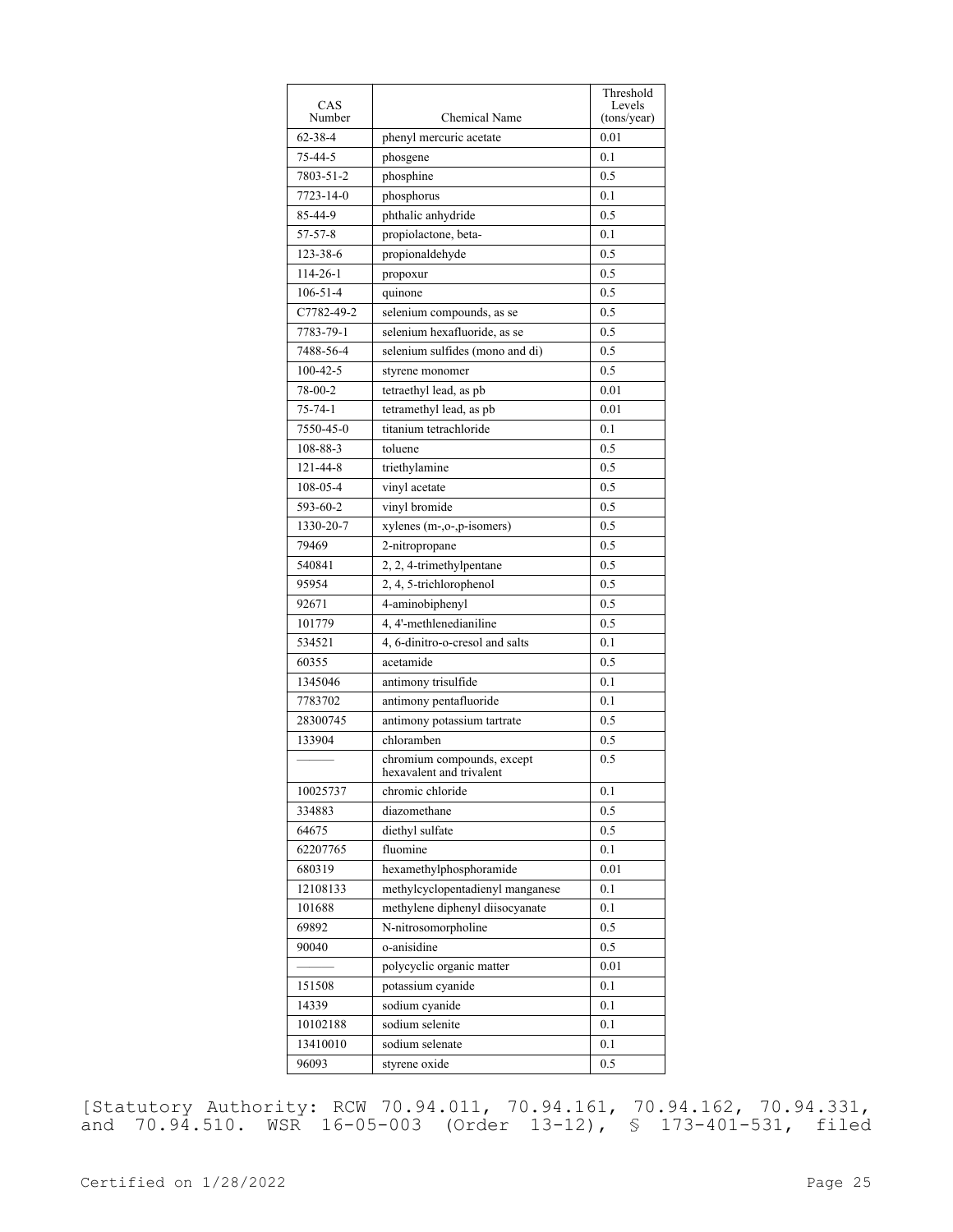2/3/16, effective 3/5/16. Statutory Authority: Chapter 70.94 RCW. WSR 94-11-105 (Order 93-30), § 173-401-531, filed 5/17/94, effective 6/17/94.]

**WAC 173-401-532 Categorically exempt insignificant emission units.** (1) General. This section contains lists of units and activities that are categorically exempt from this chapter. The activities listed in this section may be omitted from the permit application.

(2) Mobile transport tanks on vehicles, except for those containing asphalt.

(3) Lubricating oil storage tanks.

(4) Storage tanks, reservoirs and pumping and handling equipment of any size, limited to soaps, lubricants, hydraulic fluid, vegetable oil, grease, animal fat, aqueous salt solutions or other materials and processes using appropriate lids and covers where there is no generation of objectionable odor or airborne particulate matter.

(5) Pressurized storage of oxygen, nitrogen, carbon dioxide, air, or inert gases.

(6) Storage of solid material, dust-free handling.

(7) Vehicle exhaust from auto maintenance and repair shops.

(8) Vents from continuous emissions monitors and other analyzers.

(9) Vents from rooms, buildings and enclosures that contain permitted emissions units or activities from which local ventilation, controls and separate exhaust are provided.

(10) Internal combustion engines for propelling or powering a vehicle.

(11) Recreational fireplaces including the use of barbecues, campfires and ceremonial fires.

(12) Brazing, soldering and welding equipment and oxygen-hydrogen cutting torches for use in cutting metal where in components of the metal do not generate HAPs or HAPs precursors.

(13) Atmospheric generators used in connection with metal heat treating processes.

(14) Metal finishing or cleaning using tumblers.

(15) Metal casting molds and molten metal crucibles that do not contain potential HAPs.

(16) Die casting.

(17) Metal or glass heat-treating, in absence of molten materials, oils, or VOCs.

(18) Drop hammers or hydraulic presses for forging or metalworking.

(19) Electrolytic deposition, used to deposit brass, bronze, copper, iron, tin, zinc, precious and other metals not listed as the parents of HAPs.

(20) Metal fume vapors from electrically heated foundry/forge operations wherein the components of the metal do not generate HAPs or HAP precursors. Electric arc furnaces are excluded from consideration for listing as insignificant.

(21) Metal melting and molten metal holding equipment and operations wherein the components of the metal do not generate HAPs or HAP precursors. Electric arc furnaces are not considered for listing as insignificant.

(22) Inspection equipment for metal products.

(23) Plastic and resin curing equipment, excluding FRP.

(24) Extrusion equipment, metals, minerals, plastics, grain or wood.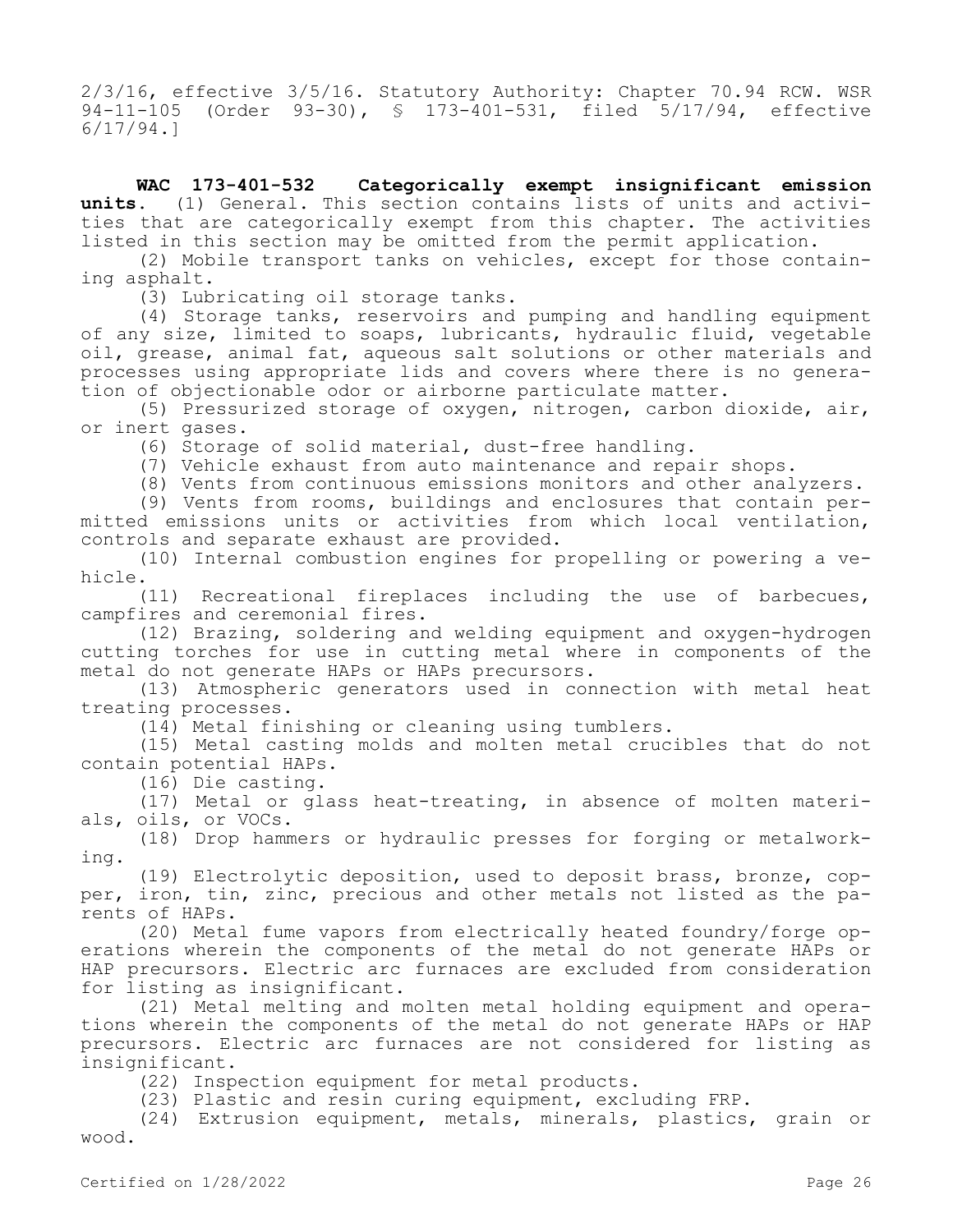(25) Presses and vacuum forming, for curing rubber and plastic products or for laminating plastics.

(26) Roller mills and calendars, rubber and plastics.

(27) Conveying and storage of plastic pellets.

(28) Plastic compression, injection, and transfer molding and extrusion, rotocasting, pultrusion, blowmolding, excluding acrylics, PVC, polystyrene and related copolymers and the use of plasticizer. Only oxygen, carbon dioxide, nitrogen, air, or inert gas allowed as blowing agents.

(29) Plastic pipe welding.

(30) Nonmetallic mineral mines and screening plants except for crushing and associated activities that are not subject to 40 C.F.R. Part 60 Subpart 000. Quarrying of silica rock and associated activities are not considered for listing as insignificant.

(31) Wet sand and gravel screening.

(32) Wax application.

(33) Plant upkeep including routine housekeeping, preparation for and painting of structures or equipment, retarring roofs, applying insulation to buildings in accordance with applicable environmental and health and safety requirements and paving or stripping parking lots.

(34) Agricultural activities on a facility's property that are not subject to registration or new source review by the permitting authority.

(35) Cleaning and sweeping of streets and paved surfaces.

(36) Ultraviolet curing processes.

(37) Hot melt adhesive application with no VOCs in the adhesive formulation.

(38) Laundering, dryers, extractors, tumblers for fabrics, using water solutions of bleach and/or detergents.

(39) Steam cleaning operations.

(40) Steam sterilizers.

(41) Food preparing for human consumption including cafeterias, kitchen facilities and barbecues located at a source for providing food service on the premises.

(42) Portable drums and totes.

(43) Lawn and landscaping activities.

(44) Flares used to indicate danger to the public.

(45) General vehicle maintenance including vehicle exhaust from repair facilities.

(46) Comfort air conditioning or air cooling systems, not used to remove air contaminants from specific equipment.

(47) Natural draft hoods, natural draft stacks, or natural draft ventilators for sanitary and storm drains, safety valves, and storage tanks subject to size and service limitations expressed elsewhere in this section.

(48) Natural and forced air vents and stacks for bathroom/toilet facilities.

(49) Office activities.

(50) Personal care activities.

(51) Sampling connections used exclusively to withdraw materials for laboratory analyses and testing.

(52) Firefighting and similar safety equipment and equipment used to train firefighters excluding fire drill pits.

(53) Materials and equipment used by, and activity related to operation of infirmary; infirmary is not the source's business activity.

(54) Fuel and exhaust emissions from vehicles in parking lots.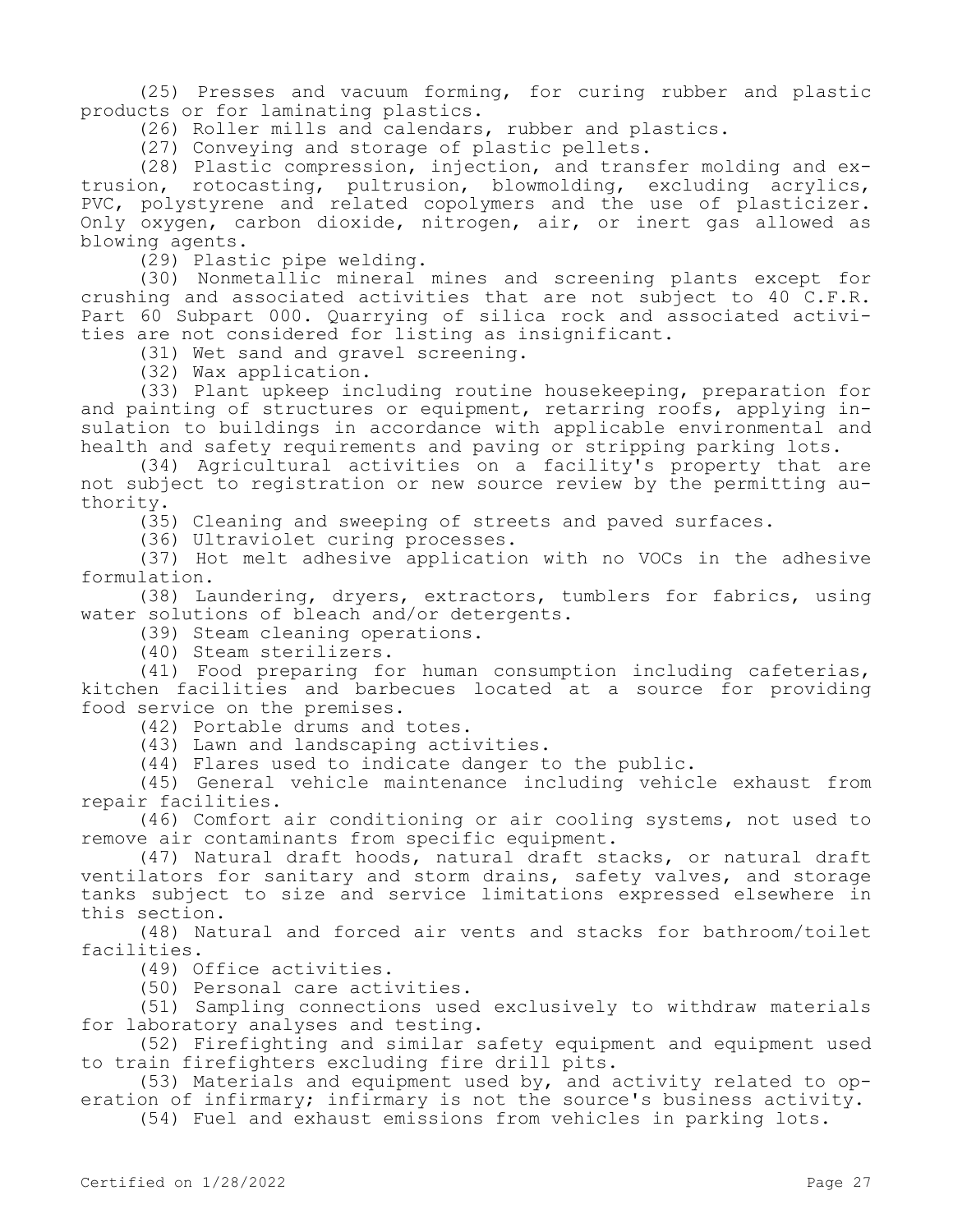(55) Carving, cutting, routing, turning, drilling, machining, sawing, surface grinding, sanding, planing, buffing, shot blasting, shot peening, sintering or polishing: Ceramics, glass, leather, metals, plastics, rubber, concrete, paper stock or wood provided that:

(a) Activity is performed indoors;

(b) Particulate emission control in the immediate vicinity of the activity;

(c) Exhaust from the particulate control is within the building housing the activity;

(d) No fugitive particulate emissions enter the environment.

(56) Oxygen, nitrogen, or rare gas extraction and liquefaction equipment subject to other exemption limitation, e.g., internal and external combustion equipment.

(57) Slaughterhouse equipment except rendering cookers.

(58) Ozonation equipment.

(59) Nonasbestos brake shoe bonding.

(60) Batch loading and unloading of solid phase catalysts.

(61) Demineralization and oxygen scavenging (deaeration) of water.

(62) Pulse capacitors.

(63) Laser trimmers, using dust collection to prevent fugitive emissions.

(64) Plasma etcher, using dust collection to prevent fugitive emissions and using only oxygen, nitrogen, carbon dioxide, or inert gas.

(65) Gas cabinets using only gasses that are not regulated air pollutants.

(66)  $CO<sub>2</sub>$  lasers, used only on metals and other materials which do not emit HAPs in the process.

(67) Structural changes not having air contaminant emissions.

(68) Confection cooking equipment.

(69) Mixing, packaging, storage and handling activities of any size, limited to soaps, lubricants, vegetable oil, grease, animal fat, aqueous salt solutions.

(70) Photographic process equipment by which an image is reproduced upon material sensitized to radiant energy, e.g., blueprint activity, photocopiers, mimeograph, telefax, photographic developing, and microfiche.

(71) Pharmaceutical and cosmetics packaging equipment.

(72) Paper trimmers/binders.

(73) Sample gathering, preparation and management.

(74) Repair and maintenance activities, not involving installation of an emission unit and not increasing potential emissions of a regulated air pollutant.

(75) Handling equipment and associated activities for glass and aluminum which is destined for recycling, not the re-refining process itself.

(76) Hydraulic and hydrostatic testing equipment.

(77) Batteries and battery charging.

(78) Porcelain and vitreous enameling equipment.

(79) Solid waste (as defined in the Washington Administrative Code) containers.

(80) Salt baths using nonvolatile salts and not used in operations which result in air emissions.

(81) Shock chambers.

(82) Wire strippers.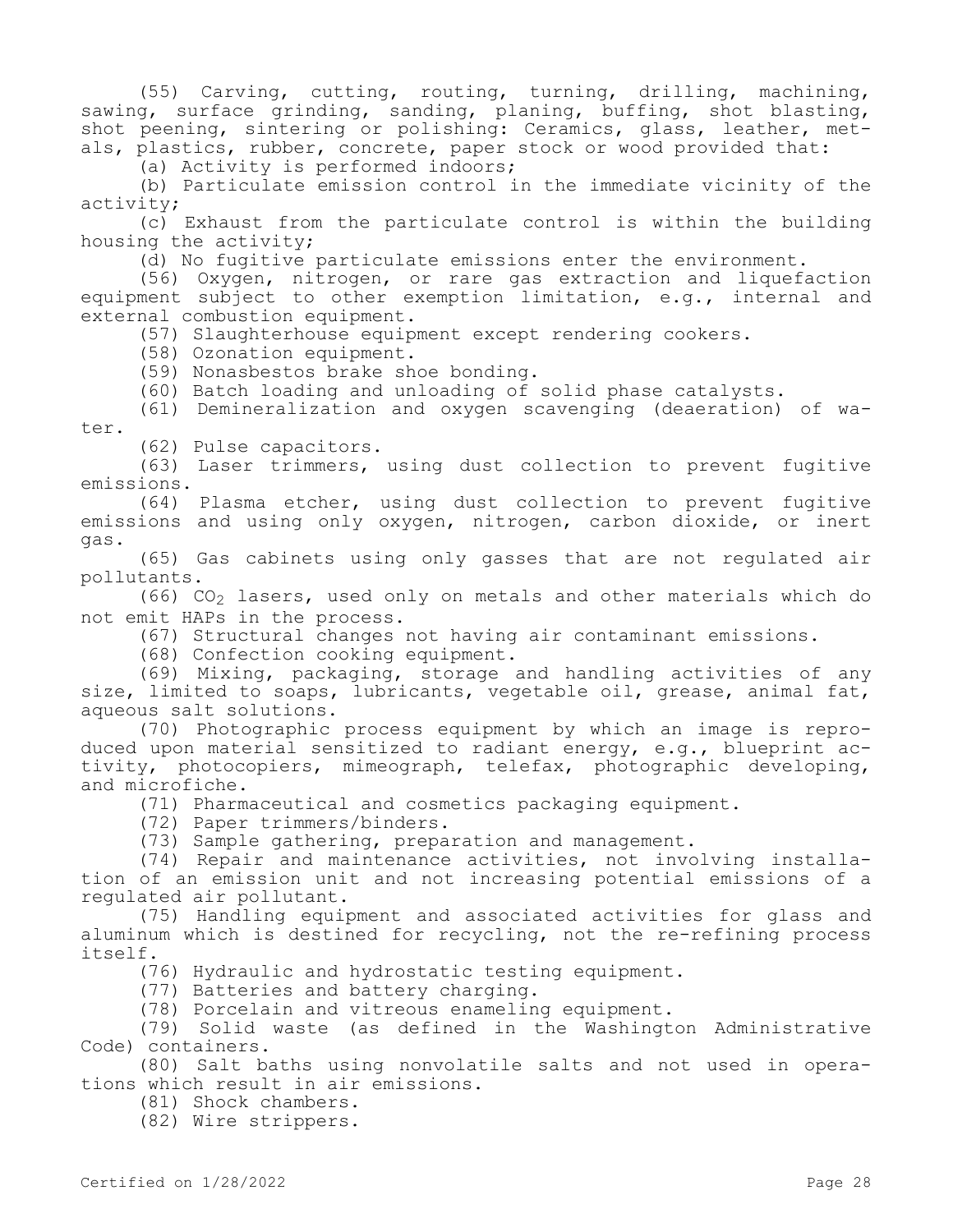(83) Humidity chambers.

(84) Solar simulators.

(85) Environmental chambers not using hazardous air pollutant (HAPs) gasses.

(86) Totally enclosed conveyors.

(87) Steam vents and safety relief valves.

(88) Air compressors, pneumatically operated equipment, systems and hand tools.

(89) Steam leaks.

(90) Recovery boiler blow-down tank.

(91) Salt cake mix tanks.

(92) Continuous digester chip feeders.

(93) Weak liquor and filter tanks.

(94) Process water and white water storage tanks.

(95) Demineralizer tanks.

(96) Clean condensate tanks.

(97) Alum tanks.

(98) Broke beaters, repulpers, pulp and repulping tanks, stock chests and pulp handling.

(99) Lime mud filtrate tank.

(100) Hydrogen peroxide tanks.

(101) Lime mud water.

(102) Lime mud filter.

(103) Liquor clarifiers and storage tanks and associated pumping, piping and handling.

(104) Lime grits washers, filters and handling.

(105) Lime silos and feed bins.

(106) Paper forming.

(107) Dryers (Yankee, after dryer, curing systems and coolings systems).

(108) Vacuum systems exhausts.

(109) Starch cooking.

(110) Stock cleaning and pressurized pulp washing.

(111) Winders.

(112) Chipping.

(113) Debarking.

(114) Sludge dewatering and handling.

(115) Screw press vents.

(116) Pond dredging.

(117) Polymer tanks and storage devices and associated pumping and handling equipment, used for solids dewatering and flocculation.

(118) NonPCB oil filled circuit breakers, oil filled transformers and other equipment that is analogous to, but not considered to be, a tank.

(119) Electric or steam-heated drying ovens and autoclaves.

(120) Sewer manholes, junction boxes, sumps and lift stations associated with wastewater treatment systems.

(121) Water cooling towers processing exclusively noncontact cooling water.

[Statutory Authority: Chapter 70.94 RCW. WSR 94-11-105 (Order 93-30), § 173-401-532, filed 5/17/94, effective 6/17/94.]

**WAC 173-401-533 Units and activities defined as insignificant on the basis of size or production rate.** (1) General. This section contains lists of units or activities that are exempt from this chapter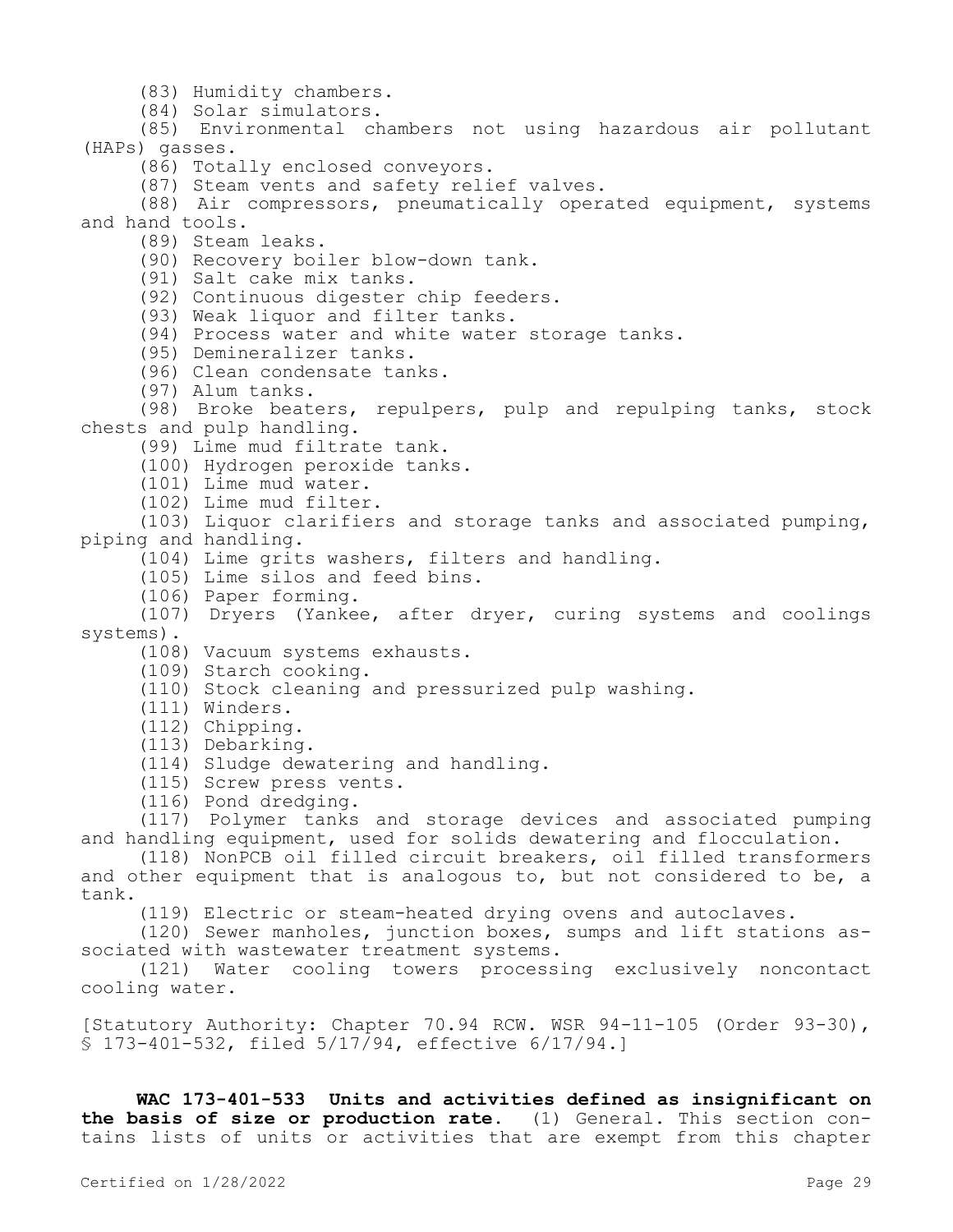on the basis of size or production rate. Units and activities listed in this section must be listed on the permit application.

(2) The following units and activities are determined to be insignificant based on their size or production rate:

(a) Operation, loading and unloading of storage tanks and storage vessels, with lids or other appropriate closure and less than two hundred sixty gallon capacity (35 cft), heated only to the minimum extent to avoid solidification if necessary.

(b) Operation, loading and unloading of storage tanks, not greater than one thousand one hundred gallon capacity, with lids or other appropriate closure, not for use with hazardous air pollutants (HAPs), maximum (max.) vp 550mm Hg.

(c) Operation, loading and unloading of VOC storage tanks (including gasoline storage tanks), ten thousand gallons capacity or less, with lids or other appropriate closure, vp not greater than 80mm Hg at 21°C.

(d) Operation, loading and unloading storage of butane, propane, or liquified petroleum gas (LPG), storage tanks, vessel capacity under forty thousand gallons.

(e) Combustion source less than five million Btu/hr. exclusively using natural gas, butane, propane and/or LPG.

(f) Combustion source, less than five hundred thousand Btu/hr., using any commercial fuel containing less than 0.4% by weight sulfur for coal or less than 1% by weight sulfur for other fuels.

(g) Combustion source, of less than one million Btu/hr. if using kerosene, No. 1 or No. 2 fuel oil.

(h) Combustion source, not greater than five hundred thousand Btu/hr. if burning used oil and not greater than four hundred thousand Btu/hr. if burning waste wood or waste paper.

(i) Welding using not more than one ton per day of welding rod.

(i) Foundry sand molds, unheated and using binders with less than 0.25% free phenol by sand weight.

(k) "Parylene" coaters using less than five hundred gallons of coating per year.

(l) Printing and silkscreening, using less than two gallon/day of any combination of the following: Inks, coatings, adhesives, fountain solutions, thinners, retarders, or nonaqueous cleaning solutions.

(m) Water cooling towers and ponds, not using chromium-based corrosion inhibitors, not used with barometric jets or condensers, not greater than ten thousand gpm, not in direct contact with gaseous or liquid process streams containing regulated air pollutants.

(n) Combustion turbines, of less than 500 HP.

(o) Batch solvent distillation, not greater than fifty-five gallons batch capacity.

(p) Municipal and industrial water chlorination facilities of not greater than twenty million gallons per day capacity. The exemption does not apply to waste water treatment.

(q) Surface coating, using less than two gallons per day.

(r) Space heaters and hot water heaters using natural gas, propane or kerosene and generating less than five million Btu/hr.

(s) Tanks, vessels, and pumping equipment, with lids or other appropriate closure for storage or dispensing of aqueous solutions of inorganic salts, bases and acids excluding:

(i) 99% or greater  $H_2SO_4$  or  $H_3PO_4$ 

(ii) 70% or greater  $HNO<sub>3</sub>$ 

(iii) 30% or greater HCl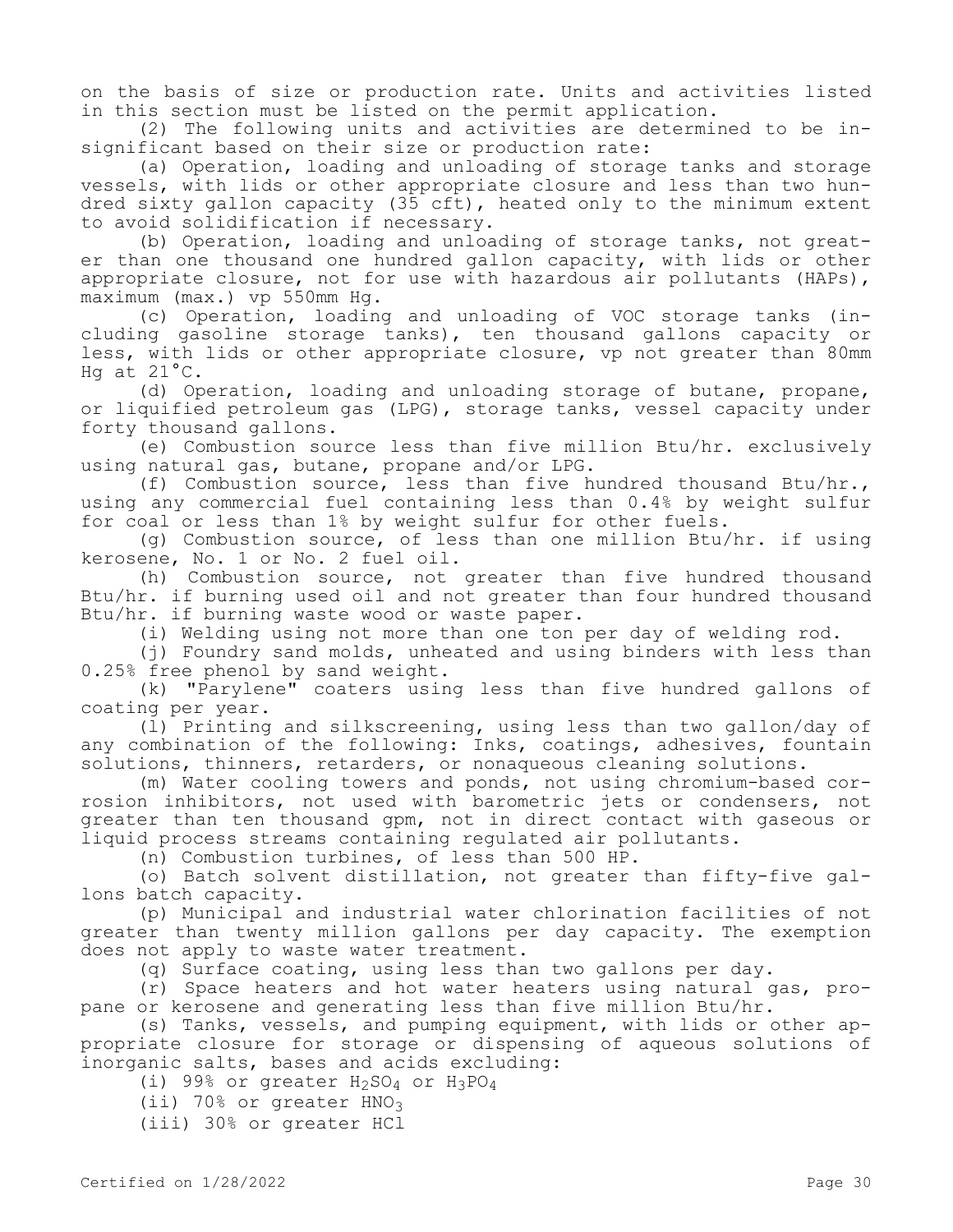(iv) More than one liquid phase where the top phase is more than one percent VOCs.

(t) Equipment used exclusively to pump, load, unload or store high boiling organic material, material with initial boiling point (IBP) not less than 150°C. or vapor pressure (vp) not more than 5mm Hg at 21°C. with lids or other appropriate closure.

(u) Smokehouses under twenty square feet.

(v) Milling and grinding activities, using paste-form compounds with less than one percent VOCs.

(w) Rolling, forging, drawing, stamping, shearing, or spinning hot or cold metals.

(x) Dip-coating operations, using materials with less than one percent VOCs.

(y) Surface coating, aqueous solution or suspension containing less than one percent VOCs.

(z) Cleaning and stripping activities and equipment, using solutions having less than one percent VOCs by weight. On metallic substrates, acid solutions are not considered for listing as insignificant.

(aa) Storage and handling of water based lubricants for metal working where the organic content of the lubricant is less than ten percent.

(bb) Municipal and industrial waste water chlorination facilities of not greater than one million gallons per day capacity.

(3) The following units or activities may be determined to be insignificant on a case-by-case basis by the permitting authority:

(a) Pilot plants.

(b) Cold feed aggregate bins for asphalt and concrete production equipment.

(c) Chemical or physical analytical laboratory operations or equipment including fume hoods and vacuum pumps.

(d) NPDES permitted ponds and lagoons utilized solely for the purpose of settling suspended solids and skimming of oil and grease.

(e) Coffee roasters, under fifteen lbs./day of coffee.

(f) Tire buffing of less than six thousand six hundred tires per year.

[Statutory Authority: Chapter 70.94 RCW. WSR 94-11-105 (Order 93-30), § 173-401-533, filed 5/17/94, effective 6/17/94.]

### **PART VI PERMIT CONTENT**

**WAC 173-401-600 Permit content.** (1) Each permit shall contain terms and conditions that assure compliance with all applicable requirements at the time of permit issuance. Every requirement in an operating permit shall be based upon the most stringent of the following requirements:

(a) The FCAA and rules implementing that act, including provisions of the approved state implementation plan;

(b) Chapter 70.94 RCW and rules implementing that chapter. This includes requirements in regulatory orders issued by the permitting authority;

(c) In permits issued by a local air pollution control authority, the requirements of any order or regulation adopted by that authority;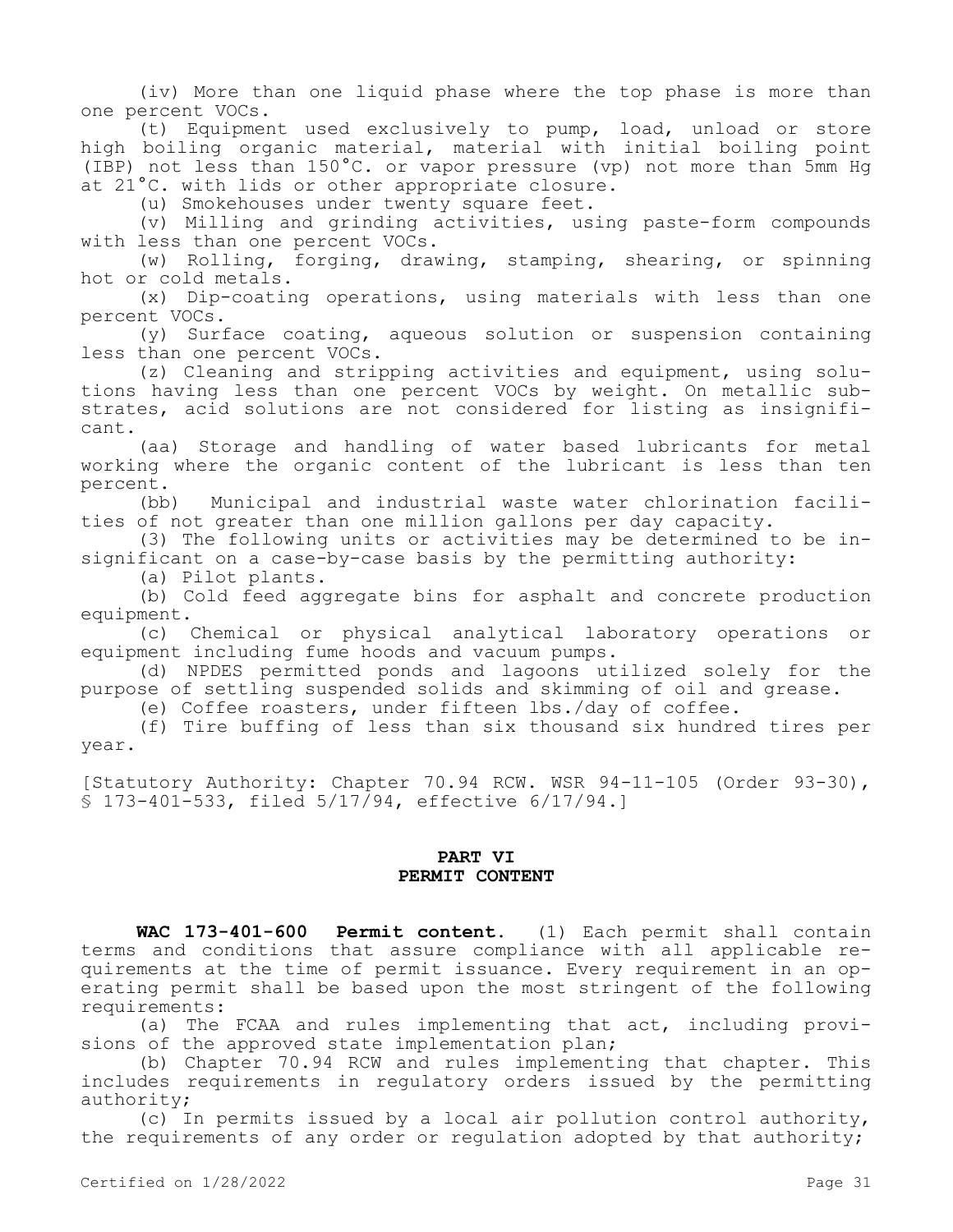(d) Chapter 70.98 RCW and rules adopted thereunder; and

(e) Chapter 80.50 RCW and rules adopted thereunder.

(2) Legal authority. The permit shall specify and reference the origin of and authority for each term or condition, and identify any difference in form as compared to the applicable requirement upon which the term or condition is based.

(3) Acid rain. Where an applicable requirement of the FCAA is more stringent than an applicable requirement of regulations promulgated under Title IV of the FCAA, both provisions shall be incorporated into the permit and shall be enforceable by the administrator.

(4) Where an applicable requirement based on the FCAA and rules implementing that act (including the approved state implementation plan) is less stringent than an applicable requirement promulgated under state or local legal authority, both provisions shall be incorporated into the permit in accordance with WAC 173-401-625.

[Statutory Authority: Chapter 70.94 RCW. WSR 93-20-075 (Order 91-68), § 173-401-600, filed 10/4/93, effective 11/4/93.]

**WAC 173-401-605 Emission standards and limitations.** (1) General. Each permit shall contain emission limitations and standards, including those operational requirements and limitations that assure compliance with all applicable requirements at the time of permit issuance.

(2) Alternative emission limits. If the Washington state implementation plan allows a determination of an alternative emission limit at a chapter 401 source, equivalent to that contained in the plan, to be made in the permit issuance, renewal, or significant modification process, the permitting authority may elect to use such process. Any permit containing such equivalency determination shall contain provisions to ensure that any resulting emissions limit has been demonstrated to be quantifiable, accountable, enforceable, and based on replicable procedures.

(3) Reasonably available control technology (RACT). Emission standards and other requirements contained in rules or regulatory orders in effect at the time of operating permit issuance or renewal shall be considered RACT for purposes of permit issuance or renewal. RACT determinations under section 8, chapter 252, Laws of 1993, shall be incorporated into an operating permit as provided in WAC  $173 - 401 - 730$ .

[Statutory Authority: Chapter 70.94 RCW. WSR 93-20-075 (Order 91-68), § 173-401-605, filed 10/4/93, effective 11/4/93.]

WAC 173-401-610 Permit duration. The permitting authority shall issue permits for a fixed term of five years.

[Statutory Authority: Chapter 70.94 RCW. WSR 93-20-075 (Order 91-68), § 173-401-610, filed 10/4/93, effective 11/4/93.]

**WAC 173-401-615 Monitoring and related recordkeeping and reporting requirements.** (1) Monitoring. Each permit shall contain the following requirements with respect to monitoring: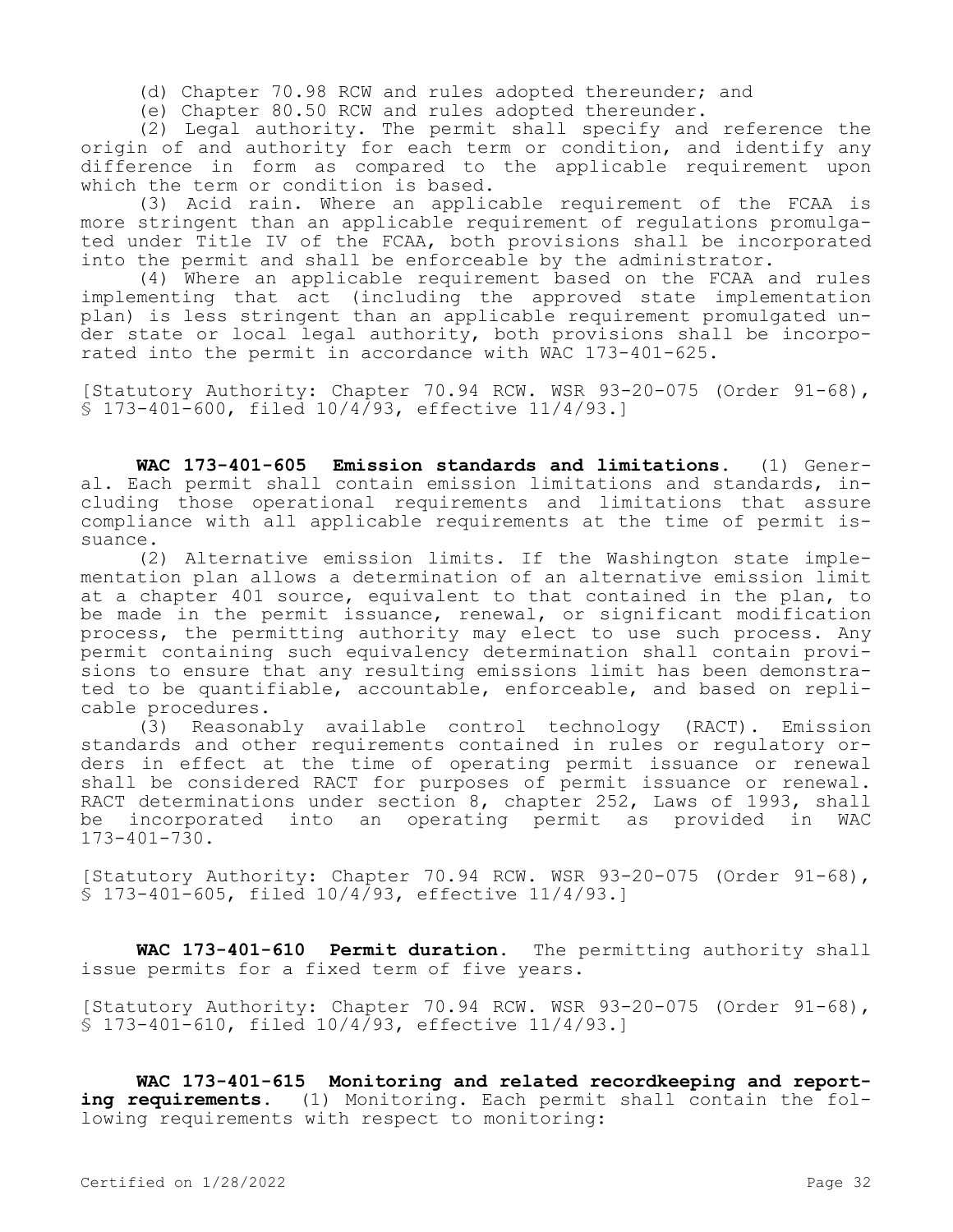(a) All emissions monitoring and analysis procedures or test methods required under the applicable requirements, including any procedures and methods promulgated pursuant to sections 504(b) or 114 (a) $(3)$  of the FCAA;

(b) Where the applicable requirement does not require periodic testing or instrumental or noninstrumental monitoring (which may consist of recordkeeping designed to serve as monitoring), periodic monitoring sufficient to yield reliable data from the relevant time period that are representative of the source's compliance with the permit, as reported pursuant to subsection (3) of this section. Such monitoring requirements shall assure use of terms, test methods, units, averaging periods, and other statistical conventions consistent with the applicable requirement. Recordkeeping provisions may be sufficient to meet the requirements of this paragraph; and

(c) As necessary, requirements concerning the use, maintenance, and, where appropriate, installation of monitoring equipment or methods.

(2) Recordkeeping. With respect to recordkeeping, the permit shall incorporate all applicable recordkeeping requirements and require, where applicable, the following:

(a) Records of required monitoring information that include the following:

(i) The date, place as defined in the permit, and time of sampling or measurements;

(ii) The date(s) analyses were performed;

(iii) The company or entity that performed the analyses;

(iv) The analytical techniques or methods used;

(v) The results of such analyses; and

(vi) The operating conditions existing at the time of sampling or measurement;

(b) A record describing changes made at the source that result in emissions of a regulated air pollutant subject to an applicable requirement, but not otherwise regulated under the permit, and the emissions resulting from those changes.

(c) Retention of records of all required monitoring data and support information for a period of five years from the date of the monitoring sample, measurement, report, or application. Support information includes all calibration and maintenance records and all original strip-chart recordings for continuous monitoring instrumentation, and copies of all reports required by the permit.

(3) Reporting. With respect to reporting, the permit shall incorporate all applicable reporting requirements and require the following:

(a) Submittal of reports of any required monitoring at least once every six months. All instances of deviations from permit requirements must be clearly identified in such reports. All required reports must<br>be certified by a responsible official consistent with WAC be certified by a responsible official consistent with WAC 173-401-520.

(b) Prompt reporting of deviations from permit requirements, including those attributable to upset conditions as defined in the permit, the probable cause of such deviations, and any corrective actions or preventive measures taken. The permitting authority shall define "prompt" in each individual permit in relation to the degree and type of deviation likely to occur and the applicable requirement. For deviations which represent a potential threat to human health or safety, "prompt" means as soon as possible, but in no case later than twelve hours after the deviation is discovered. The source shall maintain a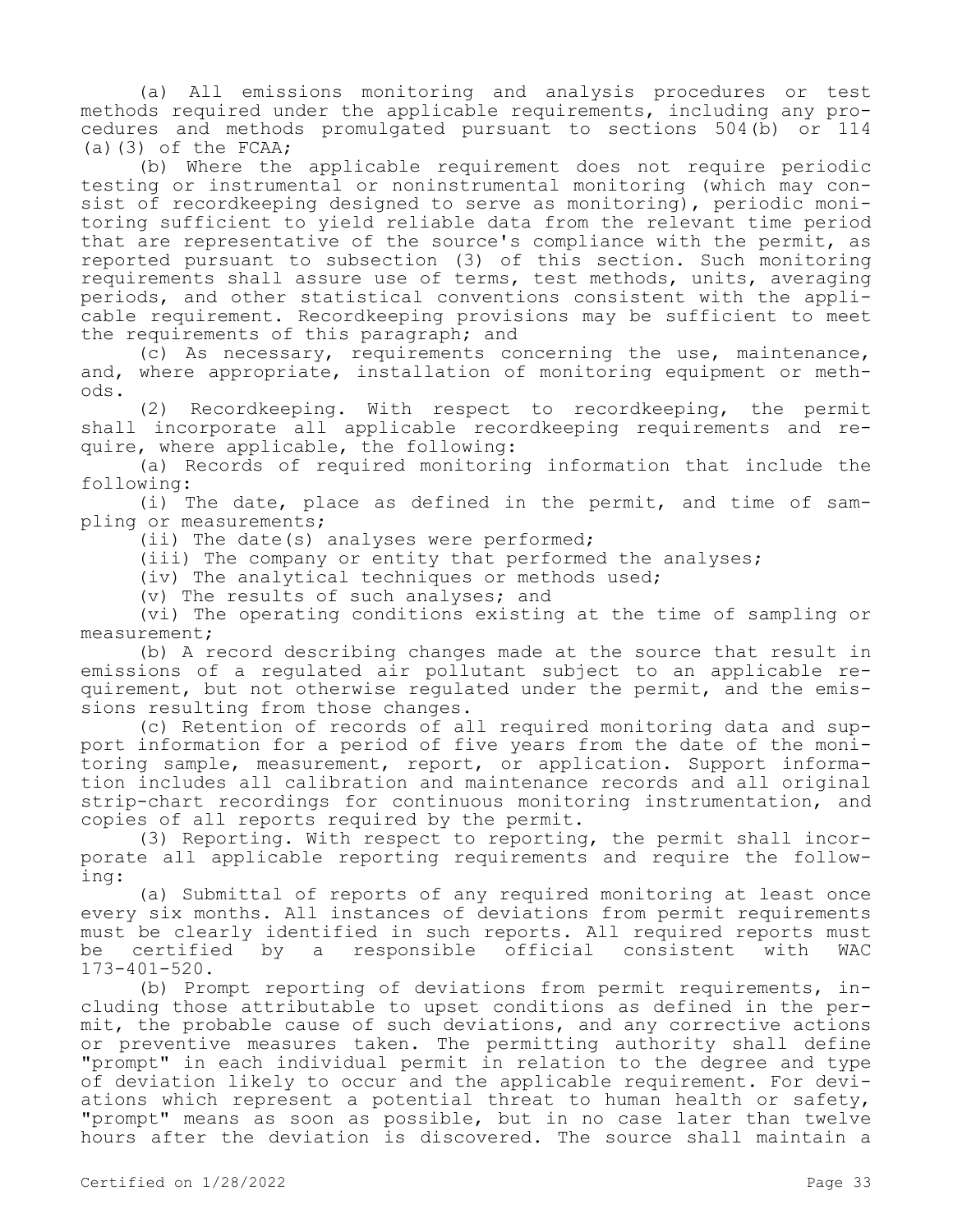contemporaneous record of all deviations. Other deviations shall be reported no later than thirty days after the end of the month during which the deviation is discovered.

(4) Compliance assurance monitoring. 40 C.F.R. Part 64, in effect on July 1, 2000, is adopted by reference.

[Statutory Authority: RCW 70.94.161(2). WSR 02-19-078 (Order 02-02), § 173-401-615, filed 9/16/02, effective 10/17/02. Statutory Authority:<br>Chapter 70.94 RCW, RCW 70.94.141, [70.94.]152, [70.94.]331, Chapter 70.94 RCW, RCW 70.94.141,<br>[70.94.]510 and 43.21A.080. WSR 01and 43.21A.080. WSR 01-17-062 (Order 99-06), § 173-401-615, filed 8/15/01, effective 9/15/01. Statutory Authority: Chapter 70.94 RCW. WSR 93-20-075 (Order 91-68), § 173-401-615, filed 10/4/93, effective 11/4/93.]

**WAC 173-401-620 Standard terms and conditions.** (1) Acid rain. Each permit for an affected source shall contain a condition prohibiting emissions exceeding any allowances that the source lawfully holds under Title IV of the FCAA or the regulations promulgated thereunder.

(a) No permit revision shall be required for increases in emissions that are authorized by allowances acquired pursuant to the acid rain program, provided that such increases do not require a permit revision under any other applicable requirement.

(b) No limit shall be placed on the number of allowances held by the source. The source may not, however, use allowances as a defense to noncompliance with any other applicable requirement.

(c) Any such allowance shall be accounted for according to the procedures established in regulations promulgated under Title IV of the FCAA and in effect on April 7, 1993.

(2) Standard provisions. Each permit shall include the following standard provisions:

(a) Duty to comply. The permittee must comply with all conditions of this chapter 401 permit. Any permit noncompliance constitutes a violation of chapter 70.94 RCW and, for federally enforceable provisions, a violation of the FCAA. Such violations are grounds for enforcement action; for permit termination, revocation and reissuance, or modification; or for denial of a permit renewal application.

(b) Need to halt or reduce activity not a defense. It shall not be a defense for a permittee in an enforcement action that it would have been necessary to halt or reduce the permitted activity in order to maintain compliance with the conditions of this permit.

(c) Permit actions. This permit may be modified, revoked, reopened, and reissued, or terminated for cause. The filing of a request by the permittee for a permit modification, revocation and reissuance, or termination, or of a notification of planned changes or anticipated noncompliance does not stay any permit condition.

(d) Property rights. This permit does not convey any property rights of any sort, or any exclusive privilege.

(e) Duty to provide information. The permittee shall furnish to the permitting authority, within a reasonable time, any information that the permitting authority may request in writing to determine whether cause exists for modifying, revoking and reissuing, or terminating the permit or to determine compliance with the permit. Upon request, the permittee shall also furnish to the permitting authority copies of records required to be kept by the permit or, for information claimed to be confidential, the permittee may furnish such records directly to the administrator along with a claim of confiden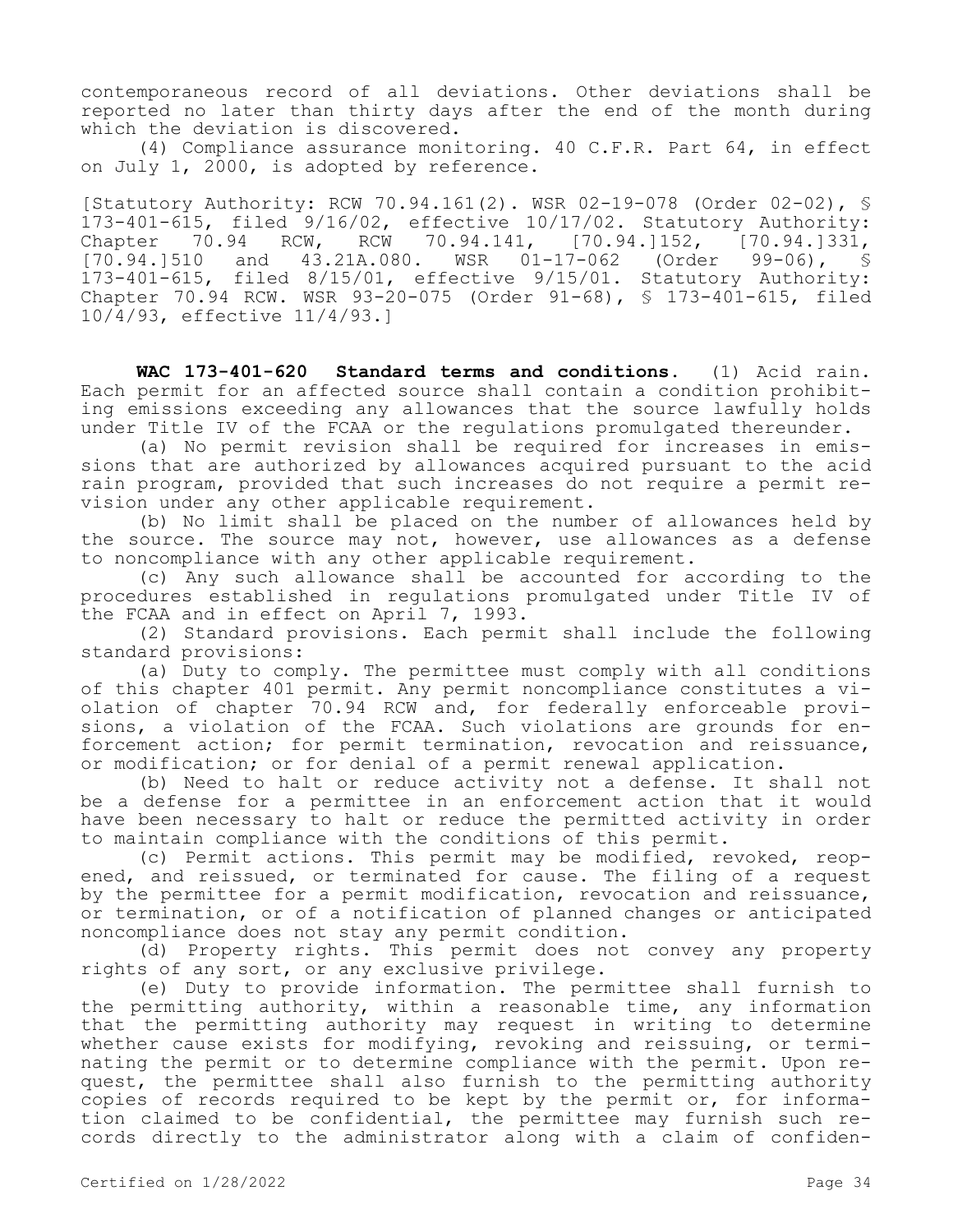tiality. Permitting authorities shall maintain confidentiality of such information in accordance with RCW 70.94.205.

(f) Permit fees. The permittee shall pay fees as a condition of this permit in accordance with the permitting authority's fee schedule. Failure to pay fees in a timely fashion shall subject the permittee to civil and criminal penalties as prescribed in chapter 70.94 RCW.

(g) Emissions trading. No permit revision shall be required, under any approved economic incentives, marketable permits, emissions trading, and other similar programs or processes for changes that are provided for in this permit.

(h) Severability. If any provision of this permit is held to be invalid, all unaffected provisions of the permit shall remain in effect and be enforceable.

(i) Permit appeals. This permit or any conditions in it may be appealed only by filing an appeal with the pollution control hearings board and serving it on the permitting authority within thirty days of receipt pursuant to RCW 43.21B.310. This provision for appeal in this section is separate from and additional to any federal rights to petition and review under § 505(b) of the FCAA.

(j) Permit continuation. This permit and all terms and conditions contained therein, including any permit shield provided under WAC 173-401-640, shall not expire until the renewal permit has been issued or denied if a timely and complete application has been submitted. An application shield granted pursuant to WAC 173-401-705(2) shall remain in effect until the renewal permit has been issued or denied if a timely and complete application has been submitted.

[Statutory Authority: Chapter 70.94 RCW. WSR 93-20-075 (Order 91-68), § 173-401-620, filed 10/4/93, effective 11/4/93.]

**WAC 173-401-625 Federally enforceable requirements.** (1) Federal enforceability. All terms and conditions in a chapter 401 permit, including any provisions designed to limit a source's potential to emit, are enforceable by the administrator and citizens under the FCAA.

(2) Exceptions. Notwithstanding subsection (1) of this section, the permitting authority shall specifically designate as not being federally enforceable under the FCAA any terms and conditions included in the permit that are not required under the FCAA or under any of its applicable requirements. Terms and conditions so designated are not subject to the EPA and affected states review requirements of WAC 173-401-700 through 173-401-820.

[Statutory Authority: Chapter 70.94 RCW. WSR 93-20-075 (Order 91-68), § 173-401-625, filed 10/4/93, effective 11/4/93.]

**WAC 173-401-630 Compliance requirements.** (1) General. Consistent with WAC 173-401-615, all chapter 401 permits shall contain compliance certification, testing, monitoring, reporting, and recordkeeping requirements sufficient to assure compliance with the terms and conditions of the permit. Any document (including reports) required by a chapter 401 permit shall contain a certification by a responsible official that meets the requirements of WAC 173-401-520.

(2) Inspection and entry. Each permit shall contain inspection and entry requirements that require, that upon presentation of creden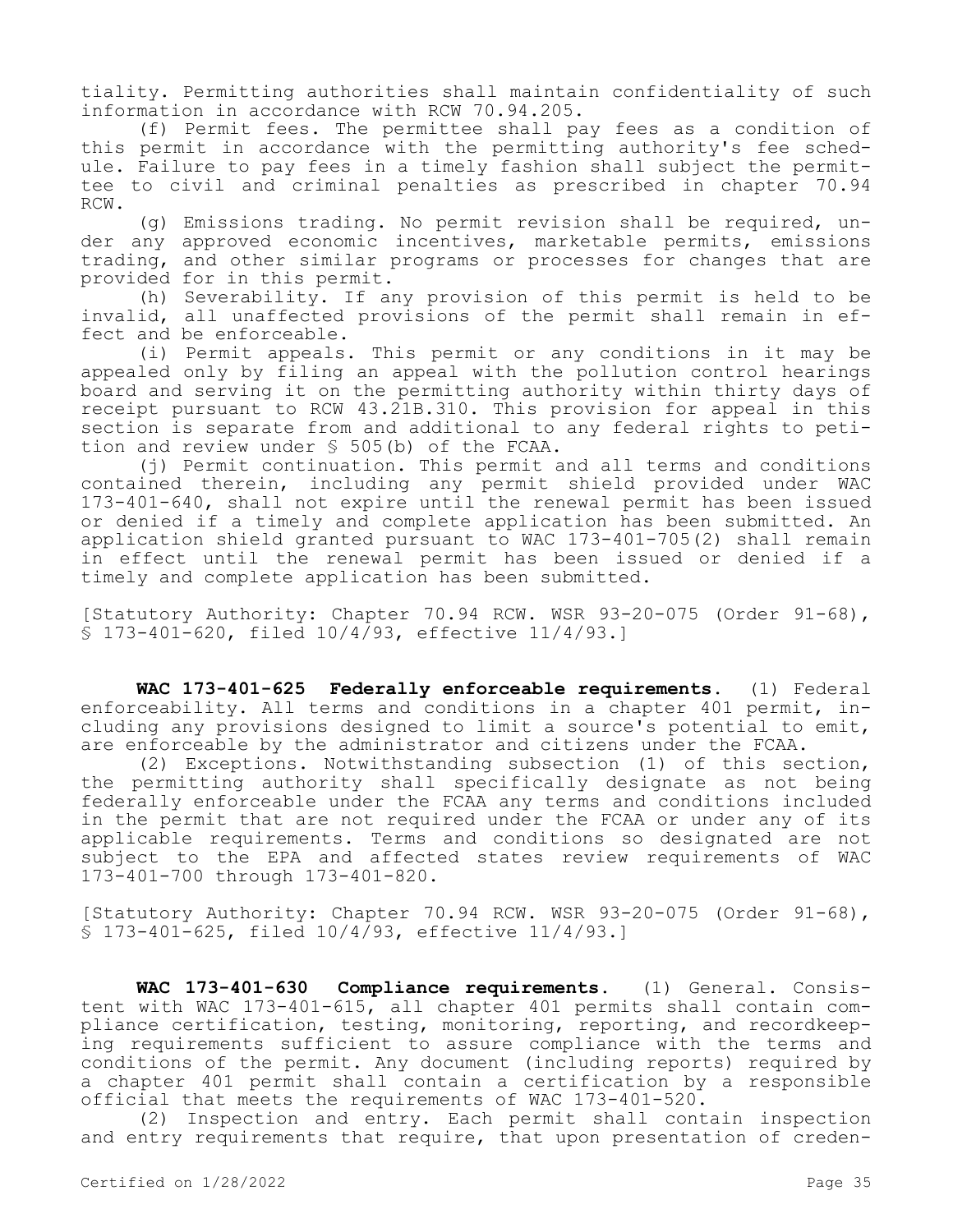tials and other documents as may be required by law, the permittee shall allow the permitting authority or an authorized representative to perform the following:

(a) Enter upon the permittee's premises where a chapter 401 source is located or emissions-related activity is conducted, or where records must be kept under the conditions of the permit;

(b) Have access to and copy, at reasonable times, any records that must be kept under the conditions of the permit;

(c) Inspect at reasonable times any facilities, equipment (including monitoring and air pollution control equipment), practices, or operations regulated or required under the permit; and

(d) As authorized by WAC 173-400-105 and the FCAA, sample or monitor at reasonable times substances or parameters for the purpose of assuring compliance with the permit or applicable requirements.

(3) Schedule of compliance. Each permit shall contain a schedule of compliance consistent with WAC 173-401-510 (2)(h)(iii).

(4) Progress reports. For those sources required to have a schedule of compliance, the permit shall require progress reports consistent with an applicable schedule of compliance and WAC 173-401-510 (2)(h) to be submitted at least semiannually, or at a more frequent period if specified in the applicable requirement or by the permitting authority. Such progress reports shall contain the following:

(a) Dates for achieving the activities, milestones, or compliance required in the schedule of compliance, and dates when such activities, milestones, or compliance were achieved; and

(b) An explanation of why any dates in the schedule of compliance were not or will not be met, and any preventive or corrective measures adopted.

(5) Compliance certification. Each permit shall contain requirements for compliance certification with terms and conditions contained in the permit, including emission limitations, standards, or work practices. Permits shall include each of the following:

(a) A requirement that compliance certifications be submitted once per year. Permitting authorities may require that compliance certifications be submitted more frequently for those emission units not in compliance with permit terms and conditions or where more frequent certification is specified in the applicable requirement;

(b) In accordance with WAC  $173-401-615(1)$ , a means for monitoring the compliance of the source with its emissions limitations, standards, and work practices;

(c) A requirement that the compliance certification include the following:

(i) The identification of each term or condition of the permit that is the basis of the certification;

(ii) The compliance status;

(iii) Whether compliance was continuous or intermittent;

(iv) The method(s) used for determining the compliance status of the source, currently and over the reporting period consistent with WAC  $173-401-615$  (3)(a);

(v) If necessary, the owner or operator also shall identify any other material information that must be included in the certification to comply with Section 113 (c)(2) of the FCAA, which prohibits knowingly making a false certification or omitting material information; and

(vi) Such other facts as the authority may require to determine the compliance status of the source.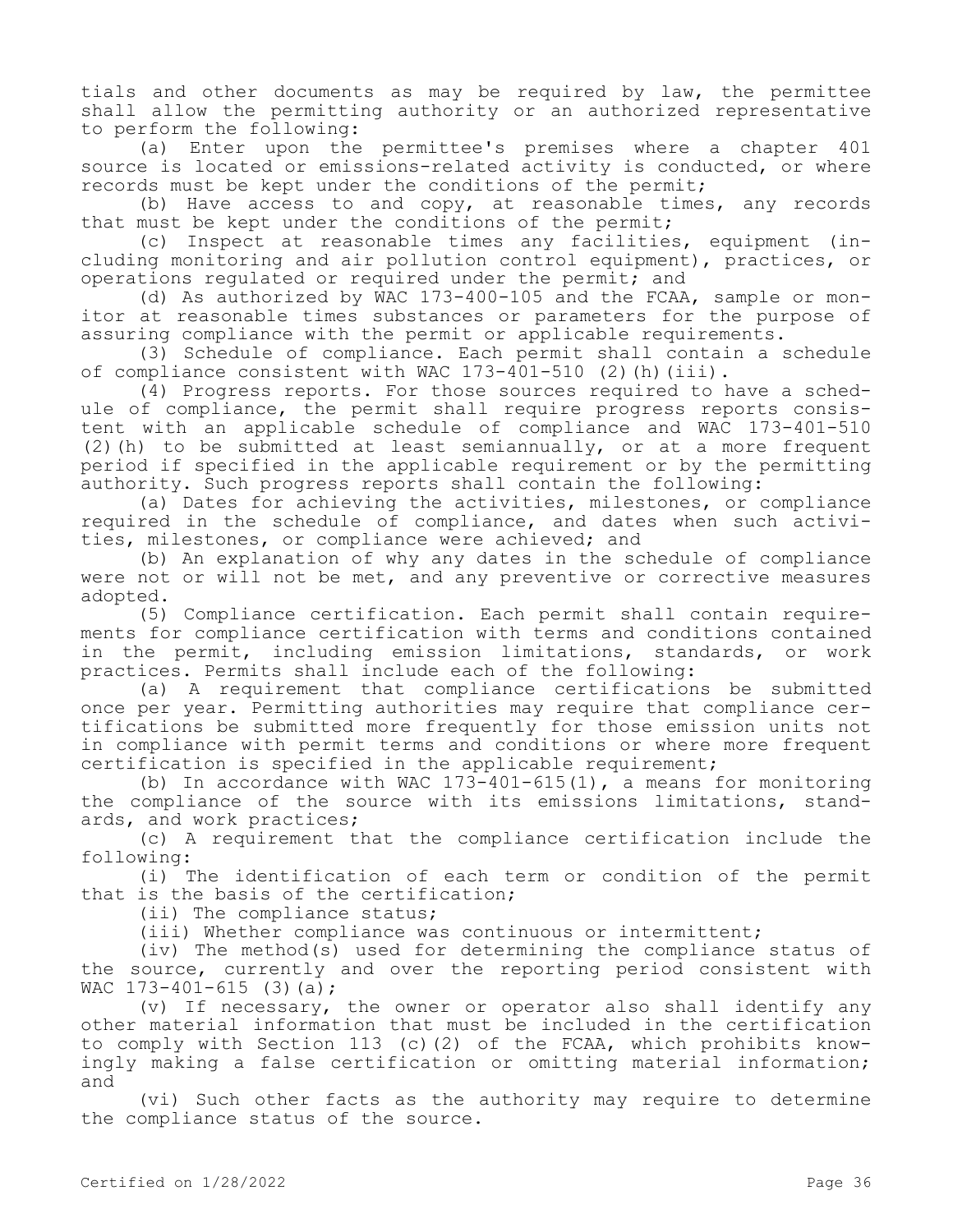(d) A requirement that all compliance certifications be submitted to the administrator as well as to the permitting authority; and

(e) Such additional requirements as may be specified pursuant to sections 114 (a)(3) and 504(b) of the FCAA.

[Statutory Authority: RCW 70.94.011, 70.94.161, 70.94.162, 70.94.331, and 70.94.510. WSR 16-05-003 (Order 13-12), § 173-401-630, filed 2/3/16, effective 3/5/16. Statutory Authority: Chapter 70.94 RCW. WSR 93-20-075 (Order 91-68), § 173-401-630, filed 10/4/93, effective 11/4/93.]

WAC 173-401-635 Temporary sources. The permitting authority may issue a single permit authorizing emissions from similar operations by the same source owner or operator at multiple temporary locations. The operation must be temporary and involve at least one change of location during the term of the permit. No affected source shall be permitted as a temporary source. Permits for temporary sources shall include the following:

(1) Conditions that will assure compliance with all applicable requirements at all authorized locations;

(2) Requirements that the owner or operator notify the permitting authority at least ten days in advance of each change in location; and

(3) Conditions that assure compliance with all other provisions in WAC 173-401-600 through 173-401-650.

[Statutory Authority: Chapter 70.94 RCW. WSR 93-20-075 (Order 91-68), § 173-401-635, filed 10/4/93, effective 11/4/93.]

**WAC 173-401-640 Permit shield.** (1) Shield requirement. Each chapter 401 permit shall include a provision stating that compliance with the conditions of the permit shall be deemed compliance with any applicable requirements as of the date of permit issuance, provided that such applicable requirements are included and are specifically identified in the permit.

(2) Inapplicable requirements. Upon request, the permitting authority shall include in the permit or in a separate written finding issued with the permit a determination identifying specific requirements that do not apply to the source. The source shall specify in its application for such a determination the requirements as to which the determination is requested. If the determination is issued in a separate finding, that finding shall be summarized in the permit. The permit shall state that the permit shield applies to any requirements so identified. A request to extend the permit shield to requirements deemed inapplicable to the source may be made either in the original permit application or in an application for a permit modification.

 (3) Omissions. A chapter 401 permit that does not expressly state that a permit shield extends to specific applicable requirements shall be presumed not to provide such a shield for those requirements.

(4) Exclusions. Nothing in this section or in any chapter 401 permit shall alter or affect the following:

(a) The provisions of section 303 of the FCAA (emergency orders), including the authority of the administrator under that section;

(b) The liability of an owner or operator of a source for any violation of applicable requirements prior to or at the time of permit issuance;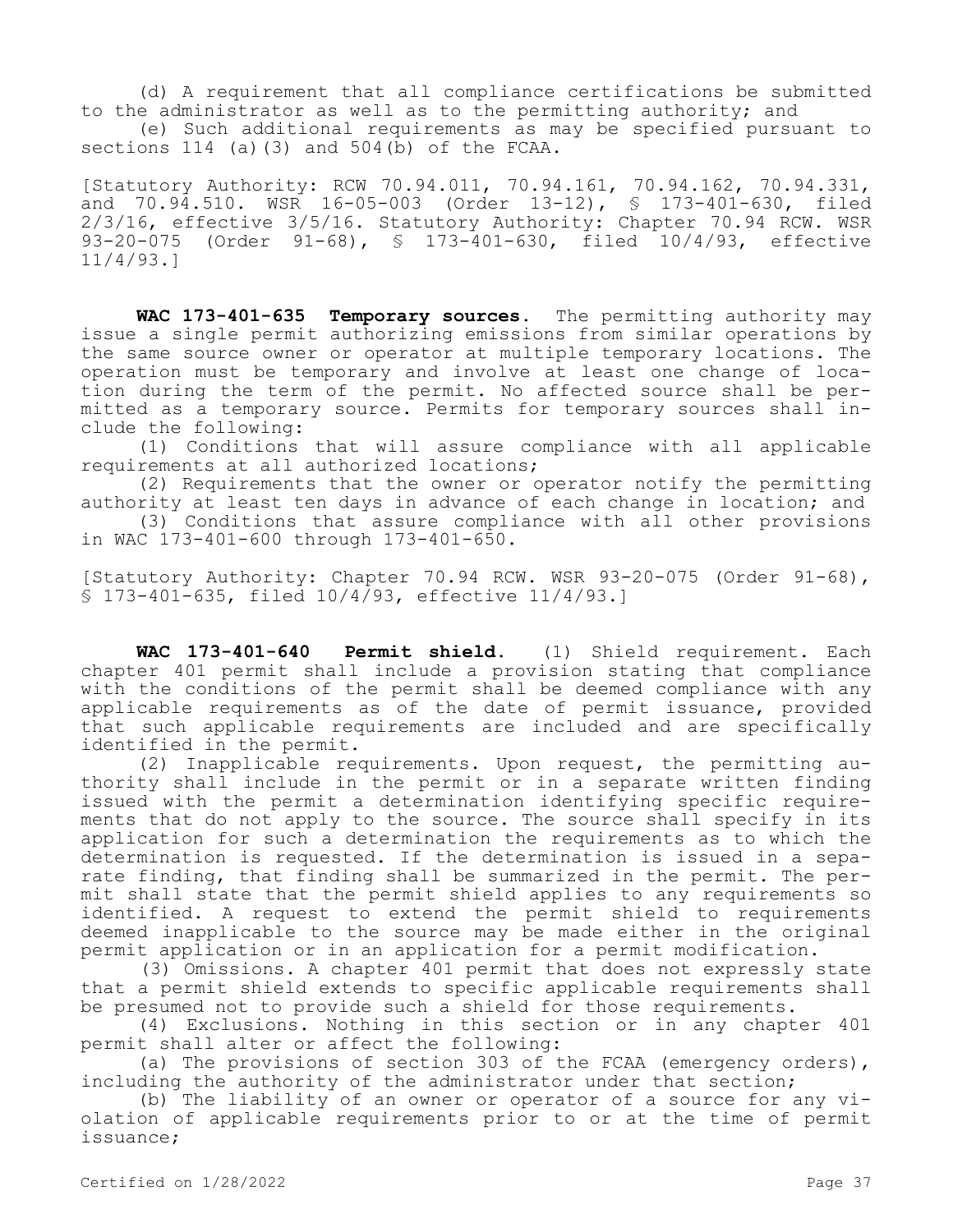(c) The applicable requirements of the acid rain program, consistent with section 408(a) of the FCAA;

(d) The ability of EPA to obtain information from a source pursuant to section 114 of the FCAA; or

(e) The ability of the permitting authority to establish or revise requirements for the use of reasonably available control technology (RACT) as provided in chapter 252, Laws of 1993.

(5) The agency may exclude all or a portion of a permit from the permit shield upon a finding that the shield would substantially impede implementation or enforcement of applicable requirements. Such a finding shall identify the portions of the permit excluded from the shield, the requirements that have led to the exclusion, and the reason for the exclusion.

[Statutory Authority: Chapter 70.94 RCW. WSR 93-20-075 (Order 91-68), § 173-401-640, filed 10/4/93, effective 11/4/93.]

**WAC 173-401-645 Emergency provision.** (1) Definition. An "emergency" means any situation arising from sudden and reasonably unforeseeable events beyond the control of the source, including acts of God, which situation requires immediate corrective action to restore normal operation, and that causes the source to exceed a technologybased emission limitation under the permit, due to unavoidable increases in emissions attributable to the emergency. An emergency shall not include noncompliance to the extent caused by improperly designed equipment, lack of preventative maintenance, careless or improper operation, or operator error.

(2) Effect of an emergency. An emergency constitutes an affirmative defense to an action brought for noncompliance with such technology-based emission limitations if the conditions of subsection (3) of this section are met.

(3) Criteria. The affirmative defense of emergency shall be demonstrated through properly signed, contemporaneous operating logs, or other relevant evidence that:

(a) An emergency occurred and that the permittee can identify the cause(s) of the emergency;

(b) The permitted facility was at the time being properly operated;

(c) During the period of the emergency the permittee took all reasonable steps to minimize levels of emissions that exceeded the emission standards, or other requirements in the permit; and

(d) The permittee submitted notice of the emergency to the permitting authority within two working days of the time when emission limitations were exceeded due to the emergency or shorter periods of time specified in an applicable requirement. This notice fulfills the requirement of WAC 173-401-615 (3)(b) unless the excess emissions represent a potential threat to human health or safety. This notice must contain a description of the emergency, any steps taken to mitigate emissions, and corrective actions taken.

(4) Burden of proof. In any enforcement proceeding, the permittee seeking to establish the occurrence of an emergency has the burden of proof.

(5) Relationship to other rules. This provision is in addition to any emergency or upset provision contained in any applicable requirement.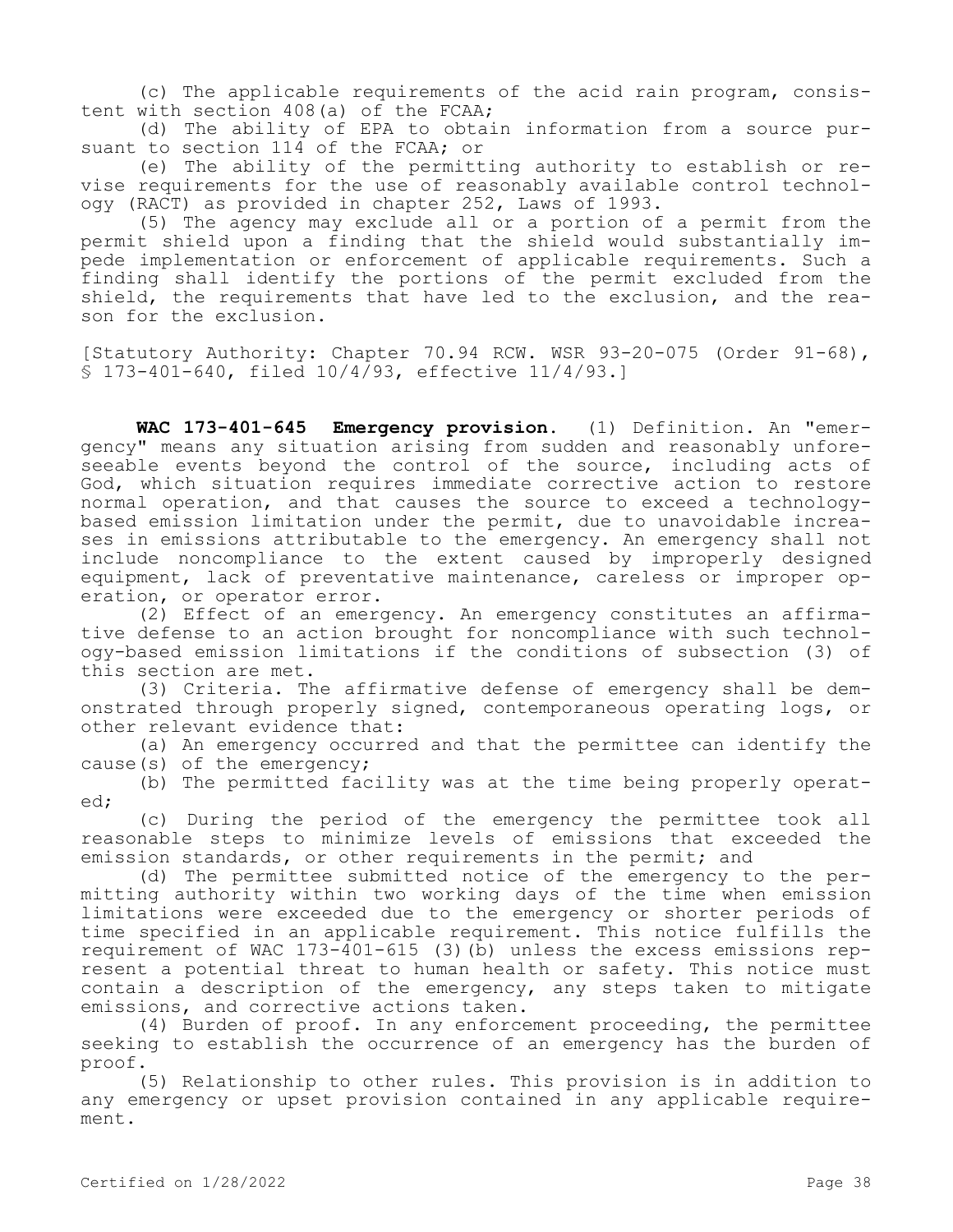[Statutory Authority: Chapter 70.94 RCW. WSR 93-20-075 (Order 91-68), § 173-401-645, filed 10/4/93, effective 11/4/93.]

**WAC 173-401-650 Operational flexibility.** (1) Reasonably anticipated operating scenarios. Each permit shall contain terms and conditions for reasonably anticipated operating scenarios identified by the source in its application as approved by the permitting authority. Such terms and conditions:

(a) Shall require the source, contemporaneously with making a change from one operating scenario to another, to record in a log at the permitted facility a record of the scenario under which it is operating;

(b) Shall extend the permit shield described in WAC 173-401-640 to all terms and conditions under each such operating scenario; and

(c) Shall ensure that the terms and conditions of each such alternative scenario meet all applicable requirements and the requirements of this chapter.

(2) Emissions trading. Each permit shall contain terms and conditions, if the permit applicant requests them, for the trading of emissions increases and decreases in the permitted facility, to the extent that the applicable requirements provide for trading such increases and decreases without a case-by-case approval of each emissions trade. Such terms and conditions:

(a) Shall include all terms required under WAC 173-401-600 through 173-401-630 to determine compliance;

(b) Shall extend the permit shield described in WAC 173-401-640 to all terms and conditions that allow such increases and decreases in emissions;

(c) Shall meet all applicable requirements and requirements of this chapter; and

(d) Shall require the source, contemporaneously with making a change, to record in a log at the permitted source the emission increases and decreases.

[Statutory Authority: Chapter 70.94 RCW. WSR 93-20-075 (Order 91-68), § 173-401-650, filed 10/4/93, effective 11/4/93.]

#### **PART VII**

# **PERMIT ISSUANCE, RENEWAL, REOPENINGS, AND REVISIONS**

**WAC 173-401-700 Action on application.** (1) A permit, permit modification, or renewal may be issued only if all of the following conditions have been met:

(a) The permitting authority has received a complete application for a permit, permit modification, or permit renewal, except that a complete application need not be received before issuance of a general permit under WAC 173-401-750;

(b) The permit has been reviewed and signed prior to issuance by a professional engineer or staff under the direct supervision of a professional engineer in the employ of the permitting authority and, in the latter case, signed, dated, and stamped by the supervising professional engineer;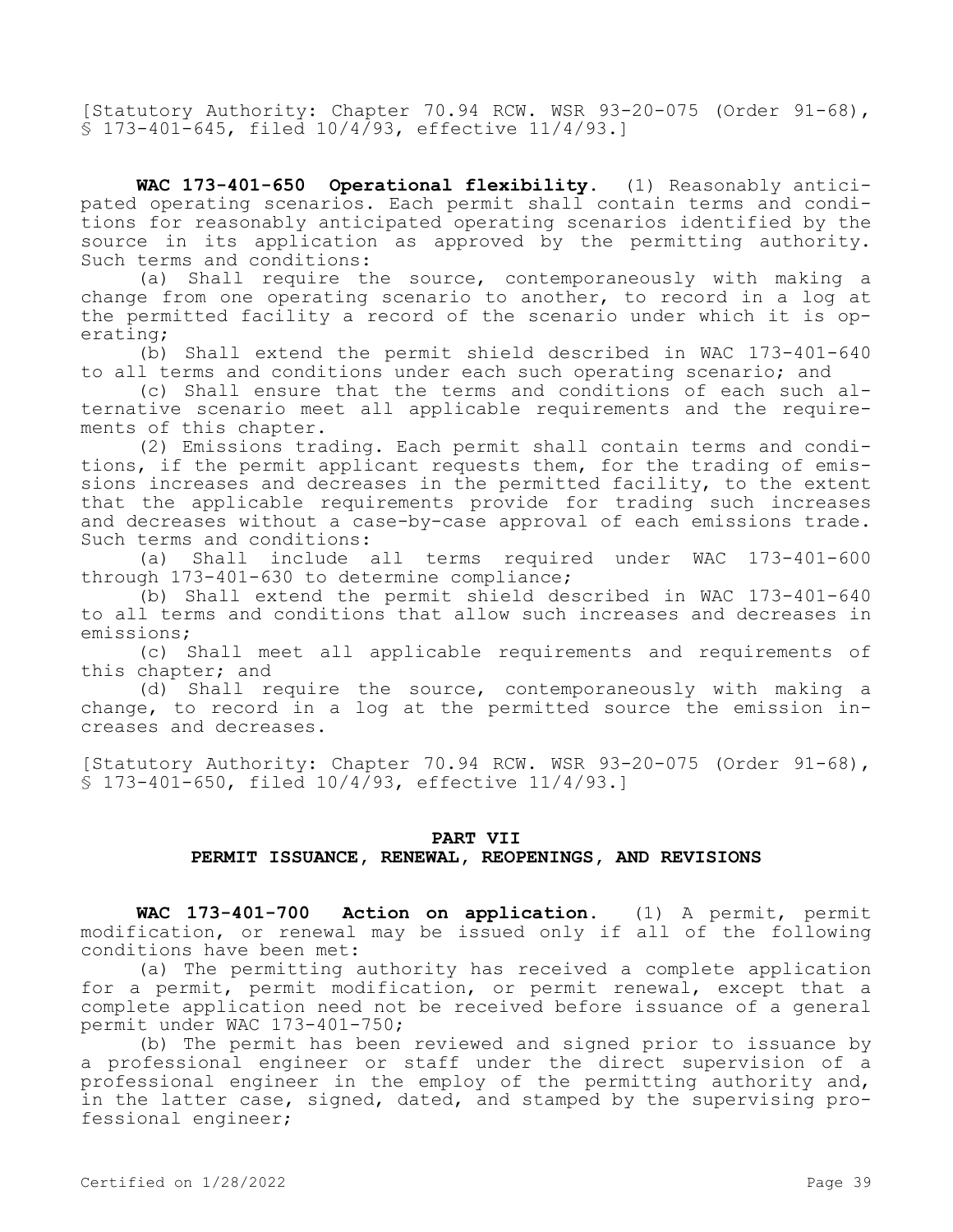(c) The permitting authority has complied with the requirements for public participation under WAC 173-401-800;

(d) The permitting authority has complied with the requirements for notifying and responding to affected states under WAC 173-401-820;

(e) The conditions of the permit provide for compliance with all applicable requirements and the requirements of this chapter;

(f) The administrator has received a copy of the proposed permit and any notices required under WAC 173-401-810 and 173-401-820, and has not objected in writing to issuance of the permit within fortyfive days of receipt of the proposed permit and all necessary supporting information; and

(g) Where EPA has objected to issuance of a permit or modification, the permittee has consented in writing to the changes required by the EPA.

(2) Deadlines. Except as provided in subsections  $(1)(q)$ ,  $(3)$ , and (4) of this section or under regulations promulgated under Title IV or Title V of the FCAA for the permitting of affected sources under the acid rain program, the permitting authority shall take final action on each permit application (including a request for permit modification or renewal) within eighteen months of receiving a complete application.

(3) Transition plan. The permitting authority shall take final action on at least one-third of all operating permit applications received from chapter 401 sources in existence on the date on which EPA authorizes the permitting authority to issue operating permits within one year after EPA authorization. Final action shall be taken on at least one third of such applications annually over a period not to exceed three years after the effective date of EPA authorization.

(4) Early reduction submittals. The permitting authority shall take final action on a complete permit application containing an early reduction demonstration under section 112 (i)(5) of the FCAA within nine months of receiving the complete application.

(5) Notice of construction applications. Except as provided in WAC 173-401-500(10) processing of notice of construction applications received under RCW 70.94.152 shall take priority over processing of operating permit applications.

(6) Completeness. The permitting authority shall promptly provide notice to the applicant of whether the application is complete. Unless the permitting authority requests additional information or otherwise notifies the applicant of incompleteness within sixty days of receipt of an application, the application shall be deemed complete. For modifications processed through minor permit modification procedures, such as those in WAC  $173-401-725$  (2)(a) and (3), the permitting authority does not have to provide a completeness determination.

(7) Draft permit. Within one hundred eighty days of the date upon which an application is deemed to be complete, the permitting authority should generally issue either a draft permit or a notice of intent to deny the permit application. Notice of issuance of a draft permit shall be published and provided to affected states in accordance with the procedures in WAC 173-401-800 through 173-401-820. The deadline provided in this subsection shall not apply to the initial round of permit applications filed pursuant to subsection (3) of this section.

(8) Statement of basis. At the time the draft permit is issued, the permitting authority shall provide a statement that sets forth the legal and factual basis for the draft permit conditions (including references to the applicable statutory or regulatory provisions). The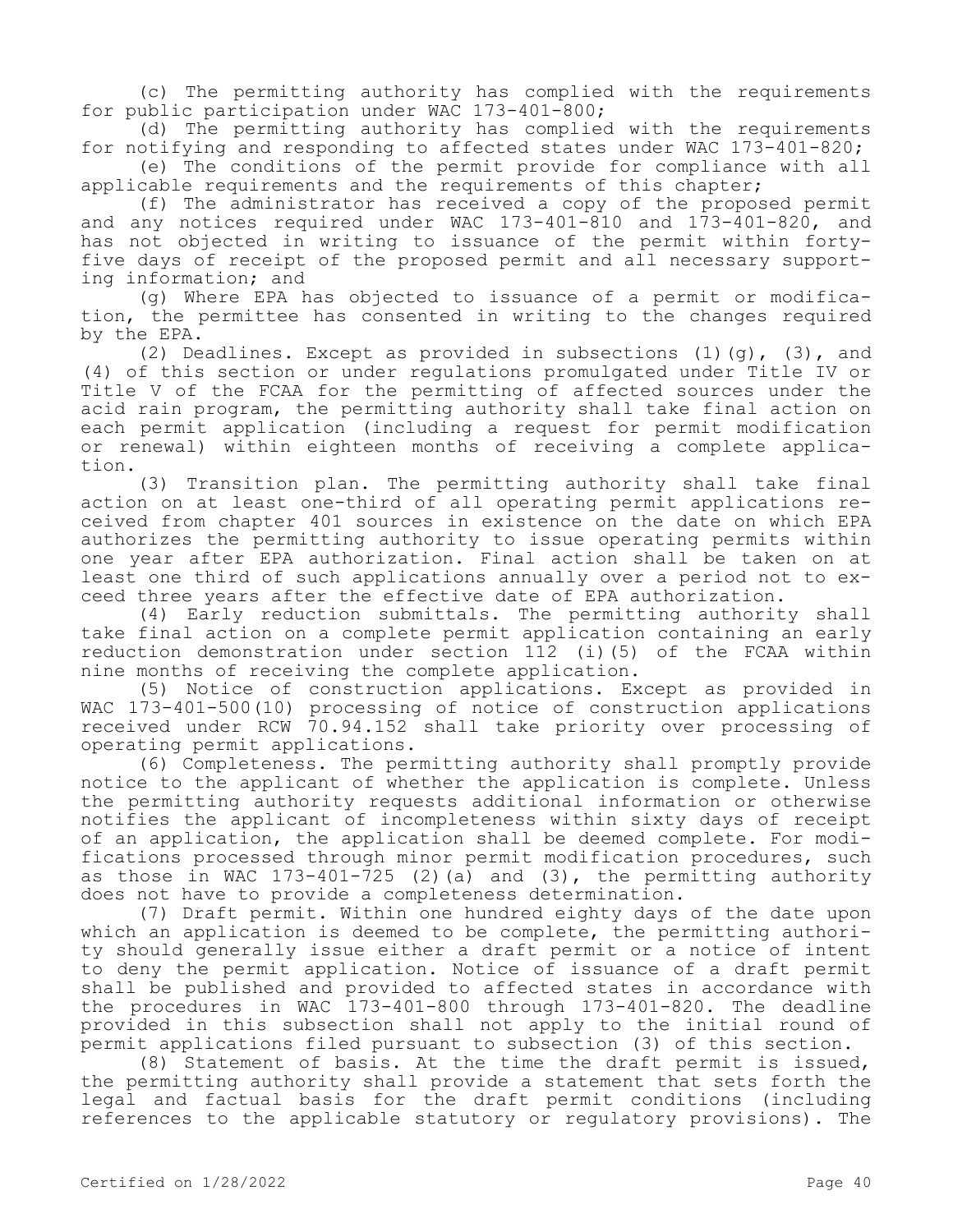permitting authority shall send this statement to EPA, the applicant, and to any other person who requests it.

(9) Proposed permit. Upon completion of the public comment period provided in WAC 173-401-800, the permitting authority shall issue a proposed permit, along with a response to any comments received during the comment period. The permitting authority shall transmit the proposed permit and its response to any comments to the applicant and to EPA for review, as provided in WAC 173-401-810.

(10) Preconstruction approval. The submittal of a complete application shall not affect any requirement of a source to have a preconstruction permit under Title I of the FCAA or a notice of construction approval under RCW 70.94.152.

[Statutory Authority: Chapter 70.94 RCW. WSR 93-20-075 (Order 91-68), § 173-401-700, filed 10/4/93, effective 11/4/93.]

**WAC 173-401-705 Requirement for a permit.** (1) Requirement for a permit. Except as provided in subsection (2) of this section, WAC 173-401-722 and 173-401-725, no chapter 401 source may operate after the time that it is required to submit a timely and complete application, except in compliance with a permit issued under this chapter.

(2) Application shield. If a chapter 401 source submits a complete application for permit issuance (including for renewal) within twelve months of the time the source becomes subject to the permit program, operation of the source without a chapter 401 permit is not a violation of this chapter until the permitting authority takes final action on the permit application, except as noted in this section. Chapter 401 sources in existence on the date of EPA approval of the state permit program shall become subject to the program on the effective date of EPA approval. This protection shall cease to apply if, subsequent to the completeness determination made pursuant to WAC 173-401-700(6), the applicant fails to submit by the deadline specified in writing by the permitting authority any additional information identified as being needed to process the application.

[Statutory Authority: Chapter 70.94 RCW. WSR 93-20-075 (Order 91-68), § 173-401-705, filed 10/4/93, effective 11/4/93.]

**WAC 173-401-710 Permit renewal, revocation and expiration.** (1) Renewal application. The source shall submit a complete permit renewal application to the permitting authority no later than the date established in the permit. This date shall be no less than six months prior to the expiration of the permit. The permitting authority may require that a permit renewal application must be submitted earlier. The permitting agency must mail this written notice to the source at least one year before the new application deadline to ensure that the terms of the permit will not lapse before the permit is renewed. In no event shall the application due date be earlier than eighteen months prior to the expiration of the permit. The permitting authority shall send a permit application to each source at least six months before a complete application is due.

(2) Permit issuance. Permits being renewed are subject to the same procedural requirements, including those for public participation, affected state and EPA review, that apply to initial permit issuance.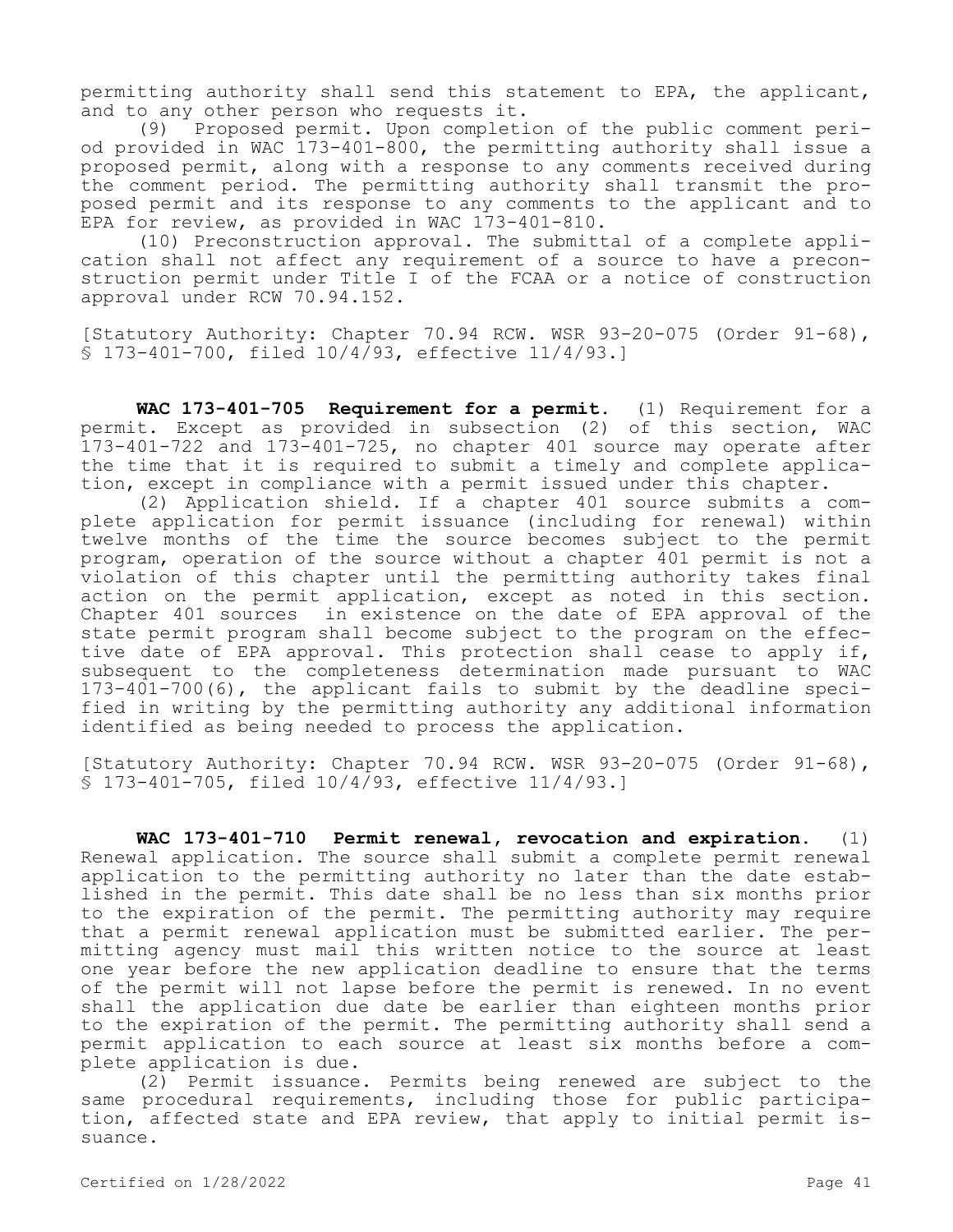(3) Expired permits. Permit expiration terminates the source's right to operate unless a timely and complete renewal application has been submitted consistent with subsection (1) of this section and WAC 173-401-500. All terms and conditions of the permit shall remain in effect after the permit itself expires if a timely and complete permit application has been submitted.

(4) Revocation of permits. The permitting authority may revoke a permit only upon the request of the permittee or for cause. The permitting authority shall provide at least thirty days written notice to the holder of a current operating permit prior to revocation of the permit or denial of a permit renewal application. Such notice shall include an explanation of the basis for the proposed action and afford the permittee/applicant an opportunity to meet with the permitting authority prior to the authority's final decision. A revocation issued under this section may be issued conditionally with a future effective date and may specify that the revocation will not take effect if the permittee satisfies the specified conditions before the effective date. Nothing in this subsection shall limit the permitting authority's authority to issue emergency orders.

[Statutory Authority: RCW 70.94.161(2). WSR 02-19-078 (Order 02-02), § 173-401-710, filed 9/16/02, effective 10/17/02. Statutory Authority: Chapter 70.94 RCW. WSR 93-20-075 (Order 91-68), § 173-401-710, filed 10/4/93, effective 11/4/93.]

**WAC 173-401-720 Administrative permit amendments.** (1) Definition. An "administrative permit amendment" is a permit revision that:

(a) Corrects typographical errors;

(b) Identifies a change in the name, address, or phone number of any person identified in the permit, or provides a similar minor administrative change at the source;

(c) Requires more frequent monitoring or reporting by the permittee;

(d) Allows for a change in ownership or operational control of a source where the permitting authority determines that no other change in the permit is necessary, provided that a written agreement containing a specific date for transfer of permit responsibility, coverage, and liability between the current and new permittee has been submitted to the permitting authority;

(e) Incorporates into the chapter 401 permit the terms, conditions, and provisions from orders approving notice of construction applications processed under an EPA-approved program, provided that such a program meets procedural requirements substantially equivalent to the requirements of WAC 173-401-700, 173-401-725, and 173-401-800 that would be applicable to the change if it were subject to review as a permit modification, and compliance requirements substantially equivalent to those contained in WAC 173-401-600 through 173-401-650.

(2) Acid rain provisions. Administrative permit amendments for purposes of the acid rain portion of the permit shall be governed by regulations promulgated under Title IV of the FCAA and in effect on April 7, 1993.

(3) Administrative permit amendment procedures. An administrative permit amendment may be made by the permitting authority consistent with the following:

(a) The permitting authority shall take no more than sixty days from receipt of a request for an administrative permit amendment to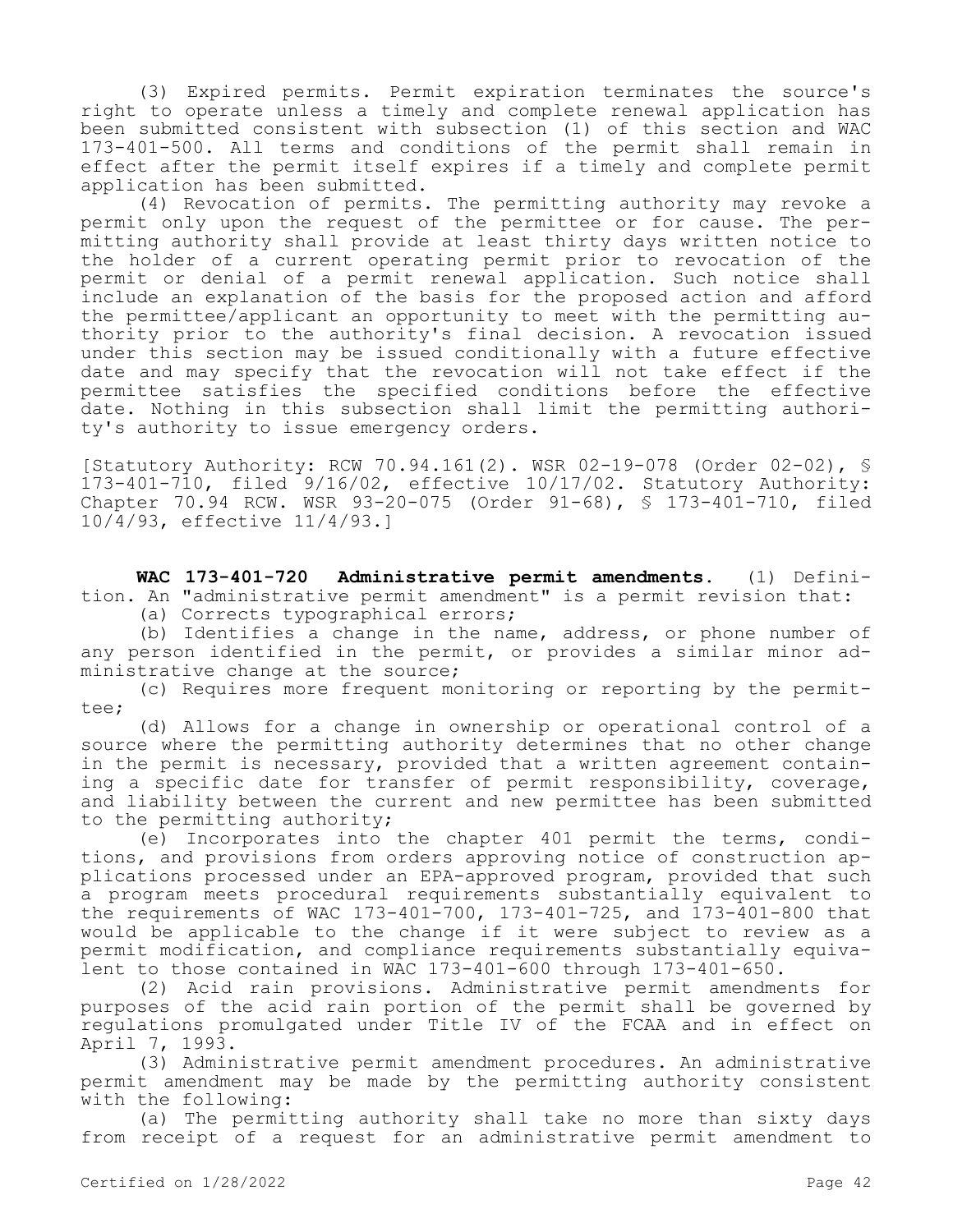take final action on such request, and may incorporate such changes without providing notice to the public or affected states provided that it designates any such permit revisions as having been made pursuant to this paragraph.

(b) The permitting authority shall submit a copy of the revised permit to the administrator.

(c) The source may implement the changes addressed in the request for an administrative amendment immediately upon submittal of the request.

(4) Permit shield. The permitting authority shall, upon taking final action granting a request for an administrative permit amendment, allow coverage by the permit shield in WAC 173-401-640 for administrative permit amendments made pursuant to subsection (1)(e) of this section.

[Statutory Authority: Chapter 70.94 RCW. WSR 93-20-075 (Order 91-68), § 173-401-720, filed 10/4/93, effective 11/4/93.]

**WAC 173-401-722 Changes not requiring permit revisions.** (1) General.

(a) A chapter 401 source is authorized to make the changes described in this section without a permit revision, providing the following conditions are met:

(i) The proposed changes are not Title I modifications;

(ii) The proposed changes do not result in emissions which exceed those allowable under the permit, whether expressed as a rate of emissions, or in total emissions;

(iii) The proposed changes do not alter permit terms that are necessary to enforce limitations on emissions from units covered by the permit; and

(iv) The facility provides the administrator and the permitting authority with written notification at least seven days prior to making the proposed changes except that written notification of a change made in response to an emergency shall be provided as soon as possible after the event.

(b) Permit attachments. The source and permitting authority shall attach each notice to their copy of the relevant permit.

(2) Section 502 (b)(10) changes. Pursuant to the conditions in subsection (1) of this section, a chapter 401 source is authorized to make section 502 (b)(10) changes (as defined in WAC 173-401-200) without a permit revision.

(a) For each such change, the written notification required under subsection (1)(a)(iv) of this section shall include a brief description of the change within the permitted facility, the date on which the change will occur, any change in emissions, and any permit term or condition that is no longer applicable as a result of the change.

(b) The permit shield authorized under WAC 173-401-640 shall not apply to any change made pursuant to this paragraph.

(3) SIP authorized emissions trading. Pursuant to the conditions in subsection (1) of this section, a chapter 401 source is authorized to trade increases and decreases in emissions in the permitted facility, where the Washington state implementation plan provides for such emissions trades without requiring a permit revision. This provision is available in those cases where the permit does not already provide for such emissions trading.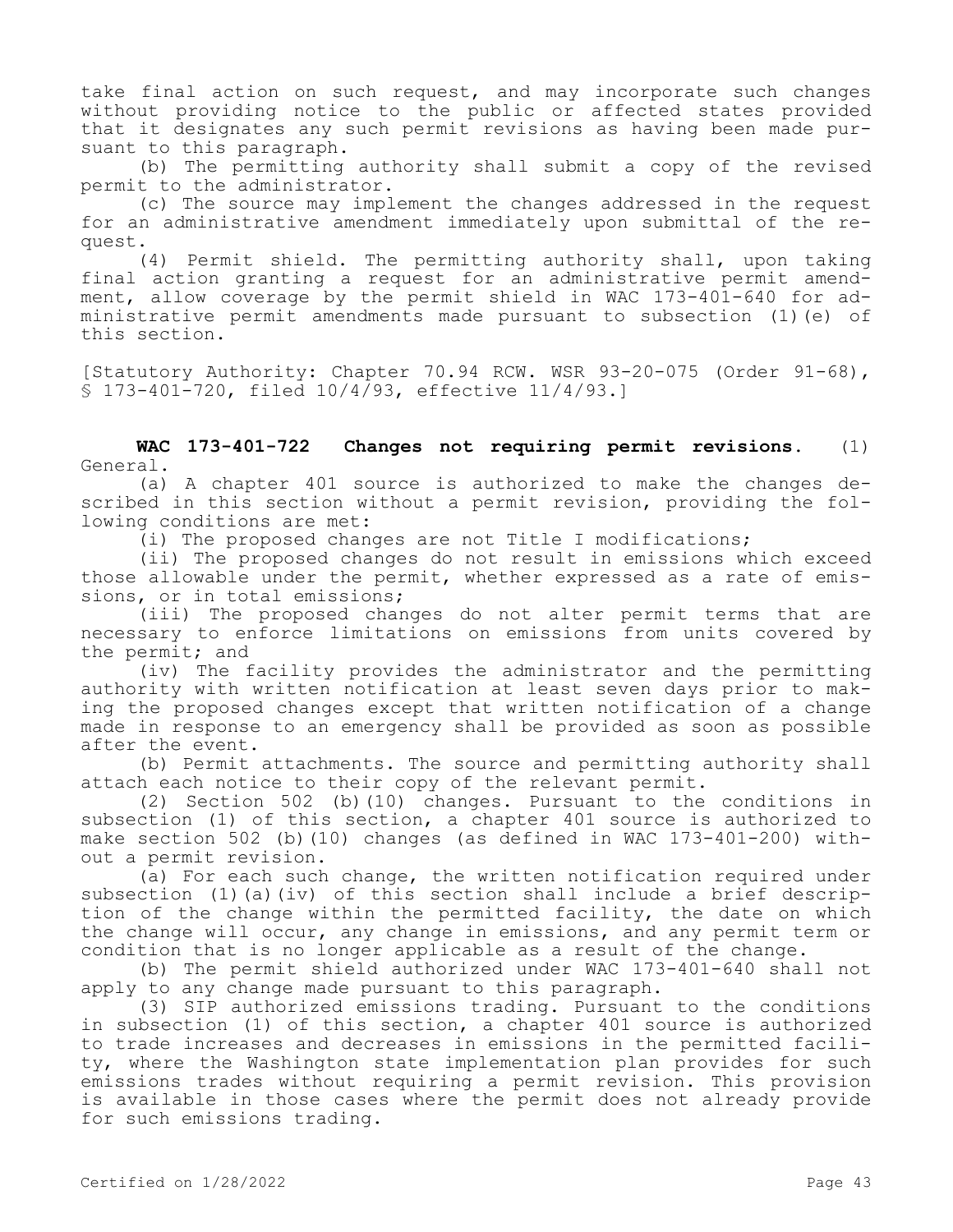(a) Under this subsection (3), the written notification required under subsection  $(1)(a)(iv)$  of this section shall include such information as may be required by the provision in the Washington state implementation plan authorizing the emissions trade, including at a minimum, when the proposed change will occur, a description of each such change, any change in emissions, the permit requirements with which the source will comply using the emissions trading provisions of the Washington state implementation plan, and the pollutants emitted subject to the emissions trade. The notice shall also refer to the provisions with which the source will comply in the applicable implementation plan and that provide for the emissions trade.

(b) The permit shield described in WAC 173-401-640 shall not extend to any change made under this paragraph. Compliance with the permit requirements that the source will meet using the emissions trade shall be determined according to requirements of the applicable implementation plan authorizing the emissions trade.

(4) Emission caps. Upon the request of the permit applicant, the permitting authority shall issue permits that contain terms and conditions, including all terms required under WAC 173-401-600 through 173-401-630 to determine compliance, allowing for the trading of emissions increases and decreases in the chapter 401 source solely for the purpose of complying with a federally enforceable emissions cap that is established in the permit independent of otherwise applicable requirements. The permit applicant shall include in its application proposed replicable procedures and permit terms that ensure the emissions trades are quantifiable and enforceable. The emissions trading provisions shall not be applied to any emissions units for which emissions are not quantifiable or for which there are no replicable procedures to enforce the emissions trades. The permit shall also require compliance with all applicable requirements.

(a) Under this paragraph, the written notification required under subsection (1)(a)(iv) of this section shall state when the change will occur and shall describe the changes in emissions that will result and how these increases and decreases in emissions will comply with the terms and conditions of the permit.

(b) The permit shield described in WAC 173-401-640 shall extend to terms and conditions that allow such increases and decreases in emissions.

(5) A source making a change under this section shall comply with applicable preconstruction review requirements established pursuant to RCW 70.94.152.

[Statutory Authority: RCW 70.94.161(2). WSR 02-19-078 (Order 02-02), § 173-401-722, filed 9/16/02, effective 10/17/02. Statutory Authority: Chapter 70.94 RCW. WSR 93-20-075 (Order 91-68), § 173-401-722, filed 10/4/93, effective 11/4/93.]

**WAC 173-401-724 Off-permit changes.** (1) The source shall be allowed to make changes not specifically addressed or prohibited by the permit terms and conditions without requiring a permit revision, provided that the proposed changes do not weaken the enforceability of existing permit conditions. Any change that is a Title I modification or is a change subject to the acid rain requirements under Title IV of the FCAA must be submitted as a permit revision.

(2) Each such change shall meet all applicable requirements and shall not violate any existing permit term or condition.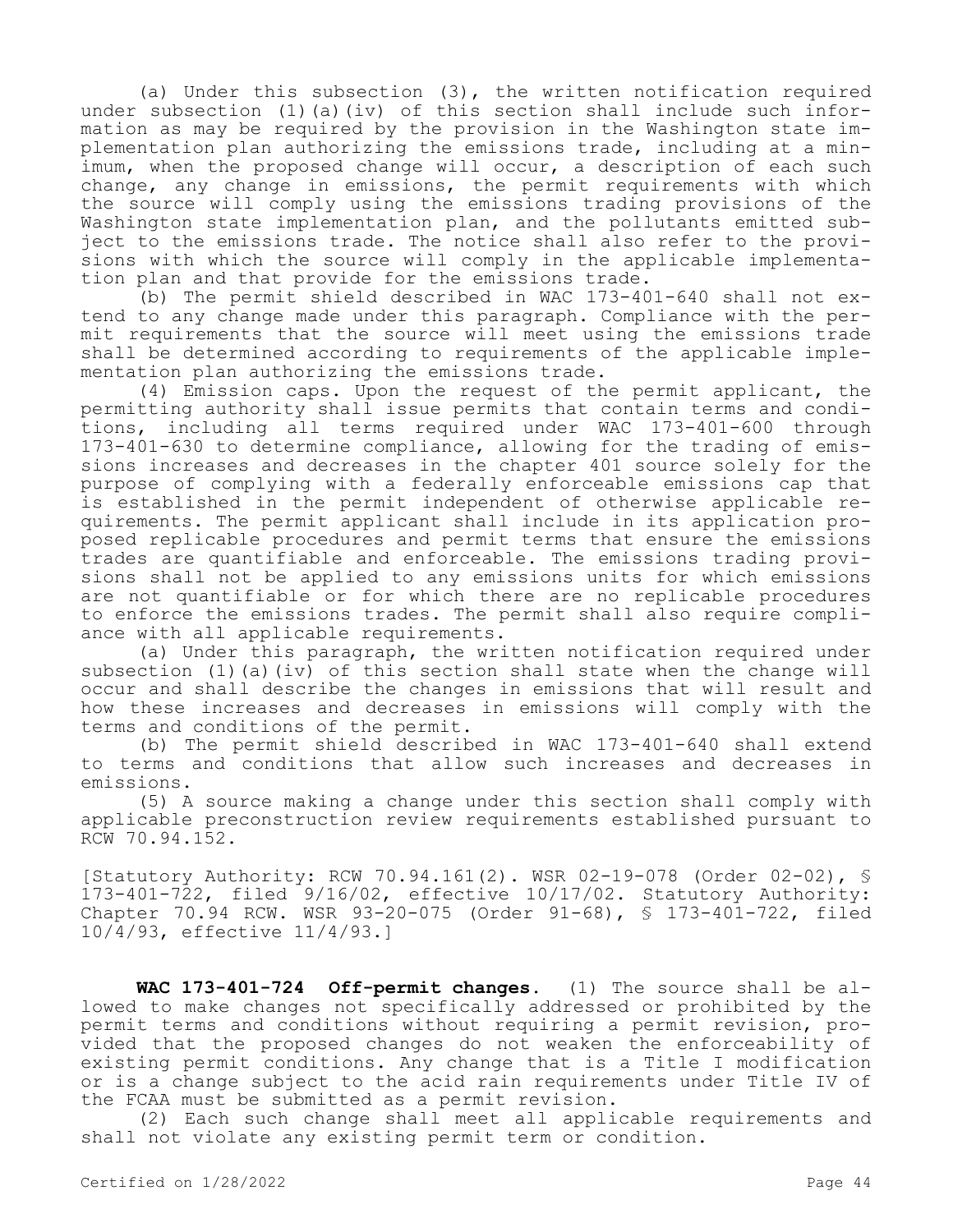(3) Sources must provide contemporaneous written notice to the permitting authority and EPA of each such change, except for changes that qualify as insignificant under WAC 173-401-530. Such written notice shall describe each such change, including the date, any change in emissions, pollutants emitted, and any applicable requirement that would apply as a result of the change.

(4) The change shall not qualify for the permit shield under WAC 173-401-640.

(5) The permittee shall keep a record describing changes made at the source that result in emissions of a regulated air pollutant subject to an applicable requirement, but not otherwise regulated under the permit, and the emissions resulting from those changes.

(6) A source making a change under this section shall comply with applicable preconstruction review requirements established pursuant to RCW 70.94.152.

[Statutory Authority: RCW 70.94.011, 70.94.161, 70.94.162, 70.94.331, and 70.94.510. WSR 16-05-003 (Order 13-12), § 173-401-724, filed 2/3/16, effective 3/5/16. Statutory Authority: Chapter 70.94 RCW. WSR 93-20-075 (Order 91-68), § 173-401-724, filed 10/4/93, effective 11/4/93.]

**WAC 173-401-725 Permit modification.** (1) Definition. A permit modification is any revision to a chapter 401 permit that cannot be accomplished under provisions for administrative permit amendments under WAC 173-401-720. A permit modification for purposes of the acid rain portion of the permit shall be governed by regulations promulgated under Title IV of the FCAA and in effect on April 7, 1993.

(2) Minor permit modification procedures.

(a) Criteria.

(i) Minor permit modification procedures shall be used for those permit modifications that:

(A) Do not violate any applicable requirement;

(B) Do not involve significant changes to existing monitoring, reporting, or recordkeeping requirements in the permit;

(C) Do not require or change a case-by-case determination of an emission limitation or other standard, or a source-specific determination for temporary sources of ambient impacts, or a visibility or increment analysis;

(D) Do not seek to establish or change a permit term or condition for which there is no corresponding underlying applicable requirement and that the source has assumed to avoid an applicable requirement to which the source would otherwise be subject. Such terms and conditions include:

(I) A federally enforceable emissions cap assumed to avoid classification as a modification under any provision of Title I of the FCAA; and

(II) An alternative emissions limit approved pursuant to regulations promulgated under section 112 (i)(5) of the FCAA;

(E) Are not modifications under any provision of Title I of the FCAA;

(ii) Notwithstanding (a)(i) of this subsection, and subsection (3)(a) of this section, the permitting authority may allow the use of minor permit modification procedures for permit modifications involving the use of economic incentives, marketable permits, emissions trading, and other similar approaches, to the extent that the use of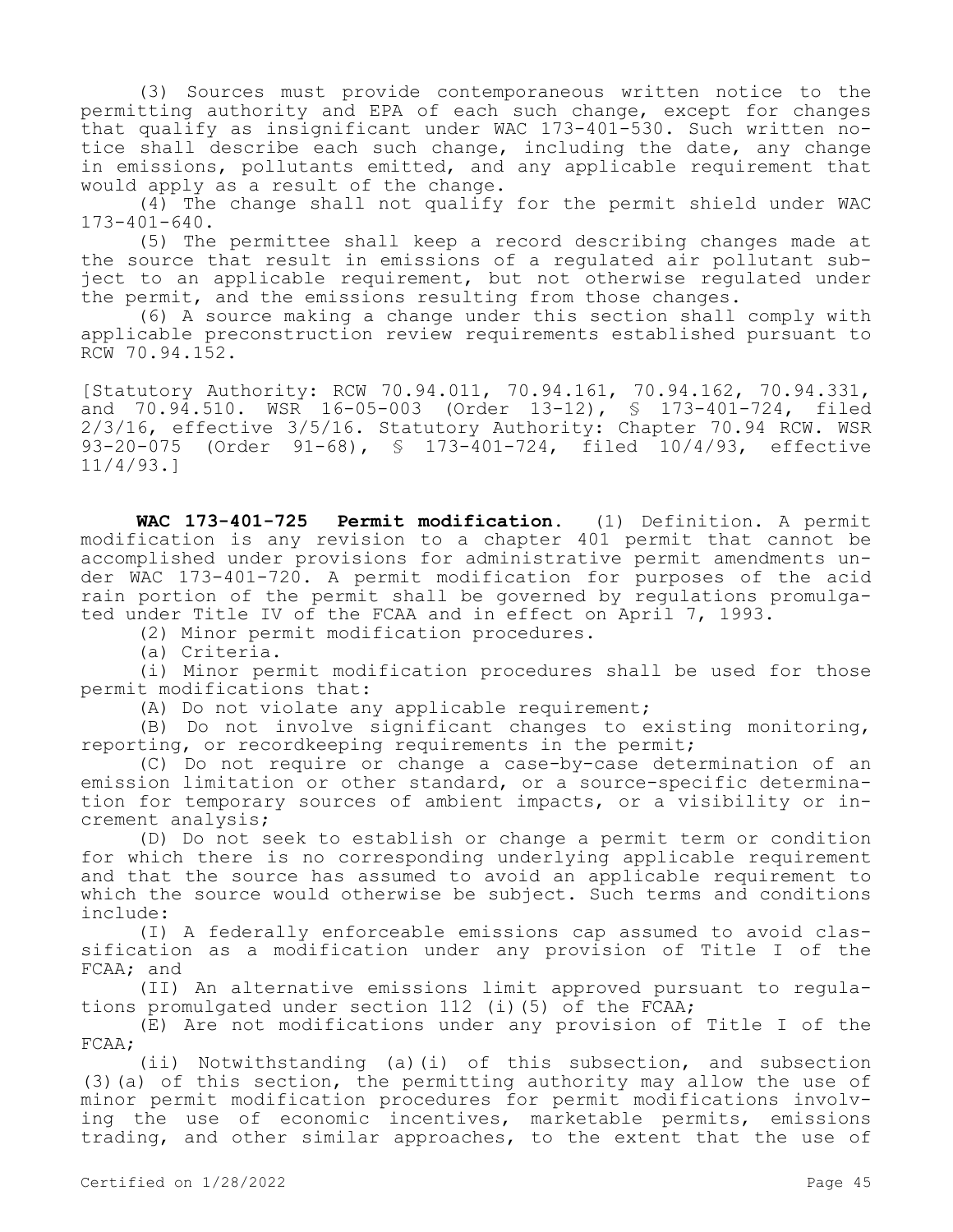such minor permit modification procedures are explicitly provided for in the Washington state implementation plan or in applicable requirements promulgated by EPA and in effect on April 7, 1993.

(b) Application. An application requesting the use of minor permit modification procedures shall meet the requirements of WAC 173-401-510 and shall include the following:

(i) A description of the change, the emissions resulting from the change, and any new applicable requirements that will apply if the change occurs;

(ii) The source's suggested draft permit;

(iii) Certification by a responsible official, consistent with WAC 173-401-520, of the truth, accuracy, and completeness of the application and that the proposed modification meets the criteria for use of minor permit modification procedures and a request that such procedures be used; and

(iv) Completed forms for the permitting authority to use to notify the administrator and affected states as required under WAC 173-401-810 and 173-401-820.

(c) EPA and affected state notification. Within five working days of receipt of a complete permit modification application, the permitting authority shall meet its obligation under WAC 173-401-810 and 173-401-820 to notify the administrator and affected states of the requested permit modification. The permitting authority promptly shall send any notice required under WAC 173-401-820(2) to the administrator.

(d) Notice requirements. Concurrent with the notice to the administrator and affected states, the permitting authority shall submit to the permit register notice of each proposed minor permit modification. Publication in the next available issue of the permit register will signal the beginning of a public comment period of twenty-one days. Each notice must describe the proposed revisions and specify the deadline to file comments with the permitting authority on the proposed modification.

(e) Timetable for issuance. The permitting authority may not issue a final permit modification until after the public comment period ends. The permitting authority may not issue a final permit modification until after EPA's forty-five day review period or until EPA has notified the permitting authority that EPA will not object to issuance of the permit modification, whichever is first, although the permitting authority can approve the permit modification prior to that time. Within ninety days of the permitting authority's receipt of an application under minor permit modification procedures or fifteen days after the end of the administrator's forty-five day review period under WAC 173-401-810, whichever is later, the permitting authority shall:

(i) Issue the permit modification as proposed;

(ii) Deny the permit modification application;

(iii) Determine that the requested modification does not meet the minor permit modification criteria and should be reviewed under the significant modification procedures; or

(iv) Revise the draft permit modification and transmit to the administrator the new proposed permit modification as required by WAC 173-401-810.

(f) Source's ability to make change. The source may make the change proposed in its minor permit modification application immediately after it files such application provided that those changes requiring the submissions of a notice of construction application have been reviewed and approved by the permitting authority. After the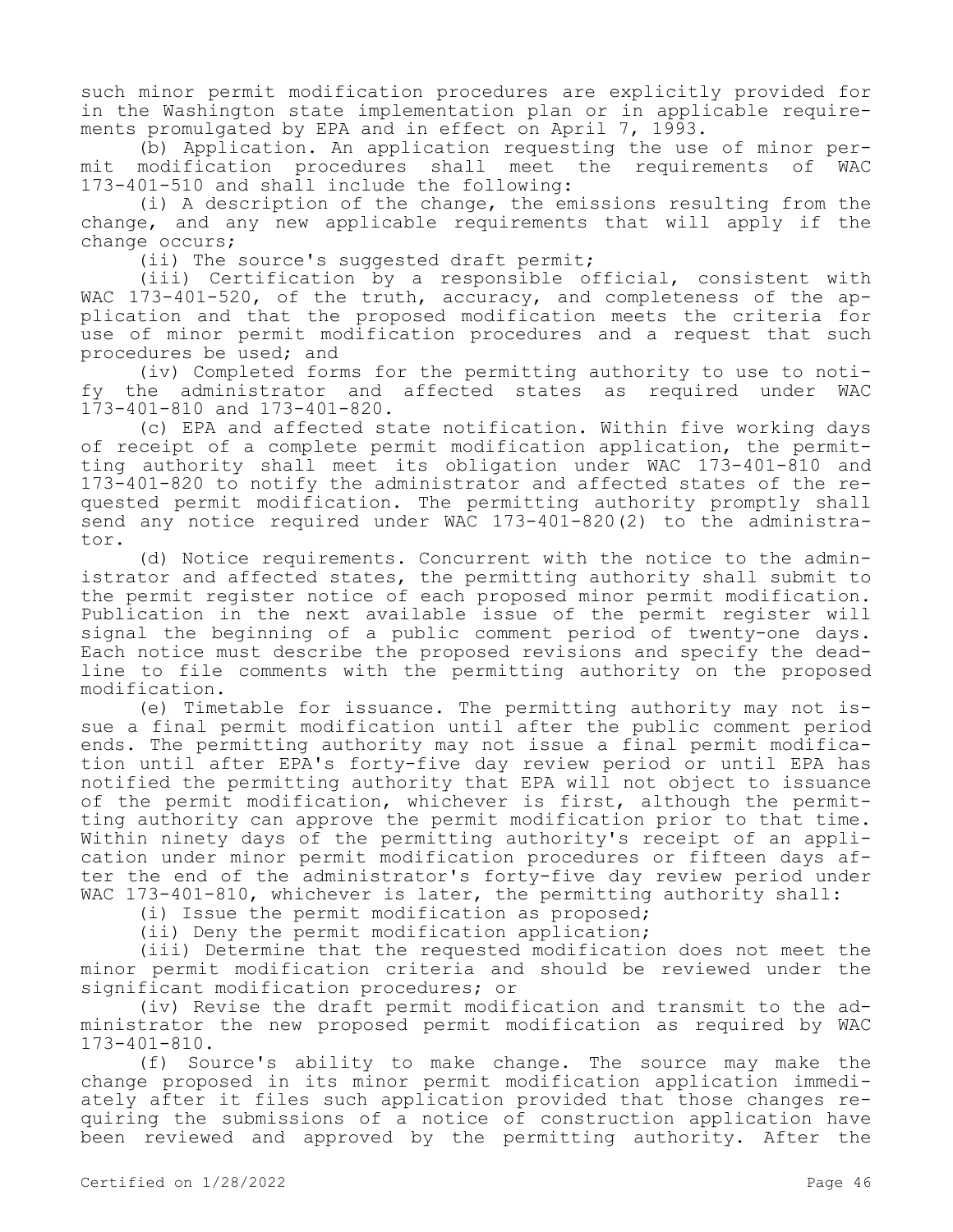source makes the change allowed by the preceding sentence, and until the permitting authority takes any of the actions specified in (d) of this subsection, the source must comply with both the applicable requirements governing the change and the proposed permit terms and conditions. During this time period, the source need not comply with the existing permit terms and conditions it seeks to modify. However, if the source fails to comply with its proposed permit terms and conditions during this time period, the existing permit terms and conditions it seeks to modify may be enforced against it.

(g) Permit shield. The permit shield under WAC 173-401-640 shall not extend to minor permit modifications.

(3) Group processing of minor permit modifications. Consistent with this subsection, the permitting authority may process groups of a source's applications for certain modifications eligible for minor permit modification processing.

(a) Criteria. Group processing of modifications may be used only for those permit modifications:

(i) That meet the criteria for minor permit modification procedures under subsection (2) (a) of this section; and

(ii) That collectively are below ten percent of the emissions allowed by the permit for the emissions unit for which the change is requested, twenty percent of the applicable definition of major source in WAC 173-401-200, or five tons per year, whichever is least.

(b) Application. An application requesting the use of group processing procedures shall meet the requirements of WAC 173-401-510 and shall include the following:

(i) A description of the change, the emissions resulting from the change, and any new applicable requirements that will apply if the change occurs;

(ii) The source's suggested draft permit;

(iii) Certification by a responsible official, consistent with WAC 173-401-520, of the truth, accuracy, and completeness of the application and that the proposed modification meets the criteria for use of group processing procedures and a request that such procedures be used;

(iv) A list of the source's other pending applications awaiting group processing, and a determination of whether the requested modification, aggregated with these other applications, equals or exceeds the threshold set under (a)(ii) of this subsection;

(v) Certification, consistent with WAC 173-401-520, that the source has notified EPA of the proposed modification. Such notification need only contain a brief description of the requested modification; and

(vi) Completed forms for the permitting authority to use to notify the administrator and affected states as required under WAC 173-401-810 and 173-401-820.

(c) EPA and affected state notification. On a quarterly basis or within five business days of receipt of an application demonstrating that the aggregate of a source's pending applications equals or exceeds the threshold level set under (a)(ii) of this subsection, whichever is earlier, the permitting authority promptly shall meet its obligation under paragraphs WAC 173-401-810 and 173-401-820 to notify the administrator and affected states of the requested permit modifications. The permitting authority shall send any notice required under WAC 173-401-820(2) to the administrator.

(d) Notice of requirements. Concurrent with the notice to the administrator and affected states, the permitting authority shall submit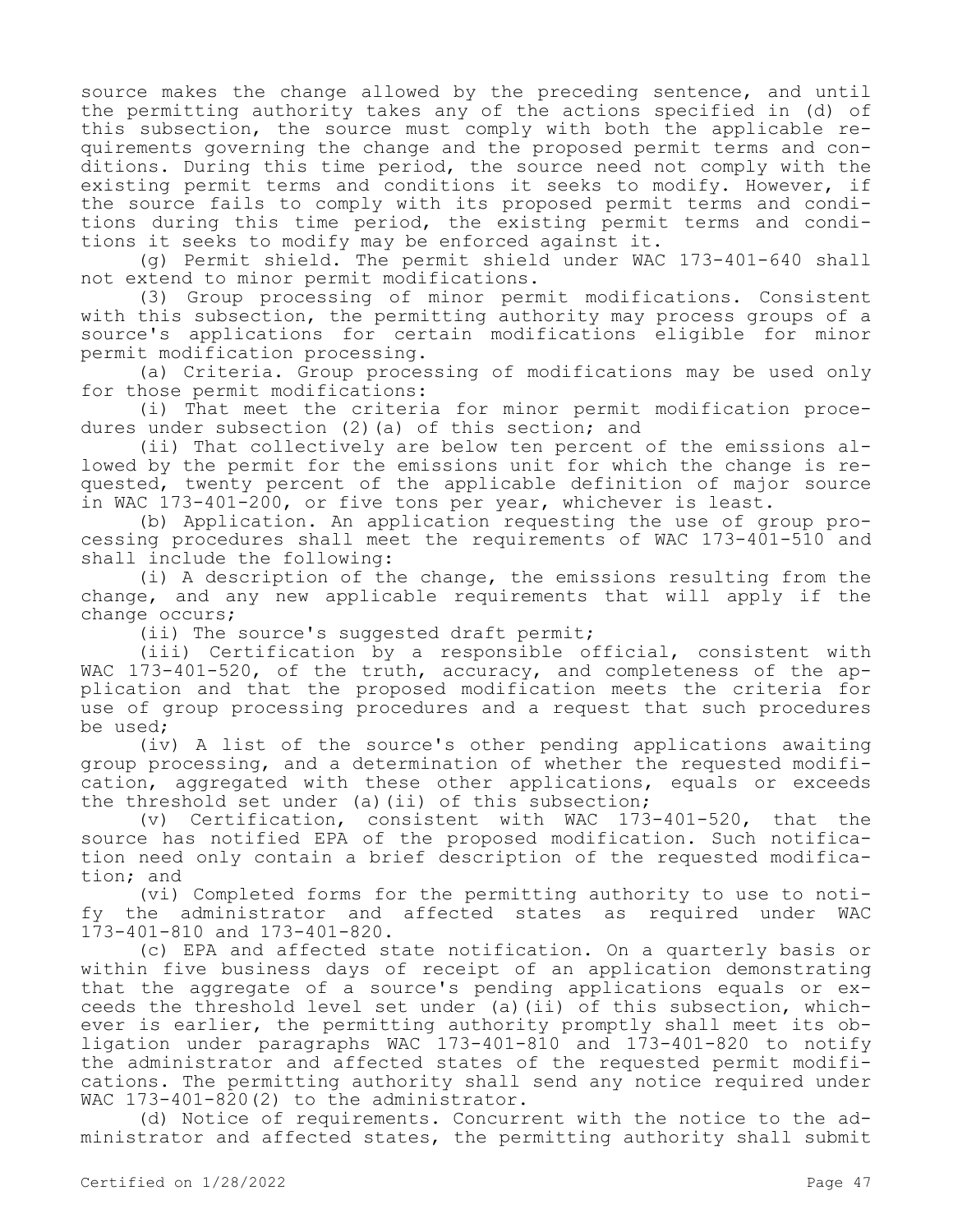to the permit register notice of group processing of minor permit modifications. Publication in the next available issue of the permit register will signal the beginning of a public comment period of at least twenty-one days. Each notice must describe the proposed revisions and specify the deadline to file comments with the permitting authority on the proposed modification.

(e) Timetable for issuance. The provisions of subsection  $(2)$  (e) of this section shall apply to modifications eligible for group processing, except that the permitting authority shall take one of the actions specified in subsection (2)(e) of this section within one hundred eighty days of receipt of the application or fifteen days after the end of the administrator's forty-five day review period, whichever is later.

(f) Source's ability to make change. The provisions of subsection (2)(f) of this section shall apply to modifications eligible for group processing.

(g) Permit shield. The permit shield under WAC 173-401-640 shall not extend to minor permit modifications eligible for group processing.

(4) Significant modification procedures.

(a) Criteria. Significant modification procedures shall be used for applications requesting permit modifications that do not qualify as minor permit modifications or as administrative permit amendments. Every significant change in existing monitoring permit terms or conditions and every relaxation of reporting or recordkeeping permit terms or conditions shall be considered significant. Nothing herein shall be construed to preclude the permittee from making changes consistent with this chapter that would render existing permit compliance terms and conditions irrelevant.

(b) Significant permit modifications shall meet all requirements of this chapter, including those for applications, public participation, review by affected states, and review by EPA, as they apply to permit issuance and permit renewal. The permitting authority shall complete review on the majority of significant permit modifications within nine months after receipt of a complete application.

[Statutory Authority: Chapter 70.94 RCW. WSR 93-20-075 (Order 91-68), § 173-401-725, filed 10/4/93, effective 11/4/93.]

**WAC 173-401-730 Reopening for cause.** (1) Standard provisions. Each issued permit shall include provisions stating that the permit shall be reopened and revised under any of the following circumstances:

(a) Additional applicable requirements become applicable to a major chapter 401 source with a remaining permit term of three or more years. Such a reopening shall be completed not later than eighteen months after promulgation of the applicable requirement. No such reopening is required if the effective date of the requirement is later than the date on which the permit is due to expire, unless the original permit or any of its terms and conditions have been extended pursuant to WAC 173-401-620 (2)(j);

(b) Additional requirements (including excess emissions requirements) become applicable to an affected source under the acid rain program. Upon approval by the administrator, excess emissions offset plans shall be deemed to be incorporated into the permit;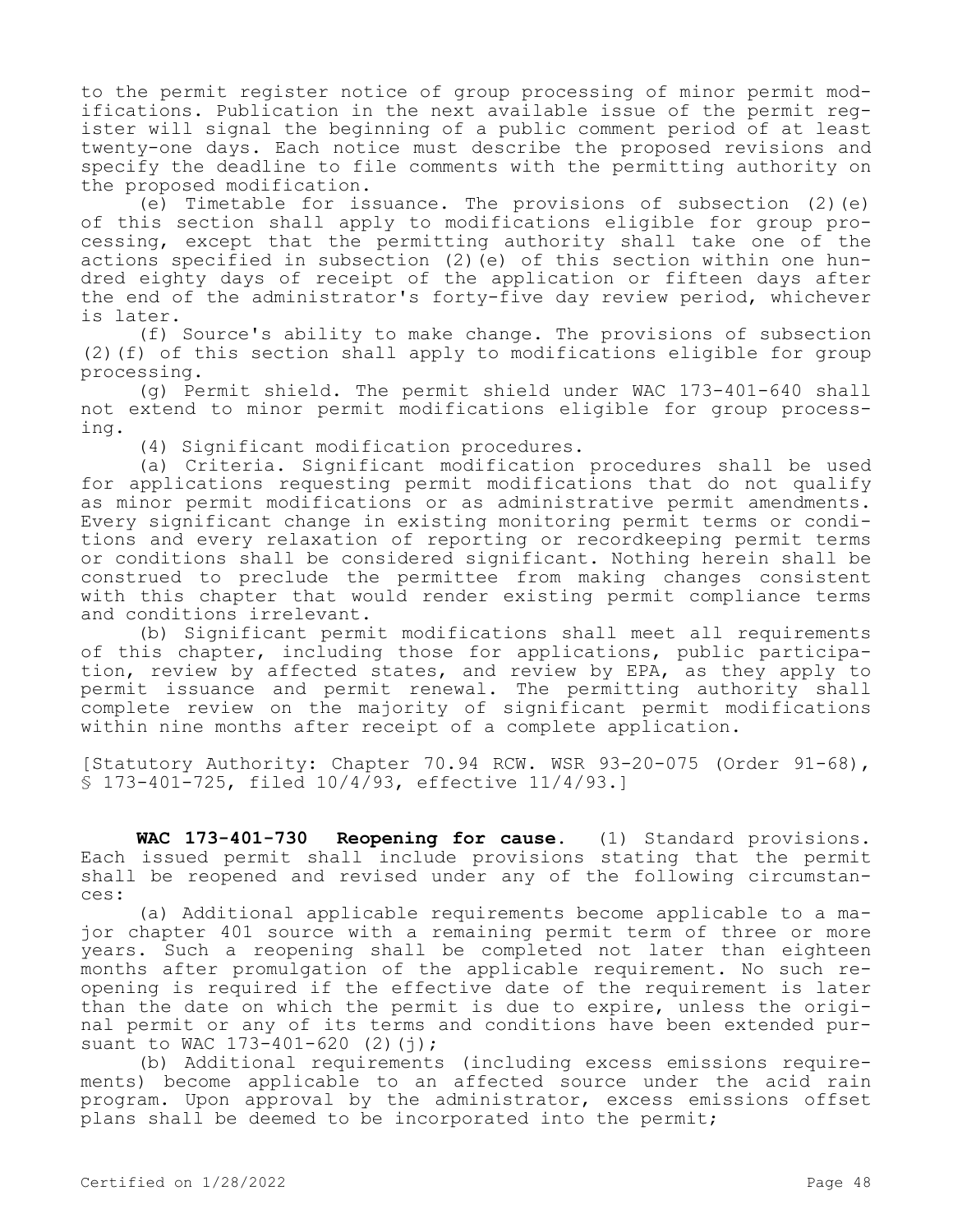(c) The permitting authority or the administrator determines that the permit contains a material mistake or that inaccurate statements were made in establishing the emissions standards or other terms or conditions of the permit; or

(d) The administrator or the permitting authority determines that the permit must be revised or revoked to assure compliance with the applicable requirements.

(2) Procedures. Proceedings to reopen and issue a permit shall follow the same procedures as apply to initial permit issuance and shall affect only those parts of the permit for which cause to reopen exists. Such reopening shall be made as expeditiously as practicable.

(3) Notice. Reopenings under this section shall not be initiated before a notice of such intent is provided to the chapter 401 source by the permitting authority at least thirty days in advance of the date that the permit is to be reopened, except that the permitting authority may provide a shorter time period in the case of an emergency.

[Statutory Authority: Chapter 70.94 RCW. WSR 93-20-075 (Order 91-68), § 173-401-730, filed 10/4/93, effective 11/4/93.]

**WAC 173-401-735 Permit appeals.** (1) A decision to issue or to deny a final permit, or the terms or conditions of such a permit, may be appealed to the pollution control hearings board under chapter 43.21B RCW and RCW 70.94.161(9). Any appealable decision or determination shall be identified as such and shall contain a conspicuous notice to the recipient that it may be appealed by filing an appeal with the pollution control hearings board and serving the appeal on the permitting authority within thirty days of receipt, pursuant to RCW 43.21B.310. The provision for appeal in this section is separate from and additional to any federal rights to petition and review under section 505(b) of the FCAA, including petitions filed pursuant to 40 C.F.R. 70.8(c) and 70.8(d).

(2) Appealing parties. Parties that may file the appeal referenced in subsection (1) of this section include any person who participated in the public participation process pursuant to WAC 173-401-800.

(3) As provided in RCW 34.05.570, a person may seek a writ of mandamus in the event that a permitting authority fails to take final action on an application for a permit, permit renewal, or permit revision within the deadlines specified by WAC 173-401-700 through 173-401-725.

[Statutory Authority: RCW 70.94.161 (2)(a). WSR 97-08-084 (Order 97-01), § 173-401-735, filed 4/2/97, effective 5/3/97. Statutory Authority: Chapter 70.94 RCW. WSR 93-20-075 (Order 91-68), § 173-401-735, filed 10/4/93, effective 11/4/93.]

# **PART VIII THE PERMIT PROCESS FOR GENERAL PERMITS**

**WAC 173-401-750 General permits.** (1) Permit issuance. The permitting authority may, after notice and opportunity for public participation provided under WAC 173-401-800, issue a general permit covering numerous similar sources or emissions units. Any general permit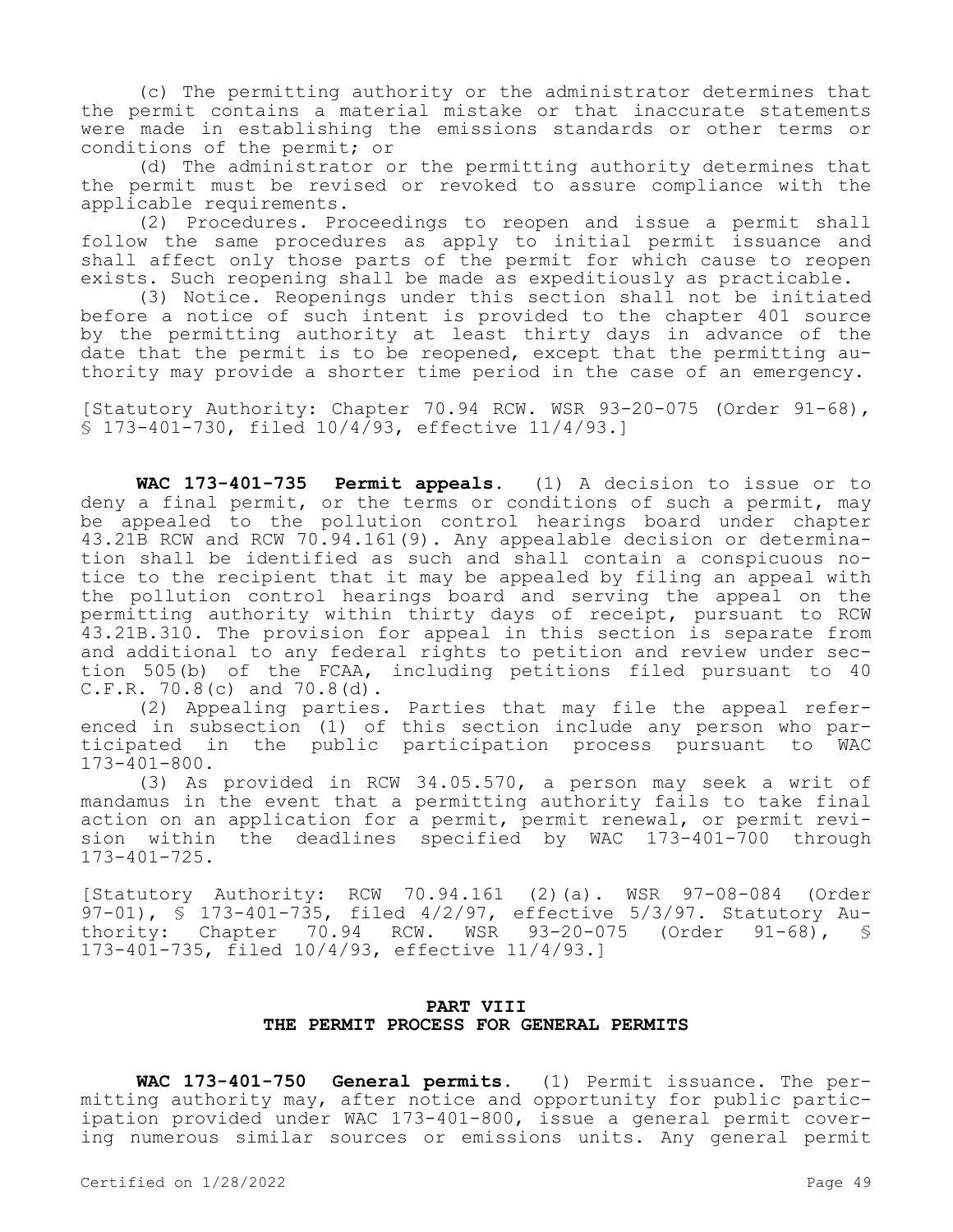shall comply with all requirements applicable to other chapter 401 permits and shall identify criteria by which sources may qualify for the general permit. To sources that qualify, the permitting authority shall grant the conditions and terms of the general permit. Notwithstanding the shield provisions of WAC 173-401-640, the source shall be subject to enforcement action for operation without a chapter 401 permit if the source is later determined not to qualify for the conditions and terms of the general permit. General permits shall not be authorized for affected sources under the acid rain program.

(2) Applications. Chapter 401 sources that would qualify for a general permit must apply to the permitting authority for coverage under the terms of the general permit or must apply for a chapter 401 permit consistent with WAC 173-401-500. The permitting authority may, in the general permit, provide for applications which deviate from the requirements of WAC 173-401-510, provided that such applications meet the requirements of this chapter, and include all information necessary to determine qualification for, and to assure compliance with, the general permit. Without repeating the public participation procedures required under WAC 173-401-800, the permitting authority may grant a source's request for authorization to operate under a general permit, but such a grant shall not be a final permit action for purposes of judicial review.

(3) Renewal. General permits being renewed are subject to the same procedural requirements, including public participation, that apply to initial permit issuance. If the general permit is renewed without change, sources covered by the general permit do not need to submit new applications to operate under the authority of the general permit.

[Statutory Authority: Chapter 70.94 RCW. WSR 93-20-075 (Order 91-68), § 173-401-750, filed 10/4/93, effective 11/4/93.]

#### **PART IX**

# **PUBLIC INVOLVEMENT AND PERMIT REVIEW BY EPA AND AFFECTED STATES**

**WAC 173-401-800 Public involvement.** (1) Purpose. It is ecology's and local air authorities' goal to ensure that accurate permitting information is made available to the public in a timely manner. The permitting authority is responsible for providing notice of permitting actions that allows sufficient time for comment and for providing enough information to inform the public of the extent of the actions proposed. These public involvement regulations establish a statewide process to be followed by all permitting authorities.

(2) Public notice.

(a) The permitting authority shall provide public notice for the following actions:

(i) Issuance of a draft permit or permit renewal;

(ii) Intended denial of a permit application;

(iii) Issuance of a draft permit modification;

(iv) Issuance of a draft general permit;

(v) Scheduling of a public hearing under subsection (4) of this section; and

(vi) Any other related activities that the permitting authority considers to involve substantial public interest.

(b) Notice shall be given by the following methods: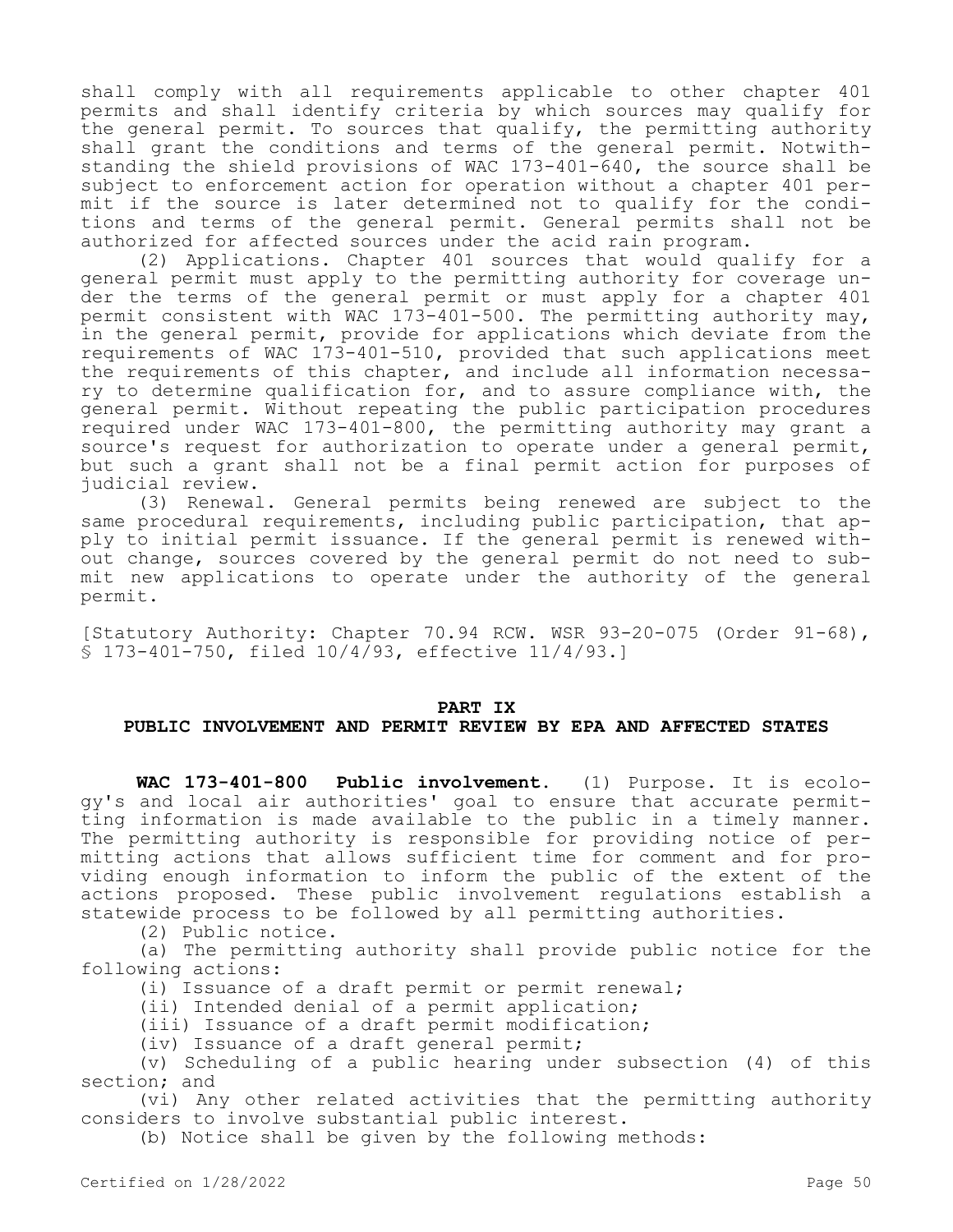(i) Permitting authority website. A permitting authority must post notice on its website for the duration of the public comment period. Public notice must be posted by noon of the first day of the public comment period.

(ii) A permitting authority may supplement notice on an individual permit or action. Additional notice may include, but is not limited to, a newspaper of general circulation in the area of the permittee.

(iii) *Permit Register*.

(A) Ecology shall publish notice in the *Permit Register* according to WAC 173-401-805.

(B) The permitting authority shall send information on any action requiring publication in the *Permit Register* to ecology within three days of the action.

(c) Notice of the activities described in (a) of this subsection shall also be provided to persons requesting to receive this notice. The permitting authority shall maintain a mailing list of persons requesting notice, and may maintain more than one list, such as lists based on geographical location. The mailing list may be electronic or hardcopy, or both. No request shall require the extension of the comment period associated with the notice. The permitting authority may from time to time inform the public of the opportunity to be on the list and may also delete from the list persons who fail to respond to an inquiry of continued interest in receiving the notices.

(d) Public notice must include:

(i) The start date and end date of the public comment period;

(ii) Name and address of the permitting authority;

(iii) Name and address of the permit applicant, and if different, the name and address of the facility or activity regulated by the permit, unless it is a general permit;

(iv) A brief description of the business conducted at the facility and activity involved in the permit action;

(v) Name, address, and telephone number of a person (or an email or web address) from whom interested persons may obtain further information such as copies of the draft permit, the application, and relevant supporting materials;

(vi) A brief description of the comment procedures, including the procedures to request a hearing, and the time and place of any hearings scheduled for the permit; and

(vii) A description of the emission change involved in any permit modification.

(e) Availability for public inspection.

(i) The permitting authority must post the draft permit and statement of basis (technical support document) on its website for the duration of the public comment period.

(ii) Administrative record. The permitting authority must make the administrative record available for public inspectionfor the duration of the public comment period. The administrative record must:

(A) Be available in at least one location near the chapter 401 source. This may be at a physical location and/or posted on the permitting authority website; and

(B) Include all nonproprietary information contained in the permit application and supporting materials. Supporting materials available only in hardcopy or too large for posting on a website must be identified and made available on request.<br>(3) Public comment. Except as otherwise provided

(3) Public comment. Except as otherwise provided in WAC 173-401-725, the permitting authority shall provide a minimum of thir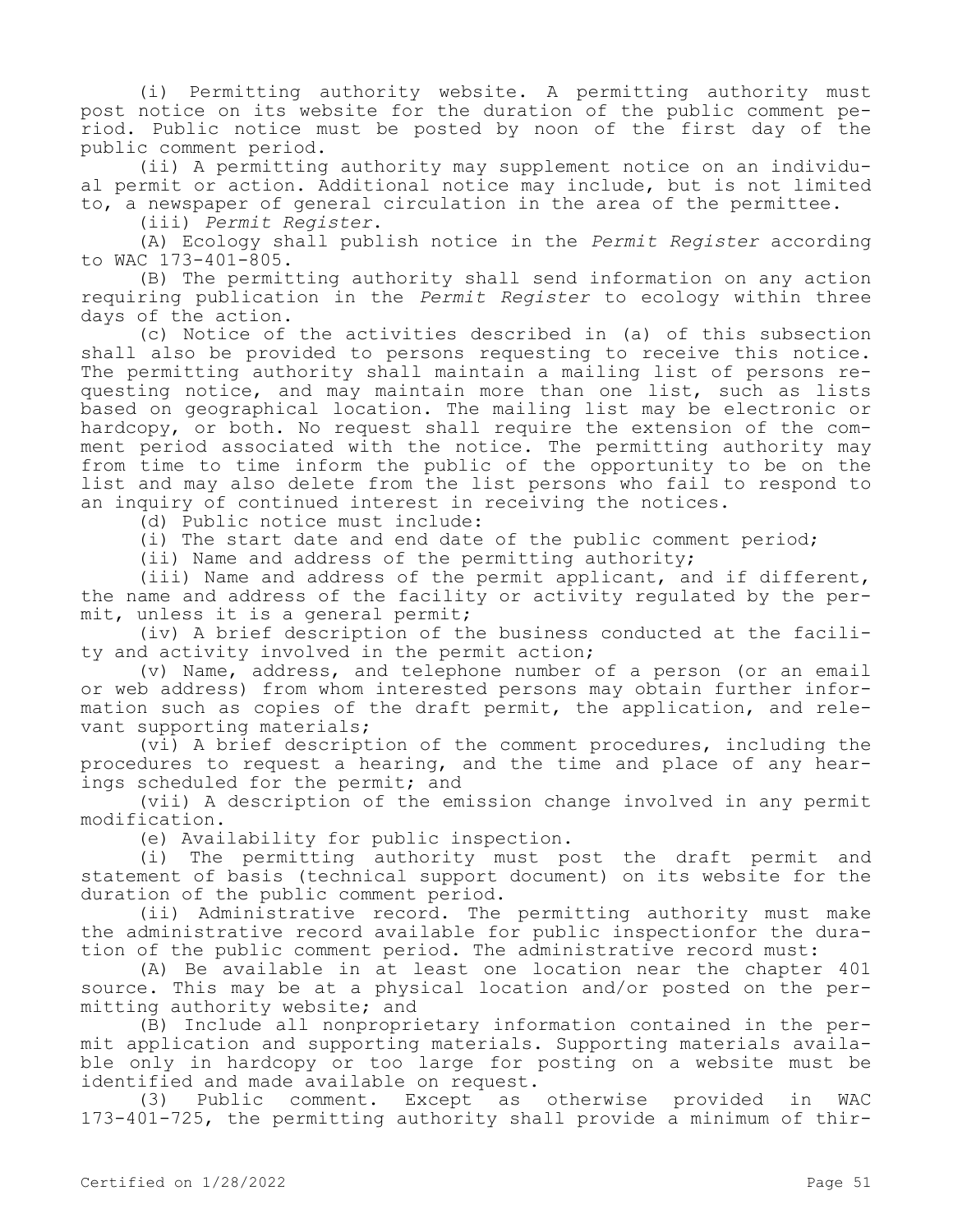ty days for public comment on actions described in subsection (2)(a) of this section.

(a) This comment period begins on the next calendar day after the permitting authority posts the public notice on their website;

(b) No proposed permit shall be issued until the public comment period has ended and the permitting authority has prepared a response to the comments received.

(4) Public hearings. The applicant, any interested governmental entity, any group or any person may request a public hearing within the comment period required under subsection (3) of this section. Any such request shall indicate the interest of the entity filing it and why a hearing is warranted. The permitting authority may, in its discretion, hold a public hearing if it determines significant public interest exists. Any such hearing shall be held at a time(s) and place(s) as the permitting authority deems reasonable. The permitting authority shall provide at least thirty days prior notice of any hearing.

(5) The permitting authority shall keep a record of the commentors and issues raised during the public participation process. Such records shall be available to the public.

[Statutory Authority: Chapter 70.94 RCW. WSR 18-17-111 (Order 15-07), § 173-401-800, filed 8/16/18, effective 9/16/18. Statutory Authority: RCW 70.94.011, 70.94.161, 70.94.162, 70.94.331, and 70.94.510. WSR 16-05-003 (Order 13-12), § 173-401-800, filed 2/3/16, effective 3/5/16. Statutory Authority: Chapter 70.94 RCW. WSR 93-20-075 (Order 91-68), § 173-401-800, filed 10/4/93, effective 11/4/93.]

**WAC 173-401-805 Permit register.** (1) Permit register. Ecology shall regularly publish and maintain a *Permit Register* that will be distributed to all interested parties that request to be on the mailing list. All permitting authorities will work to ensure the information published in the register is timely.

(2) Content. Besides the actions listed in WAC 173-401-800(2), the register will give notice of the following, as pertains to sources covered under this rule:

(a) Public meetings or hearings on a draft operating permit;

(b) Receipt of complete permit applications;

(c) Permit appeals to the pollution control hearings board;

(d) Issuance or denial of final permit, permit modifications, or renewals;

(e) Authorization for a source to operate without an operating permit by limiting its potential to emit to levels below those that would require the source to obtain an operating permit.

(f) Periodic summaries of enforcement order and changes made without revising the permit pursuant to WAC 173-401-722.

(3) Mailing list. Ecology shall periodically notify the public of the opportunity to be put on the mailing list for the permit register.

[Statutory Authority: Chapter 70.94 RCW. WSR 93-20-075 (Order 91-68), § 173-401-805, filed 10/4/93, effective 11/4/93.]

**WAC 173-401-810 EPA review.** (1) Information transfer. The permitting authority shall provide to the administrator a copy of each permit application (including any application for permit modifica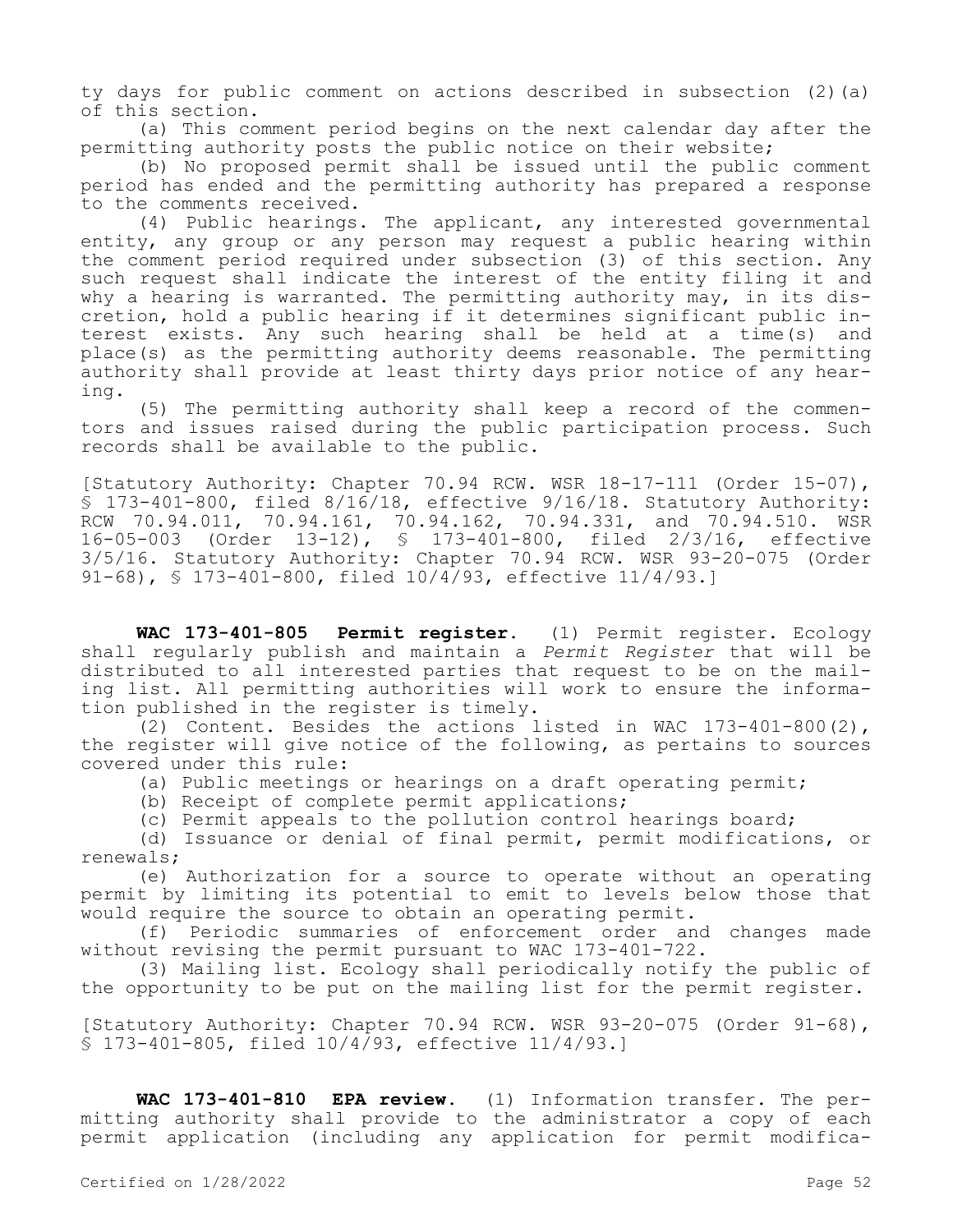tion), each proposed permit, and each final chapter 401 permit. The applicant may be required by the permitting authority to provide a copy of the permit application (including the compliance plan) directly to the administrator. Upon agreement with the administrator, the permitting authority may submit to the administrator a permit application summary form and any relevant portion of the permit application and compliance plan, in place of the complete permit application and compliance plan. To the extent practicable, the preceding information shall be provided in computer-readable format compatible with EPA's national database management system.

(2) Records. Each permitting authority shall keep for five years such records and submit to the administrator such information as the administrator may reasonably require to ascertain whether the state program complies with the requirements of the FCAA or of 40 C.F.R. part 70.

[Statutory Authority: Chapter 70.94 RCW. WSR 93-20-075 (Order 91-68), § 173-401-810, filed 10/4/93, effective 11/4/93.]

**WAC 173-401-820 Review by affected states.** (1) Notice. The permitting authority shall give notice of each draft permit, permit revision, or permit renewal to any affected state on or before the time that the permitting authority provides this or permit revision notice to the public under WAC 173-401-800 and 173-401-805, except to the extent WAC 173-401-725 (2) or (3) requires the timing of the notice to be different.

(2) Response. The permitting authority, as part of the submittal of the proposed permit to the administrator (or as soon as possible after the submittal for minor permit modification procedures allowed under WAC 173-401-725 (2) and  $(3)$ ), shall notify the administrator and any affected state in writing of any refusal by the permitting authority to accept all recommendations for the proposed permit that the affected state submitted during the public or affected state review period. The notice shall include the permitting authority's reasons for not accepting any such recommendation. The permitting authority is not required to accept recommendations that are not based on applicable requirements or the requirements of this chapter.

(3) British Columbia notification. The permitting authority shall notify British Columbia of draft permits, permit revisions, or permit renewals at sources located within 100 kilometers of the Washington-British Columbia border. Such notice shall be concurrent with notification of EPA and affected states.

[Statutory Authority: RCW 70.94.011, 70.94.161, 70.94.162, 70.94.331, and 70.94.510. WSR 16-05-003 (Order 13-12), § 173-401-820, filed 2/3/16, effective 3/5/16. Statutory Authority: Chapter 70.94 RCW. WSR 93-20-075 (Order 91-68), § 173-401-820, filed 10/4/93, effective 11/4/93.]

# **PART X FEE DETERMINATION AND CERTIFICATION**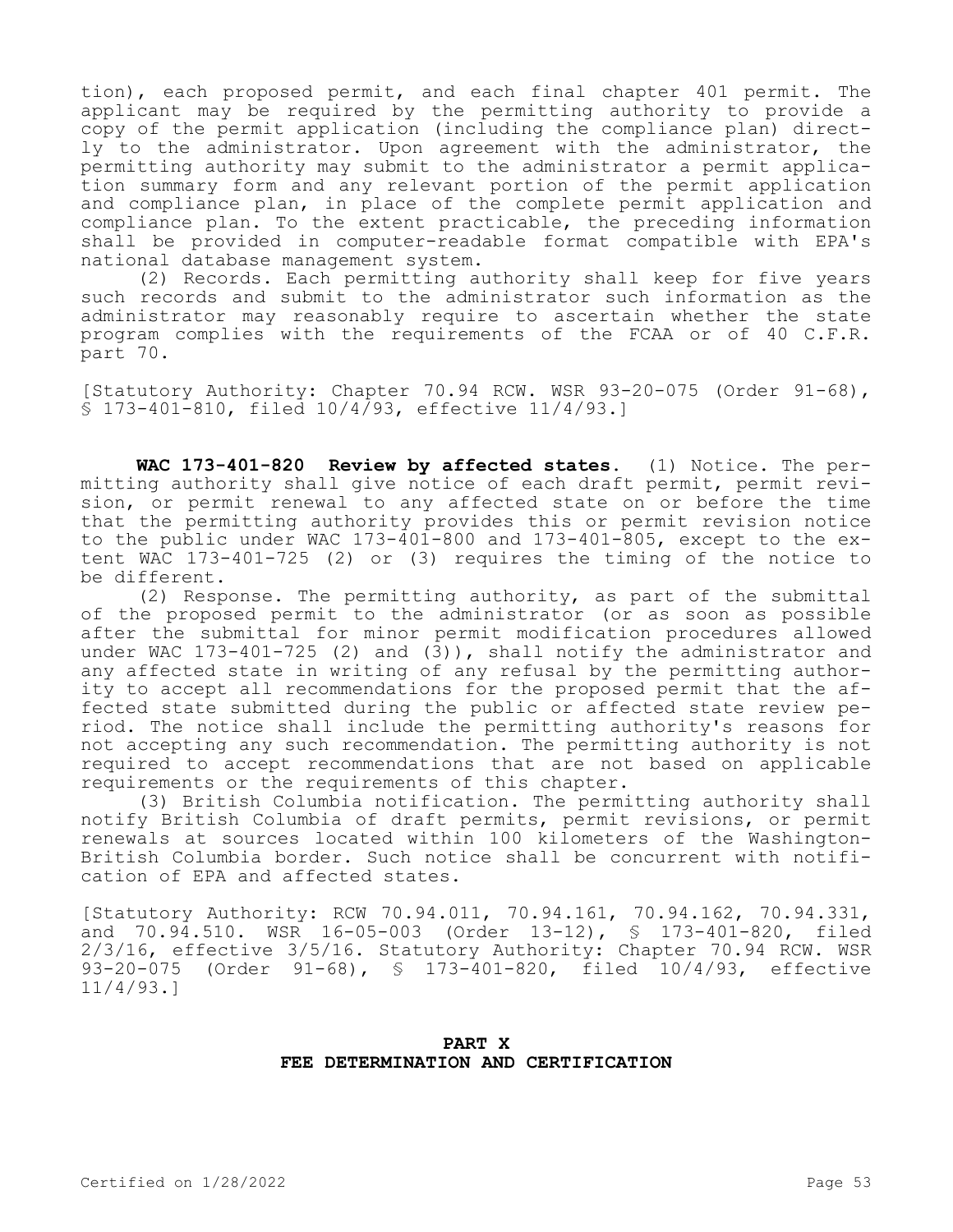**WAC 173-401-900 Fee determination—Ecology.** (1) Fee determination. Ecology shall develop a fee schedule, consistent with the process outlined below, according to which it will collect fees from permit program sources under its jurisdiction. The fees shall be sufficient to cover ecology's permit administration costs and its share of ecology's development and oversight costs. The fee schedule shall also indicate the shares of ecology's development and oversight costs that are to be collected by each delegated local authority. Opportunities for public participation shall be afforded throughout the fee determination process, as provided in WAC 173-401-920(1).

(2) Fee eligible activities. The costs of the permit administration and development and oversight activities are fee eligible.

(a) Permit administration. Permit administration costs are those incurred by each permitting authority, including ecology, in administering and enforcing the operating permit program with respect to sources under its jurisdiction. Permit administration costs are those enumerated in WAC 173-401-940(1).

(b) Development and oversight. Development and oversight costs are those incurred by ecology in developing and administering the state operating permit program and in overseeing the administration of the program by the delegated local authorities. Development and oversight costs are those enumerated in WAC 173-401-940(2).

(3) Workload analysis. Ecology shall conduct a workload analysis projecting resource requirements, organized by categories of fee-eligible activities, for the purpose of preparing the budget. Ecology shall, for the two-year period corresponding to each biennium, identify the permit administration and development and oversight activities that it will perform during that biennium. The workload analysis shall include resource requirements for both the direct and indirect costs of the permit administration activities enumerated in WAC 173-401-940(1) and the development and oversight activities enumerated in WAC 173-401-940(2). Ecology shall publish a draft workload analysis together with the draft budget for the following biennium on or before February 28 of each even-numbered year and shall provide opportunity for public comment thereon in accordance with WAC 173-401-920(1). Ecology shall publish a final workload analysis together with the final budget for the following biennium on or before June 30 of each even-numbered year.

(4) Budget development. Ecology shall, for the two-year period corresponding to each biennium, prepare an operating permit program budget for that biennium. The budget shall be based on the resource requirements identified in the workload analysis for the biennium and shall take into account the projected operating permit program account balance at the start of the biennium. Ecology shall publish a draft budget for the following biennium together with the draft workload analysis on or before February 28 of each even-numbered year and shall provide opportunity for public comment thereon in accordance with WAC 173-401-920(1). The draft budget shall include data on unit costs (e.g., salary schedules and the indirect cost rate) used in preparing budget projections. Ecology shall publish a final budget together with the final workload analysis for the following biennium on or before June 30 of each even-numbered year.

(5) Allocation methodology.

(a) Development and oversight costs. Ecology shall allocate its development and oversight costs among all permitting authorities, including ecology, based upon the number of permit program sources under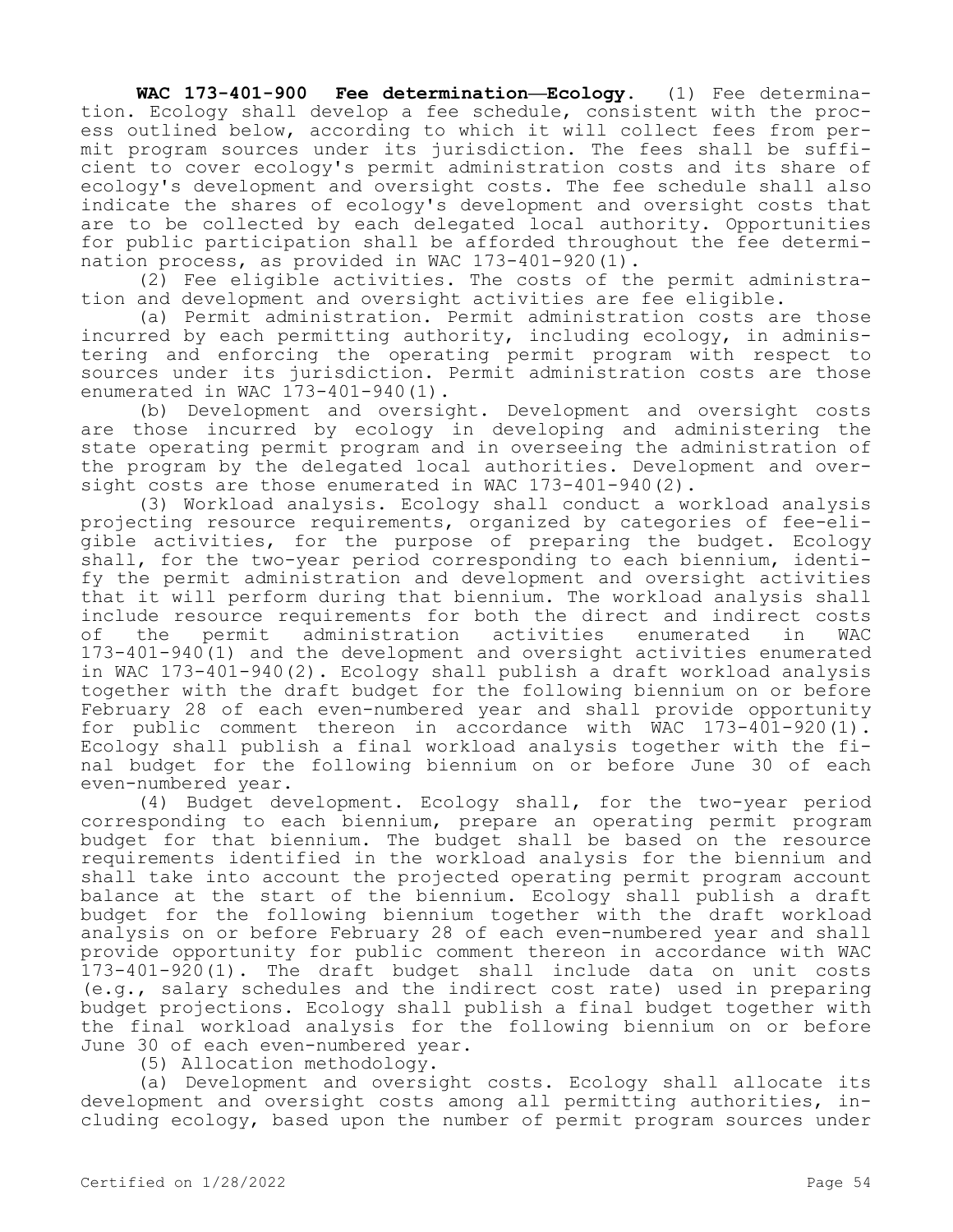the jurisdiction of each permitting authority, except that extraordinary costs or other costs readily attributable to a specific permitting authority may be assessed by that authority.

(b) Permit administration costs and ecology's share of development and oversight costs.

(i) Fee allocation. Ecology shall allocate its permit administration costs and its share of ecology's development and oversight costs among the permit program sources for whom it acts as permitting authority, according to a three-tiered structure based upon:

(A) Tier 1: The number of sources under its jurisdiction;

(B) Tier 2: The complexity of the sources under its jurisdiction; and

(C) Tier 3: The size of the sources under its jurisdiction, as measured by the quantity of each regulated pollutant (for fee calculation) emitted.

(ii) Each of the three tiers shall be equally weighted.

(iii) Complexity level determination in (b)(i)(B) of this subsection.

(A) Ecology must annually assign a complexity level to each source based on ecology's operating permit related work activity.

(B) A source's complexity level determination must correspond to the relative difficulty of issuing and maintaining an operating permit and the time spent in permit related activities.

(C) Ecology must annually determine the complexity portion of the fee for each source.

(iv) Public process for complexity determination. Ecology must use the following process when determining the complexity portion of the fee:

(A) Ecology must post on ecology's website on or about October 31st of each year the basis for the complexity level determination.

(B) Ecology must provide thirty days for public comment.

(C) Ecology has thirty days to respond to comments after the close of the public comment period.

(D) If ecology concludes adjustments are necessary, ecology will provide revised fee statements based on updated calculations.

(v) The quantity of each regulated pollutant emitted by a source shall be determined based on the annual emissions data during the most recent calendar year for which data is available.

(c) WAC 173-401-300(7) Sources. Ecology shall allocate to permit program sources that qualify for an exemption pursuant to WAC 173-401-300(7) after the effective date of the date of the state operating permit program the portion of ecology's permit administration costs and ecology's share of its development and oversight costs that results from including such sources in the first tier of the allocation structure described in (b)(i) of this subsection. After legally and practicably enforceable limits have been established and for so long as a source continues to meet the requirements for exemption under WAC 173-401-300(7), that source shall pay registration program fees pursuant to RCW 70.94.015(2) in lieu of paying operating permit program fees.

(6) Fee schedule. Ecology shall issue annually a fee schedule reflecting the permit administration fee and the share of the development and oversight fee to be paid by each permit program source under its jurisdiction and reflecting the development and oversight assessment to be paid by each permitting authority. The fee schedule shall be based on the information contained in the final source data statements, as provided in WAC 173-401-925(3), for each year; the final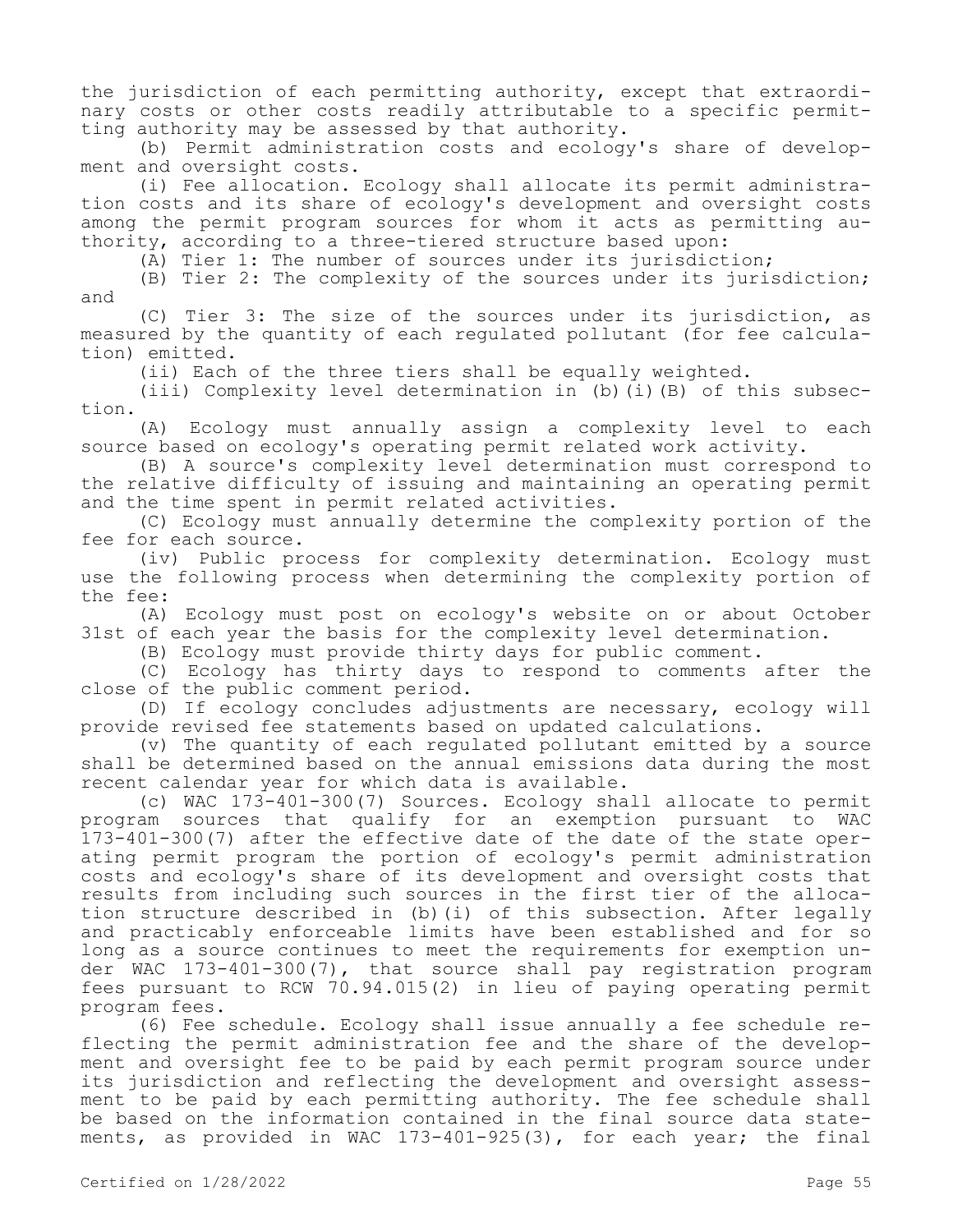source data statements shall be issued after opportunity for petition and review has been afforded in accordance with WAC 173-401-925. Ecology shall publish the fee schedule for the following year on or before October 31 of each year.

[Statutory Authority: RCW 70.94.011, 70.94.161, 70.94.162, 70.94.331, and 70.94.510. WSR 16-05-003 (Order 13-12), § 173-401-900, filed 2/3/16, effective 3/5/16. Statutory Authority: Chapter 70.94 RCW. WSR 94-02-041 (Order 93-19), § 173-401-900, filed 12/30/93, effective 1/30/94.]

**WAC 173-401-905 Fee determination—Delegated local authorities.**  Each delegated local authority shall establish a process for developing, assessing, and collecting fees from permit program sources under its jurisdiction. The fees shall be sufficient to cover its permit administration costs and its share of ecology's development and oversight costs. The fee determination process shall provide opportunity for public participation.

[Statutory Authority: Chapter 70.94 RCW. WSR 94-02-041 (Order 93-19), § 173-401-905, filed 12/30/93, effective 1/30/94.]

**WAC 173-401-910 General permit fee determination.** Reserved.

[Statutory Authority: Chapter 70.94 RCW. WSR 94-02-041 (Order 93-19), § 173-401-910, filed 12/30/93, effective 1/30/94.]

**WAC 173-401-915 Fee collection—Ecology and delegated local authorities.** (1) Collection from sources. Ecology and each delegated local authority shall collect fees sufficient to cover the costs of their respective permit administration activities and their share of ecology's development and oversight activities from the permit program sources under their respective jurisdictions.

(2) Dedicated account. All receipts from fees collected by or on behalf of ecology from permit program sources pursuant to RCW 70.94.162 shall be deposited in the air operating permit account created under RCW 70.94.015. All receipts from fees collected by delegated local authorities from permit program sources pursuant to RCW 70.94.162 shall be deposited in their respective air operating permit accounts or other accounts dedicated exclusively to support of the operating permit program.

[Statutory Authority: Chapter 70.94 RCW. WSR 94-02-041 (Order 93-19), § 173-401-915, filed 12/30/93, effective 1/30/94.]

**WAC 173-401-920 Accountability—Ecology and delegated local authorities.** (1) Public participation during fee determination process. Ecology shall provide for public participation in the fee determination process described under WAC 173-401-900, which provision shall include, but not be limited to, the following:

(a) Ecology shall provide opportunity for public review of and comment on each biennial workload analysis and budget.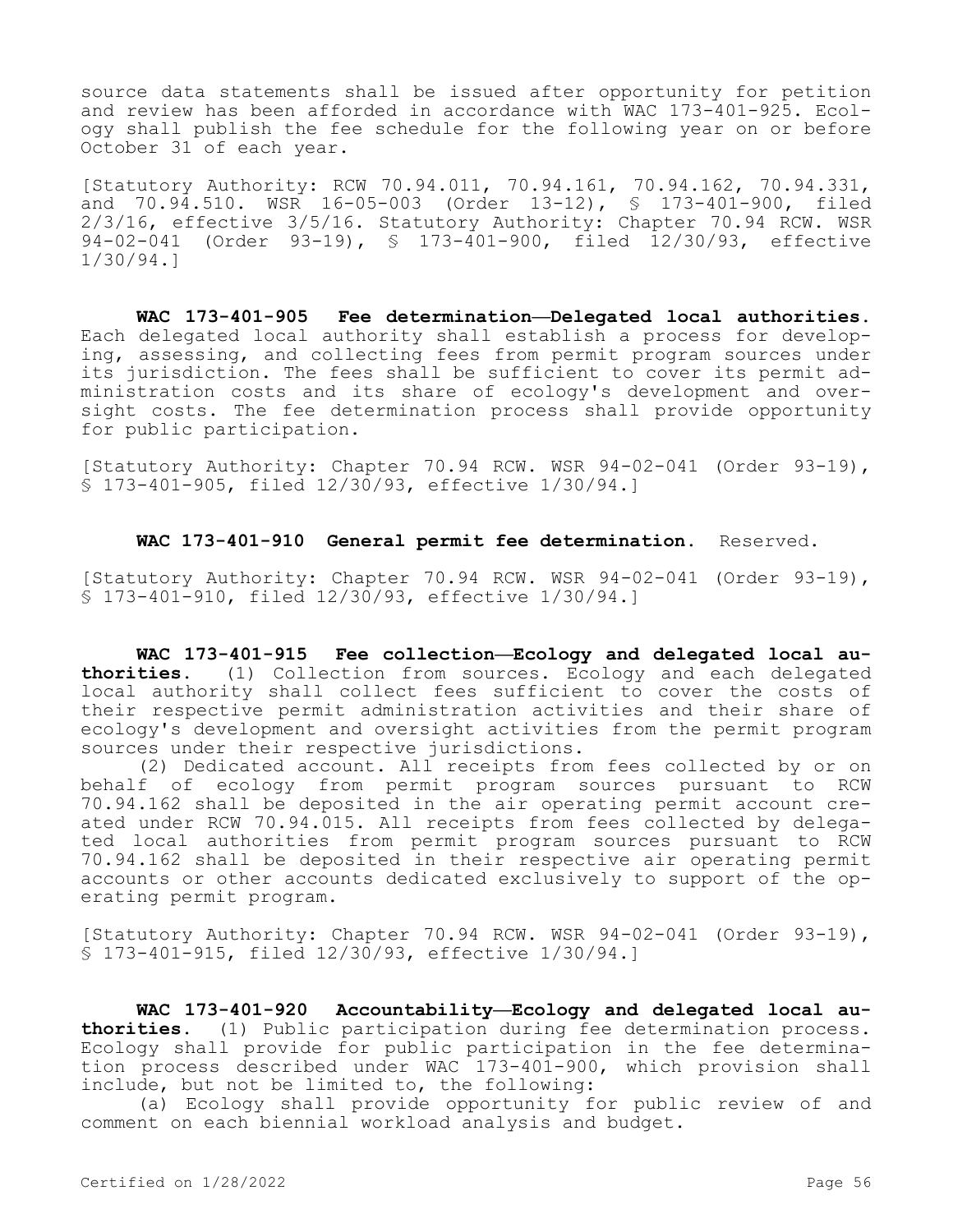(b) Ecology shall publish in the *Permit Register* notice of issuance of its draft biennial workload analysis and draft biennial budget and issuance of its annual fee schedule.

(c) Ecology shall make available for public review, on or before February 28 of each even-numbered year, copies of its draft biennial workload analysis and draft biennial budget. Ecology shall make available for public review, on or before October 31 of each year, copies of its annual fee schedule, including information on availability of the data used for the determination. Ecology shall maintain a mailing list of persons requesting opportunity for review under this subsection or under WAC  $173-401-925(1)$ . Ecology may, from time to time, inform the public of the opportunity to be placed on the mailing list and may delete from the list persons who fail to respond to an inquiry regarding continued interest in receiving materials.

(d) Ecology shall provide at least sixty days for public comment on the draft biennial workload analysis and draft biennial budget. Such sixty-day period for comment shall run from the date ecology mails the draft workload analysis and draft budget as provided in (c) of this subsection.

(2) Tracking of revenues, time and expenditures.

(a) Revenues. Ecology shall track revenues on a source-specific basis.

(b) Time and expenditures. Ecology shall track time and expenditures on the basis of source categories and functional categories, except that, as part of a demonstration project undertaken pursuant to RCW 70.94.162, ecology will track time and expenditures on a sourcespecific basis for at least three but no more than five sources.

- (i) Sources will be grouped into five categories, as follows:
- (A) Kraft pulping mills;
- (B) Sulfite pulping mills;
- (C) Metal processing and related industries;
- (D) Sources located on the Hanford Reservation; and

(E) Other sources, including those sources under the jurisdiction of ecology's central and eastern regional offices.

(ii) Functions will be grouped into several categories and subcategories, as follows:

(A) Program management and support;

- (B) Program development;
- (C) Permit processing;
- (I) Application assistance and review;
- (II) Preparing draft and final permits;
- (D) Permit management and compliance activities;
- (E) Technical assistance; and
- (F) Outreach and education.

(c) Use of information obtained from tracking revenues, time and expenditures.

(i) Ecology shall use the information obtained from tracking revenues, time and expenditures to modify its workload analysis during the biennial review provided for under WAC 173-401-900.

(ii) The information obtained from tracking revenues, time and expenditures shall not provide a basis for challenge to the amount of an individual source's fee.

(3) Fiscal audits and reports.

(a) Ecology and each delegated local authority shall contract with the state auditor to have the auditor perform a fiscal audit of ecology's and each delegated local authority's operating permit program every other year.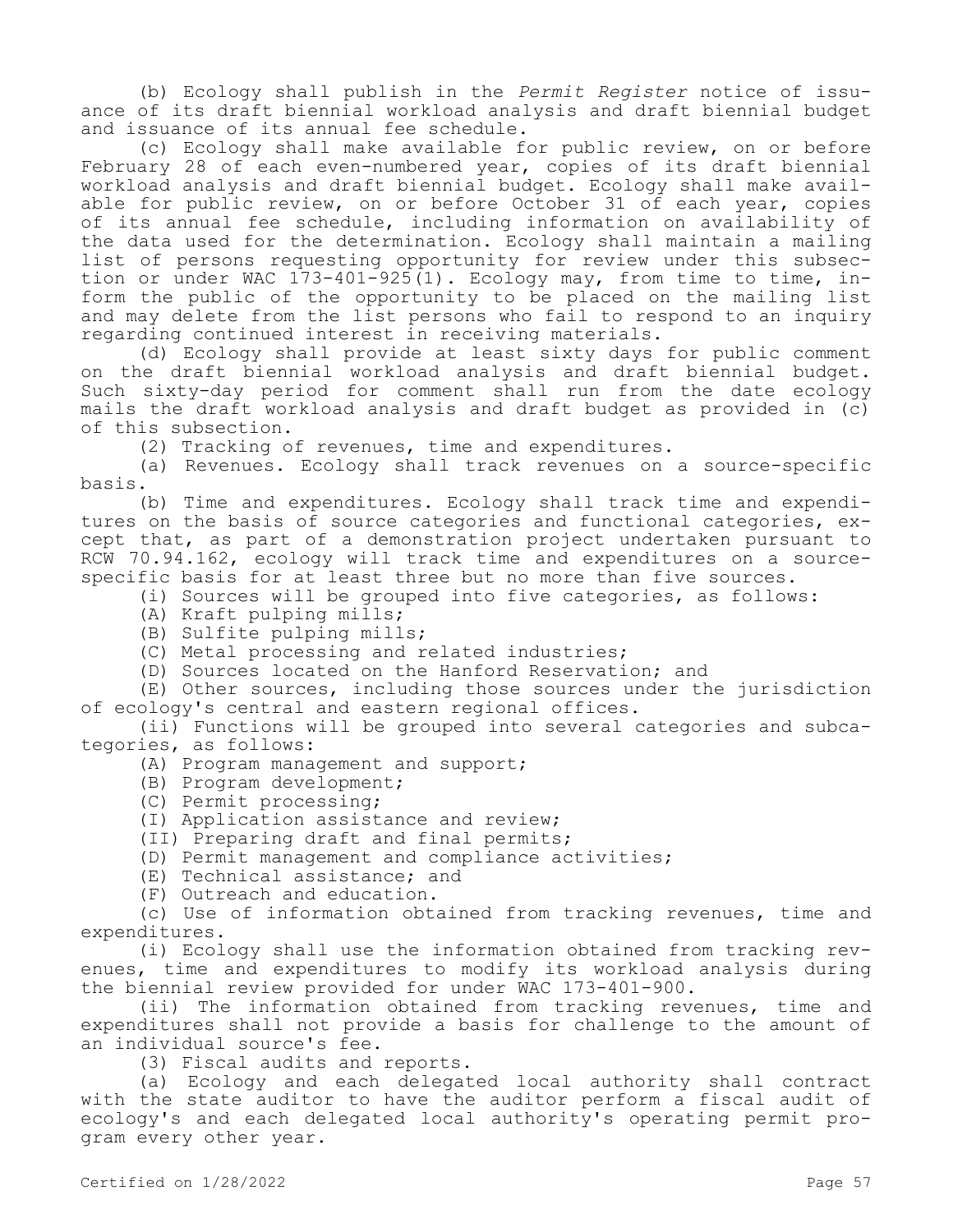(b) Fiscal audits shall address the following:

(i) Determine how much operating permit fee revenue was collected each fiscal year.

(ii) Determine whether operating permit fee revenue covered all authorized program expenses.

(iii) Determine whether the fees were computed correctly.

(iv) Determine whether invoices were sent out in a timely manner.

(v) Determine whether billed fees were collected.

(vi) Determine how fee revenues and expenses were accounted for, including amounts of shortfalls and overages and an explanation for them.

(vii) Determine if there was a program budget increase or decrease over the period being audited.

(viii) Determine whether operating permit fee revenues were used only for authorized activities.

(4) Performance audits and reports. Ecology and each local authority (the agencies) shall have a performance audit at least every three years.

(a) Overview performance audit. Every three years, the agencies shall:

(i) Conduct an overview audit using data collected in previous years. Each agency shall collect and analyze their data and provide a summary to the air operating permit performance audit advisory committee (the committee).

(ii) Consider program efficiencies that could reduce costs or improve performance of the operating permit program and report any identified efficiencies to the committee.

(b) Intensive performance audit.

(i) The committee, as established in subsection (5) of this section, may recommend an agency participate in a more intensive audit.

(ii) The public may submit a request for an intensive audit to the committee. The request must identify issues of concern and explain how the overview performance audit does not address them.

(iii) An intensive audit will not take place more frequently than every six years.

(iv) Ecology shall determine final recommendations for the requirements of the overview and intensive performance audits.

(c) Performance audit elements. The following are intended to serve as a guideline for operating permit program intensive performance audits.

Intensive performance audits may include, but are not limited to, assessing the following elements:

(i) Administration of program - Review of activities such as program administration, training, data management, fee administration, and clerical support.

(ii) Permit processing - Review of activities such as review of required permit elements, adequacy of statement of basis, adequacy of technical support document, timeliness of permit processing, permit modifications, permit amendments, and permit appeals.

(iii) Permit management - Review of activities such as inspections, stack test oversight, reports, complaint investigations, administrative enforcement, and compliance.

(iv) Technical assistance - Review of the operating permit technical assistance program.

(v) Education and outreach - Review of activities such as public notification, permit register maintenance, notifications to EPA and affected states, and publications.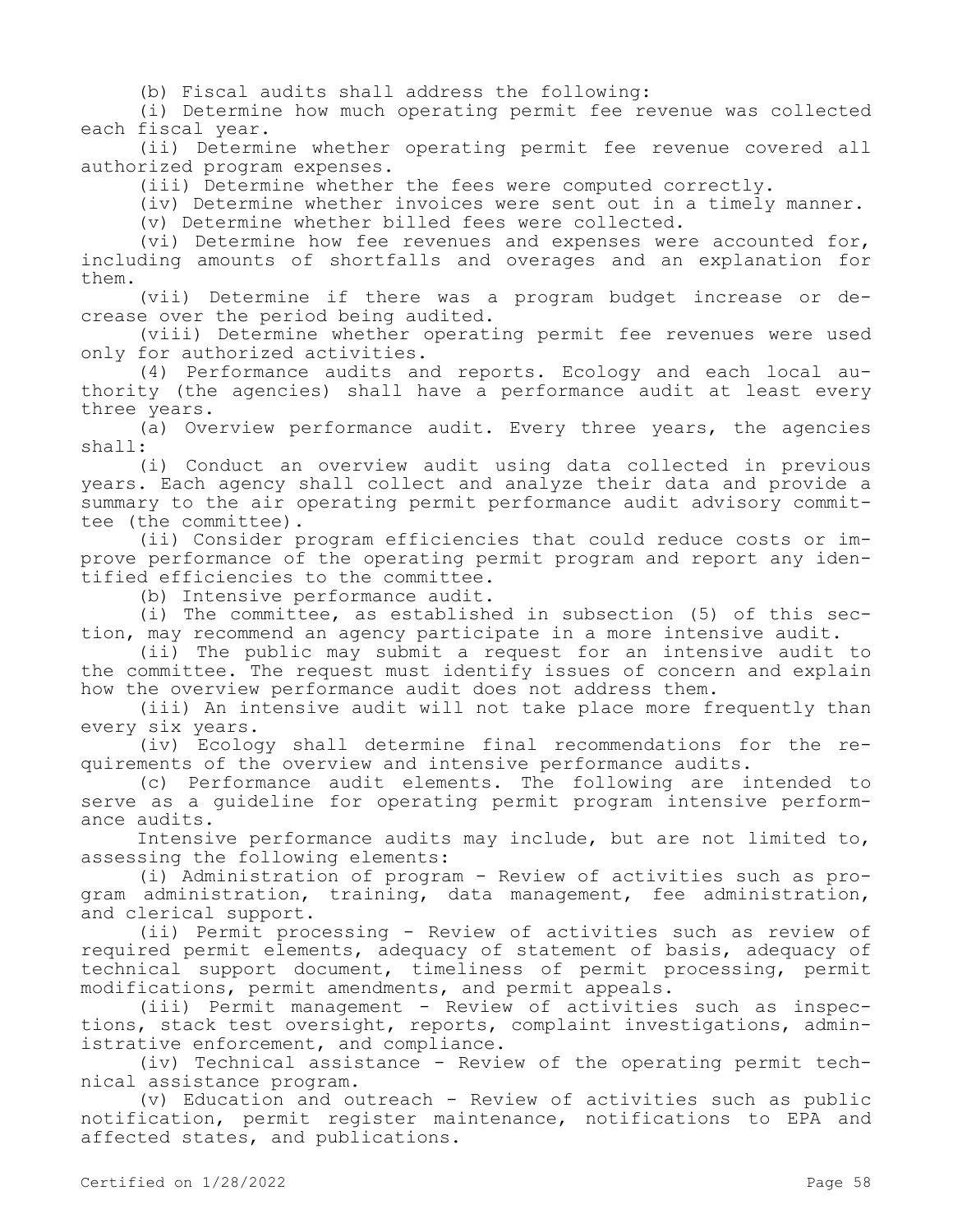(d) Reports on the overview and intensive audit results.

Ecology shall publish a report for each audit. The report shall include:

(i) Recommendations from the committee members.

(ii) Ecology's final recommendations for performance audit requirements.

(iii) Audit results. Ecology shall distribute a copy of the report to the delegated local authorities and the committee members. Ecology shall also post the report on their website.

(5) Air operating permit performance audit advisory committee (the committee).

(a) Ecology shall establish the committee.

(b) The committee shall operate under a written charter. In consultation with the committee, ecology shall establish the committee charter.

(c) The committee shall meet at least once every three years and begin the first overview performance audit no later than January 2017.

(d) Ecology shall appoint committee members.

(e) Committee membership shall include, at a minimum:

(i) Representation from ecology.

(ii) Representation from the regulated community.

(iii) Representation from a delegated local authority.

(iv) The following representation is desirable:

(A) Environmental group(s).

- (B) General public.
- (f) The committee shall:

(i) Develop a timeline for the schedule of agency reviews, collecting reports, reviewing reports, and submitting recommendations to ecology.

(ii) Every three years, review data reports prepared by the agencies.

(iii) Submit to ecology:

(A) Recommendations for evaluating and improving program performance statewide.

(B) Observations from the data review, including trends analysis (identifying trends).

(C) Recommendations for intensive audit content if an intensive audit is recommended.

(g) Public process. The committee meetings shall be open to the public. Ecology shall announce the public meeting and opportunity to comment on performance audit recommendations.

(6) Conducting intensive performance audits.

(a) If ecology determines that an intensive performance audit is needed, ecology shall establish the intensive audit schedule.

(b) Ecology shall audit the delegated local authorities. A delegated local authority shall audit ecology. An independent contractor may be used to conduct a required intensive audit.

(c) Performance audit contractor requirements.

(i) If an independent contractor is used to conduct an intensive performance audit, the contractor must have experience with the operating permit program.

(ii) To the extent possible, the contractor shall be free of any conflicts of interest. A contractor applying to conduct the audits shall disclose any potential conflicts of interest in its application.

[Statutory Authority: RCW 70.94.011, 70.94.161, 70.94.162, 70.94.331, and 70.94.510. WSR 16-05-003 (Order 13-12), § 173-401-920, filed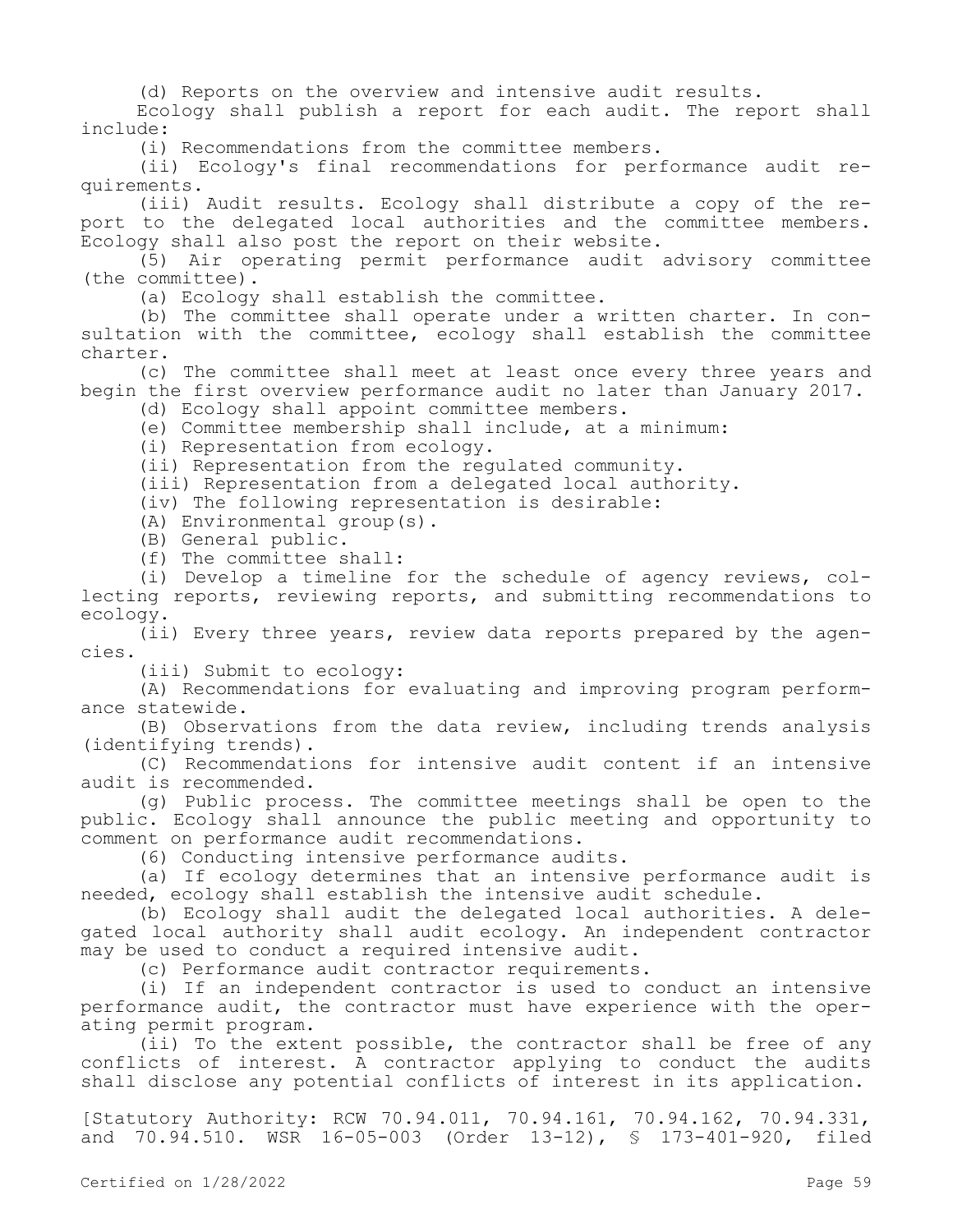2/3/16, effective 3/5/16. Statutory Authority: Chapter 70.94 RCW. WSR 94-02-041 (Order 93-19), § 173-401-920, filed 12/30/93, effective 1/30/94.]

**WAC 173-401-925 Source data statements and petition for review of statements—Ecology and delegated local authorities.** (1) Preliminary source data statements. Ecology shall provide to the permit program sources under its jurisdiction and to those persons on the mailing list, maintained in accordance with WAC 173-401-920 (1)(c), or to those requesting receipt of source data statements under this subsection a preliminary statement of emissions and other data from that source upon which ecology intends to base its allocation determination under WAC 173-401-900(5) as well as a preliminary statement of emissions and other data from each of the permit program sources under ecology's jurisdiction upon which ecology intends to base its allocation determination. Such preliminary statement shall be provided to the permit program sources and to other persons on the mailing list on or before July 31 of each year. Such preliminary statement shall indicate the name, address and telephone number of the person or persons to whom the source or other individual may direct inquiries and/or petitions for review under subsection (2) of this section regarding the accuracy of the data contained therein.

(2) Petition for review of statement. A permit program source or other individual may petition ecology to review for accuracy the data contained in any preliminary source data statement provided for under subsection (1) of this section. Such petition shall be lodged on or before August 31 of each year. Such petition shall be in writing, directed to the individual indicated on the statement of source data. Such petition shall indicate clearly the data to be reviewed, the specific action that the source or petitioning individual is requesting be taken and may, if the source or petitioning individual desires, be accompanied by written documentation supporting the request for review. Such petition shall, in addition, state the name, address and telephone number of the person or persons to whom ecology may direct inquiries regarding the request. Upon receipt of such a petition, ecology must issue its written response to the petitioner and any other affected party on or before September 30 of each year. Such response shall state the observations of the review and the reasons therefore, and shall contain a new preliminary source data statement, revised to reflect any changes necessitated by ecology's response.

(3) Final source data statement. Ecology shall provide to the permit program sources under its jurisdiction and to those persons on the mailing list, maintained in accordance with WAC 173-491-920 (1)(c), or to those requesting receipt of source data statements under this subsection a final statement of emissions and other data from that source upon which ecology will base its allocation determination under WAC 173-401-900 on or before October 31 of each year. In addition, the final source data statements shall include a final statement of emissions and other data upon which ecology intends to base its allocation determination from each of the permit program sources under its jurisdiction. The final source data statement will be accompanied by a fee schedule reflecting the fee to be paid by each source. Ecology may include with the fee schedule an invoice, or a notice stating that fees listed in the fee schedule must be paid by February 28th of the following year.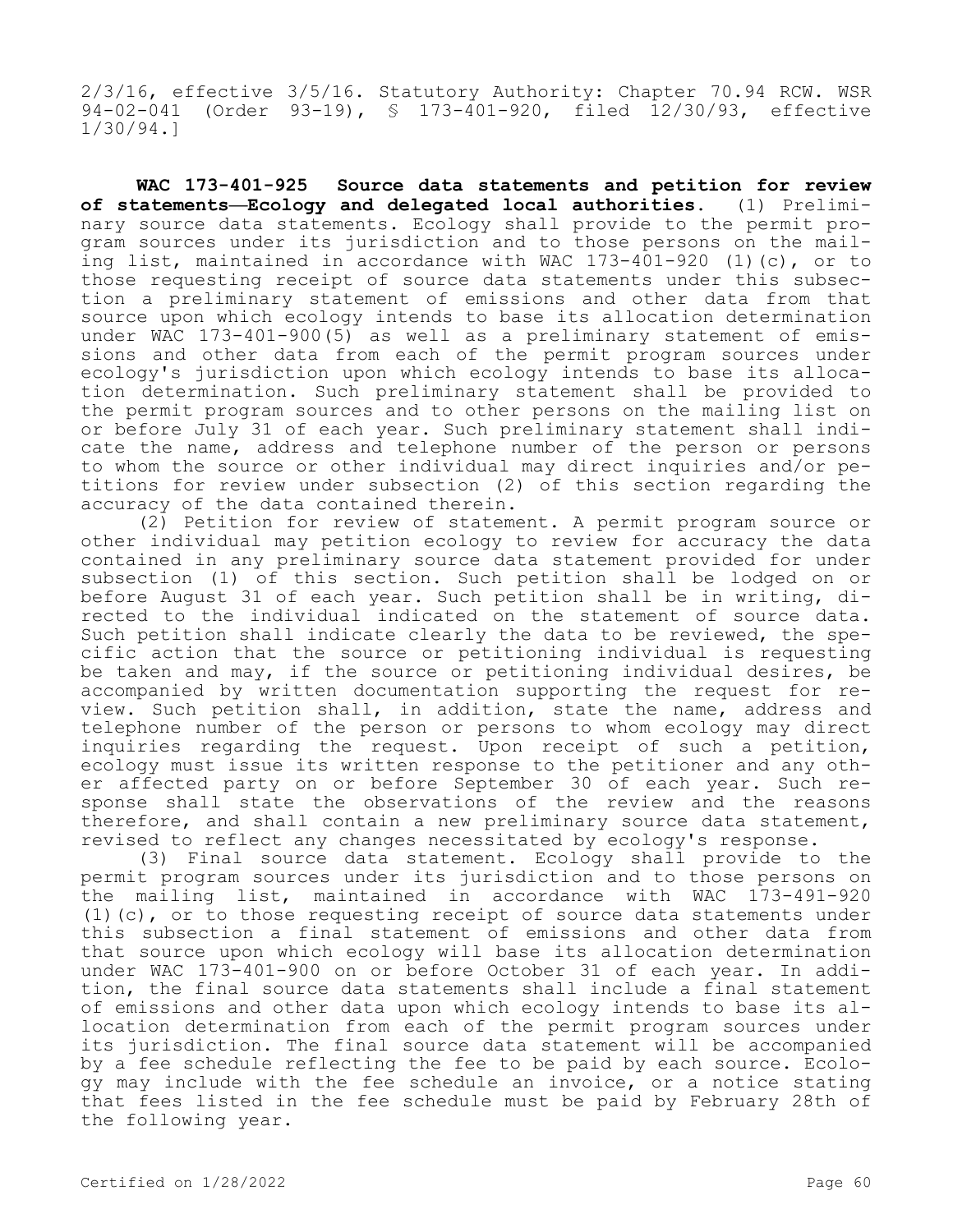(4) Delegated local authorities. Delegated local authorities shall establish procedures for administrative dispute resolution for disputes pertaining to fees.

[Statutory Authority: RCW 70.94.011, 70.94.161, 70.94.162, 70.94.331, and 70.94.510. WSR 16-05-003 (Order 13-12), § 173-401-925, filed 2/3/16, effective 3/5/16. Statutory Authority: Chapter 70.94 RCW. WSR 94-02-041 (Order 93-19), § 173-401-925, filed 12/30/93, effective 1/30/94.]

**WAC 173-401-930 Fee payment and penalties—Ecology.** (1) Fee payment. Each permit program source under ecology's jurisdiction shall pay a fee in the amount reflected in the fee schedule or invoice issued under WAC 173-401-925(3). Such fee shall be due on or before February 28 of each year.

(2) Failure to pay fees. Ecology shall charge a penalty to a permit program source under its jurisdiction for failure to pay all or part of its operating permit fee after ninety days past the due date for fee payment. Ecology may charge such penalty in an amount up to three times the source's total original assessed fee.

(3) Other penalties. The penalties authorized in subsection (2) of this section are additional to and in no way prejudice ecology's or a local air authority's ability to exercise other civil and criminal remedies, including the authority to revoke a source's operating permit for failure to pay all or part of its operating permit fee.

(4) Facility closure. Sources that permanently cease operations will be required to pay only a pro rata portion of the annual operating permit fee for the fiscal year in which they cease operations. The portion of the fee to be paid will be calculated by dividing the number of calendar days that have passed in the relevant fiscal year at the time the source ceases operations by the total of three hundred sixty-five calendar days, and multiplying the fraction thus derived by the fee that the source would have paid for the relevant fiscal year, had it not ceased operations.

[Statutory Authority: Chapter 70.94 RCW. WSR 94-02-041 (Order 93-19), § 173-401-930, filed 12/30/93, effective 1/30/94.]

**WAC 173-401-935 Development and oversight remittance by local authorities—Ecology and delegated local authorities.** (1) Collection. On or before October 31 of each year, ecology shall provide to each delegated local authority a statement of the share of ecology's development and oversight costs for which the authority is responsible for collecting from sources under its jurisdiction.

(2) Remittance. Each delegated local authority shall remit to ecology the share of ecology's development and oversight costs for which the delegated local authority is responsible for collecting from sources under its jurisdiction on or before March 31.

[Statutory Authority: RCW 70.94.011, 70.94.161, 70.94.162, 70.94.331, and 70.94.510. WSR 16-05-003 (Order 13-12), § 173-401-935, filed 2/3/16, effective 3/5/16. Statutory Authority: Chapter 70.94 RCW. WSR 94-02-041 (Order 93-19), § 173-401-935, filed 12/30/93, effective 1/30/94.]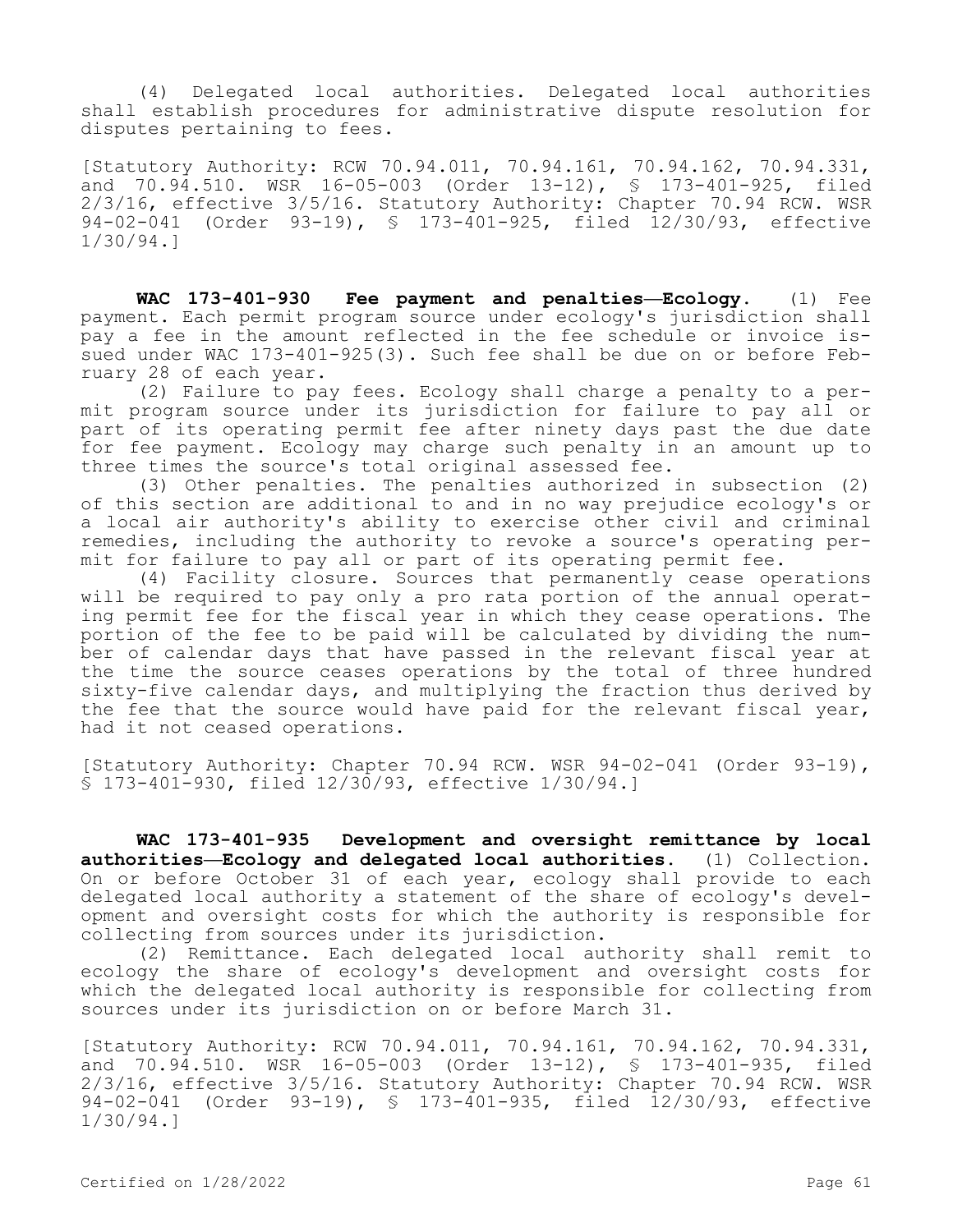**WAC 173-401-940 Fee eligible activities—Ecology and delegated local authorities.** (1) Permit administration activities shall include:

(a) Preapplication assistance and review of an application and proposed compliance plan for a permit, permit revision, or renewal;

(b) Source inspections, testing and other data-gathering activities necessary for the development or a permit, permit revision, or renewal;

(c) Acting on an application for a permit, permit revision, or renewal, including the costs of developing an applicable requirement as part of the processing of a permit, permit revision, or renewal, preparing a draft permit and fact sheet, and preparing a final permit, but excluding the costs of developing BACT, LAER, BART, or RACT requirements for criteria and toxic air pollutants;

(d) Notifying and soliciting, reviewing and responding to comment from the public and contiguous states and tribes, conducting public hearings regarding the issuance of a draft permit and other costs of providing information to the public regarding operating permits and the permit issuance process;

(e) Modeling necessary to establish permit limits or to determine compliance with permit limits;

(f) Reviewing compliance certifications and emissions reports and conducting related compilation and reporting activities;

(g) Conducting compliance inspections, complaint investigations, and other activities necessary to ensure that a source is complying with permit conditions;

(h) Administrative enforcement activities and penalty assessment, excluding the costs of proceedings before the pollution control hearings board and all costs of judicial enforcement;

(i) The share attributable to permitted sources of the development and maintenance of emissions inventories;

(j) The share attributable to permitted sources of ambient air quality monitoring and associated recording and reporting activities;

(k) Training for permit administration and enforcement;

(l) Fee determination, assessment, and collection, including the costs of necessary administrative dispute resolution and penalty collection;

(m) Required fiscal audits, periodic performance audits, and reporting activities;

(n) Tracking of time, revenues and expenditures, and accounting activities;

(o) Administering the permit program including the costs of clerical support, supervision, and management;

(p) Other activities required by operating permit regulations issued by the United States Environmental Protection Agency under the Federal Clean Air Act; and

(q) Provision of assistance to small business consistent with RCW 70.94.162.

(2) Development and oversight activities shall include:

(a) Review and determinations necessary for delegation of authority to administer and enforce a permit program to a local air authority under RCW 70.94.161(2) and 70.94.860;

(b) Conducting fiscal audits and periodic performance audits of delegated local authorities, and other oversight functions required by the operating permit program;